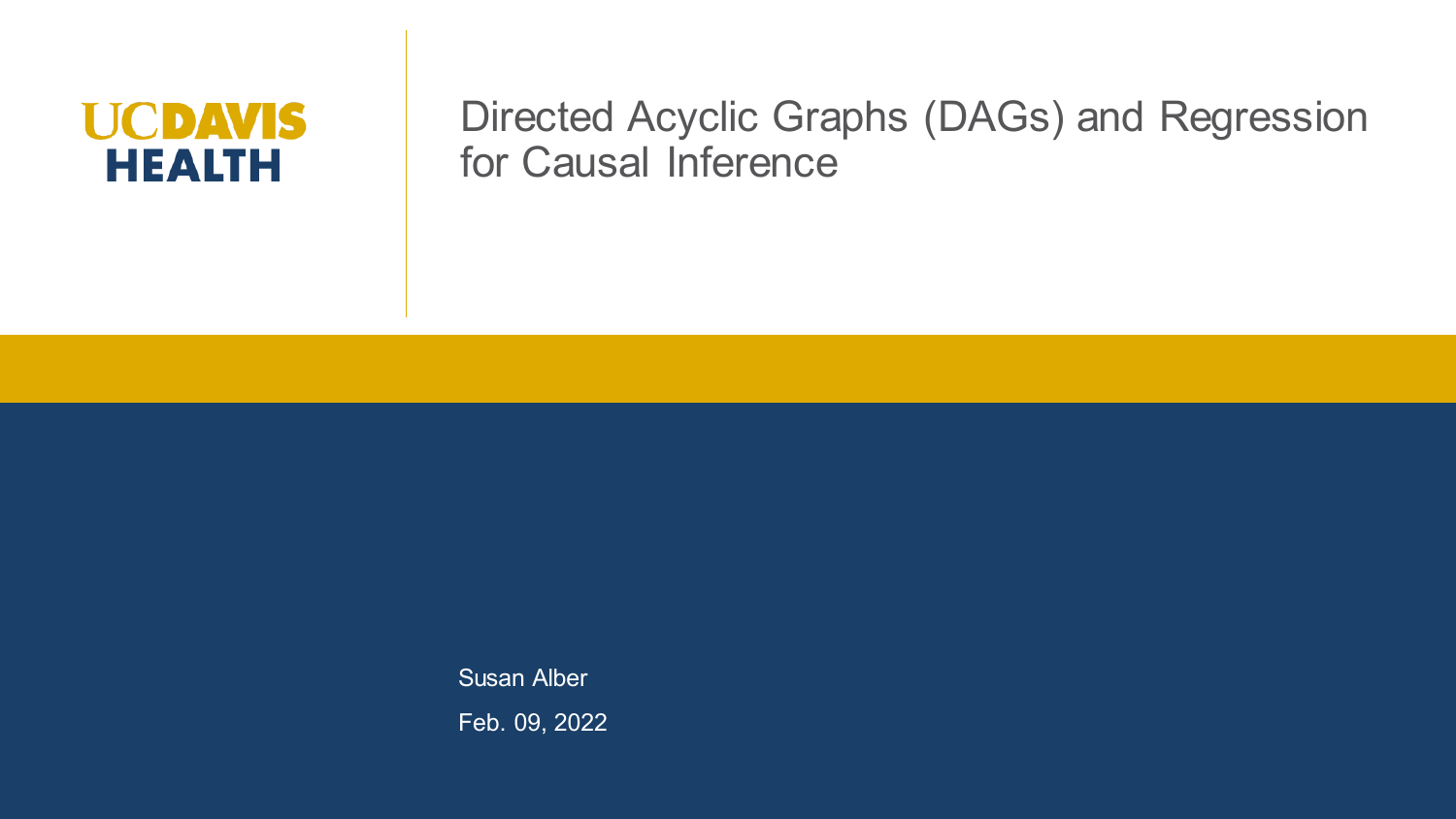## Learning goals

- Understand what a DAG is and what it is useful for.
- Understand how to construct a DAG to represent a set of assumptions about causal relationships.
- Understand how to use a DAG to determine the consequences of including variables in a regression model.
- Understand how to use a DAG to select appropriate statistical analysis methods (with focus on regression models) for estimating causal relationships in nonrandomized studies

how to identify variables that should be included in a regression model

how to identify variables that should NOT be included in a regression model

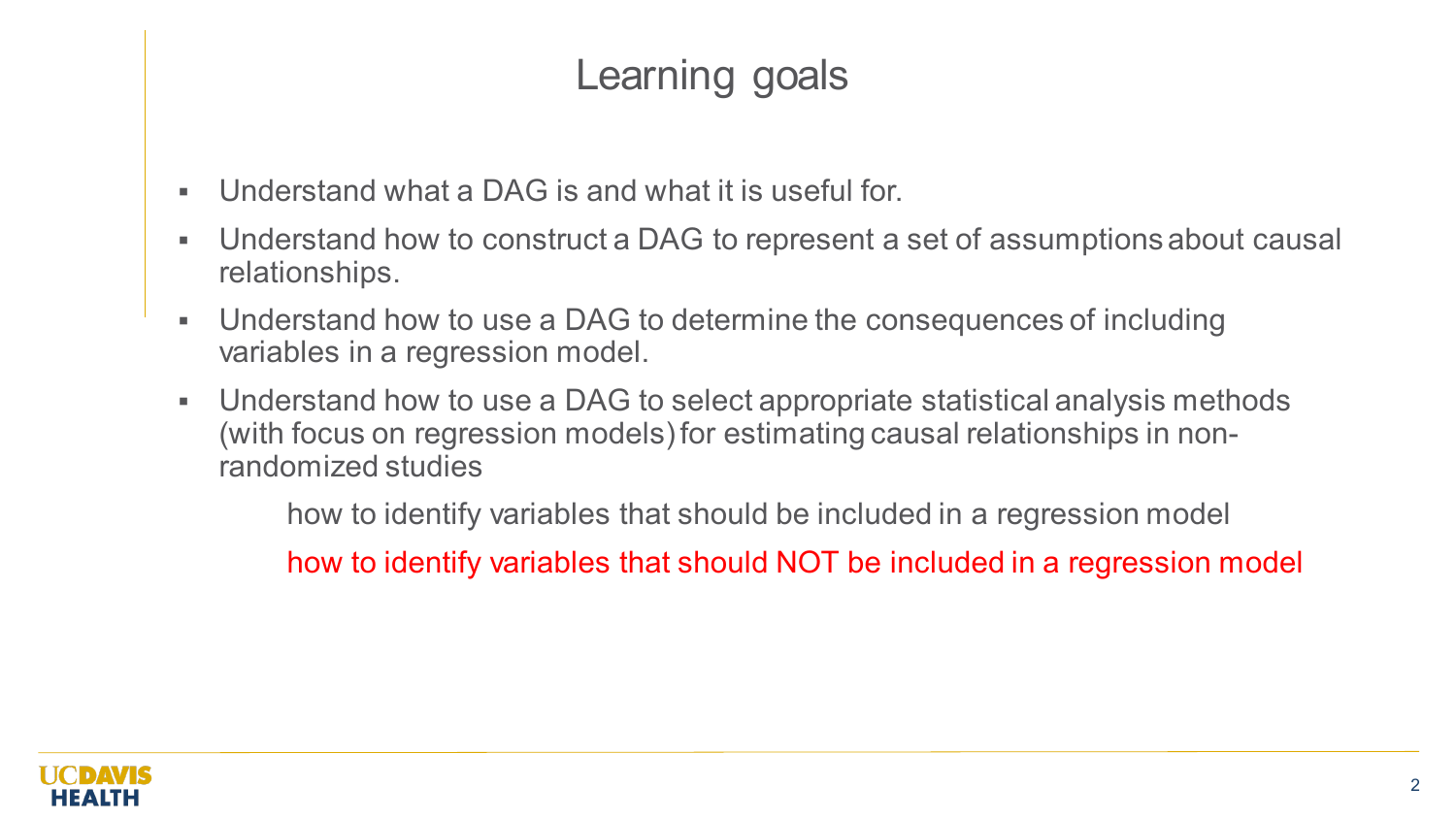

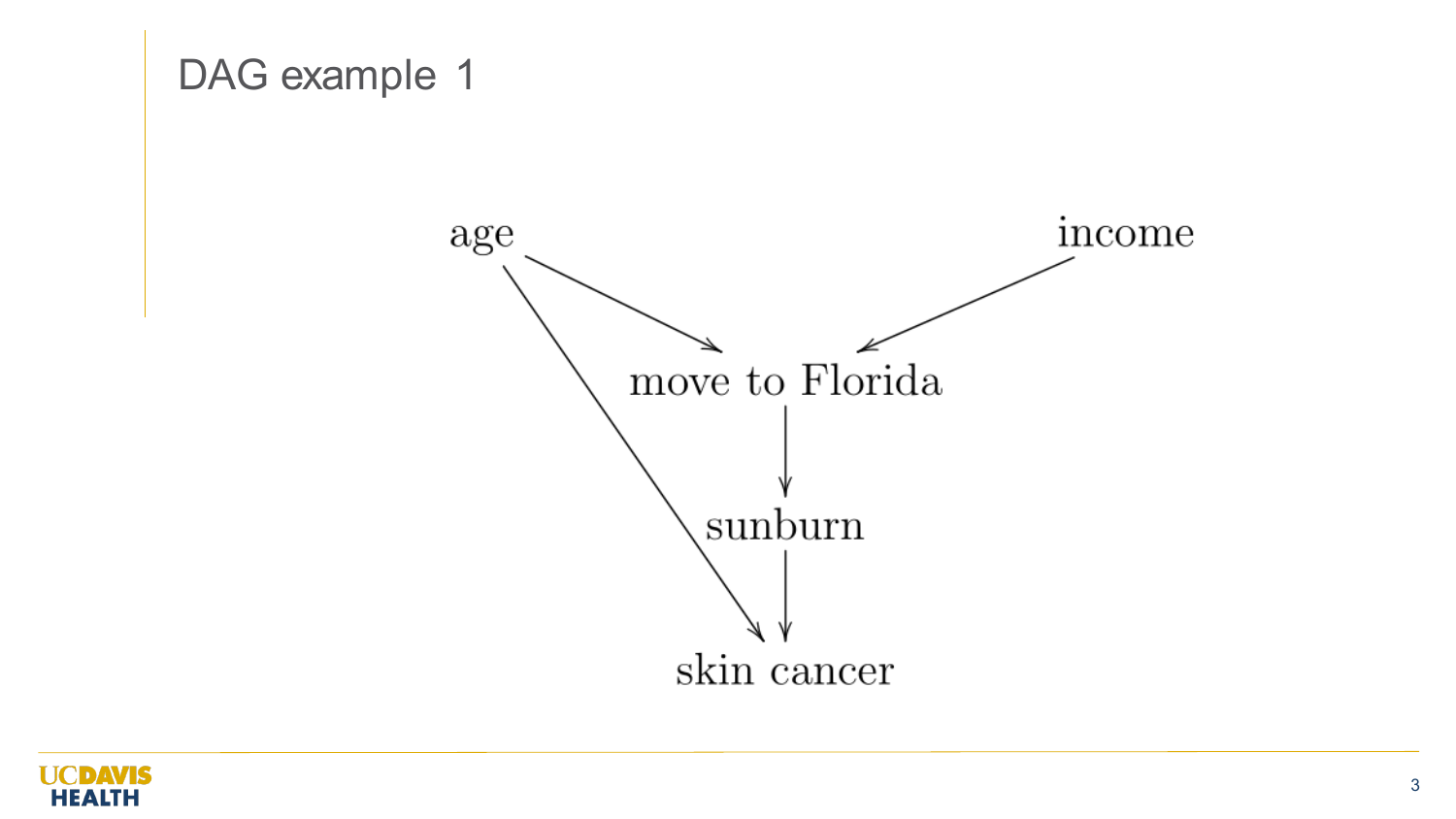## What is a DAG?

A DAG is a graph that provides a visual representation of causal relationships among a set of variables.

These causal relationships are either known to be true or more commonly are only assumed to be true.

Each arrow in a DAG represents a causal relationship. For example

Age  $\rightarrow$  skin cancer

Represents that age has a causal effect of the risk of skin cancer.

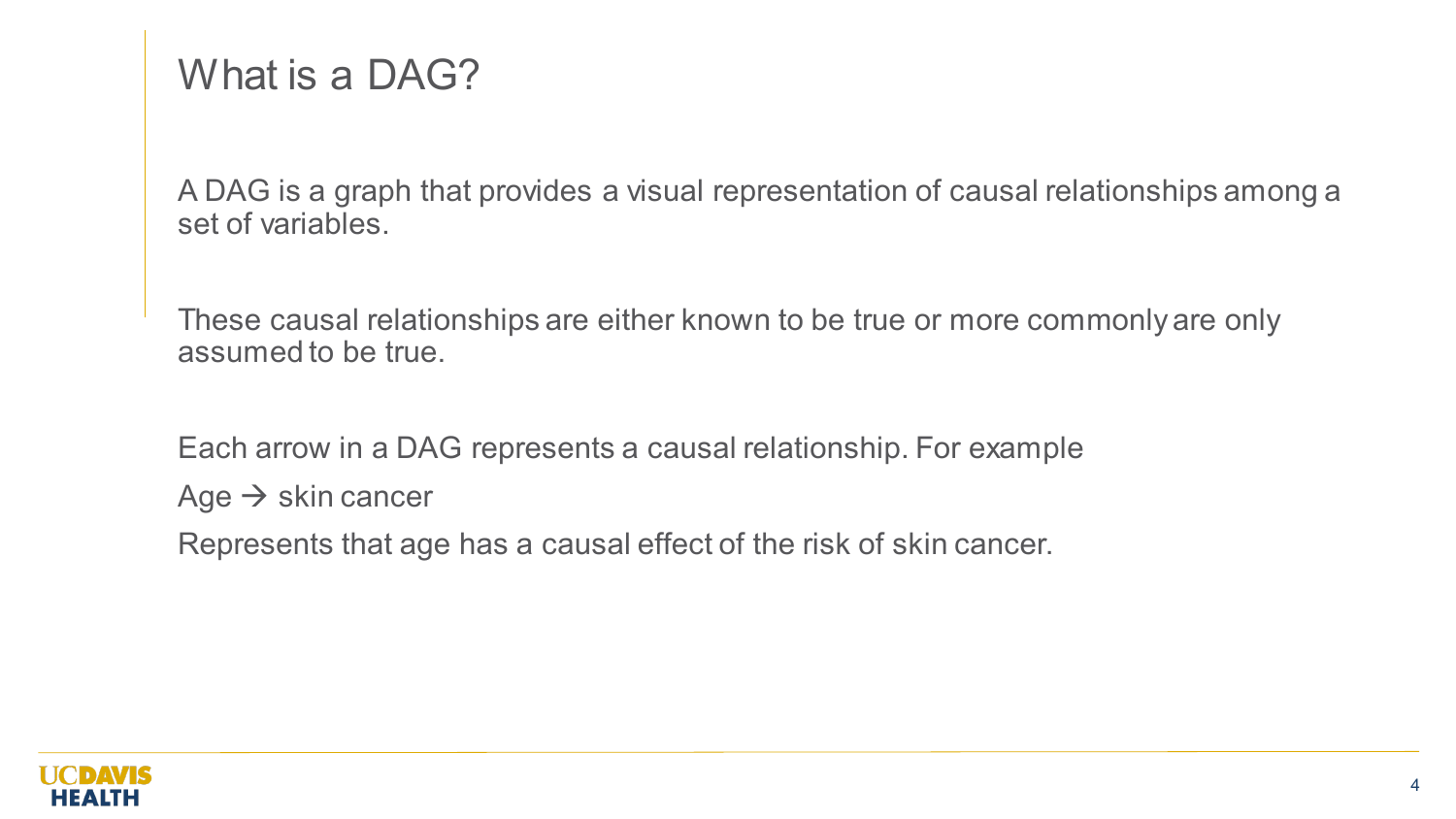### **Disclaimer**

All the DAGs in this talk are for teaching purposes only. (They definitely will not always be the exact correct set of causal relationships.)

In fact, although we will present rules as if the DAGs are correct, it is actually pretty rare that we would really know the exact correct DAG. I will address this issue at the end of the talk.

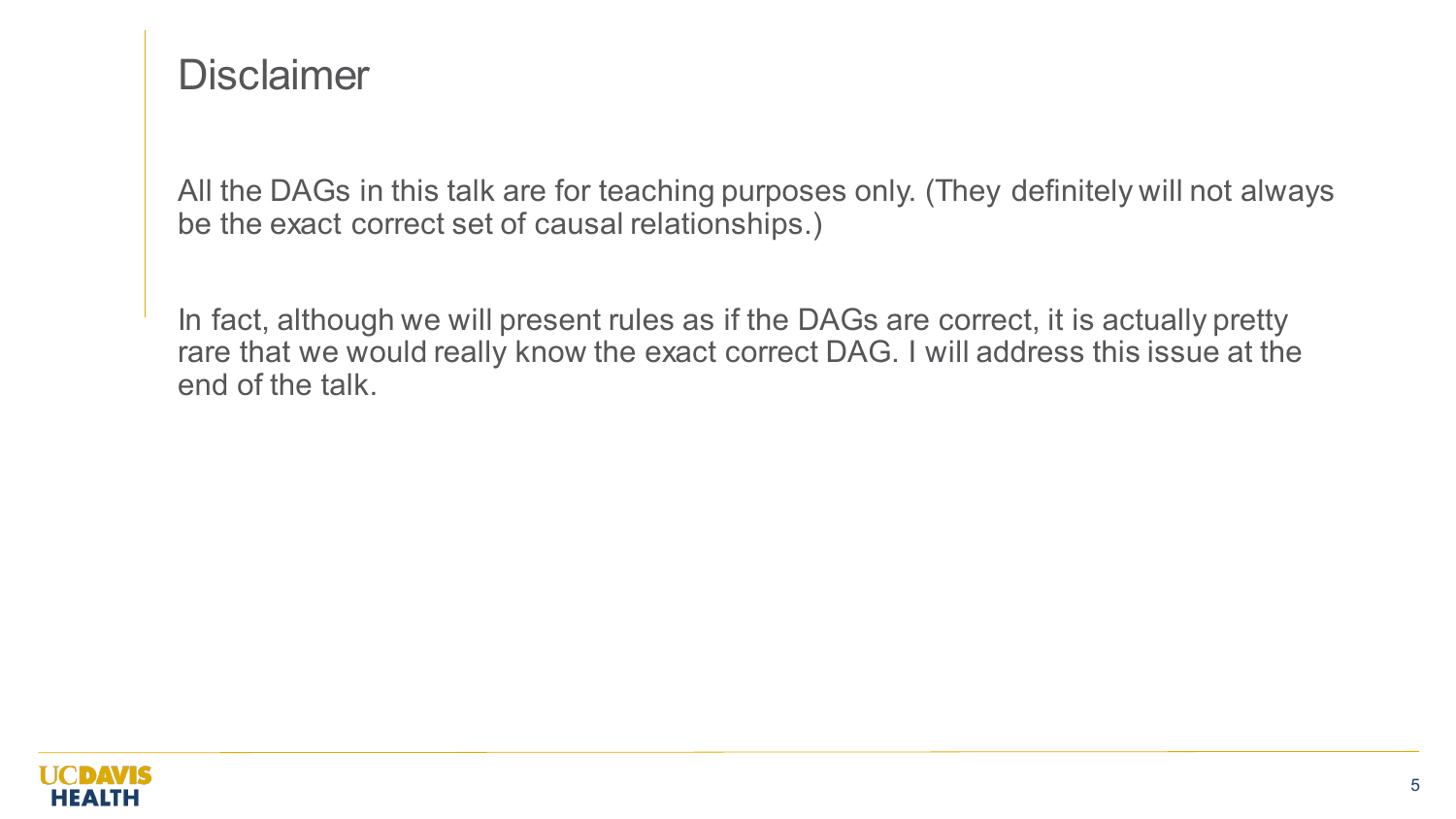

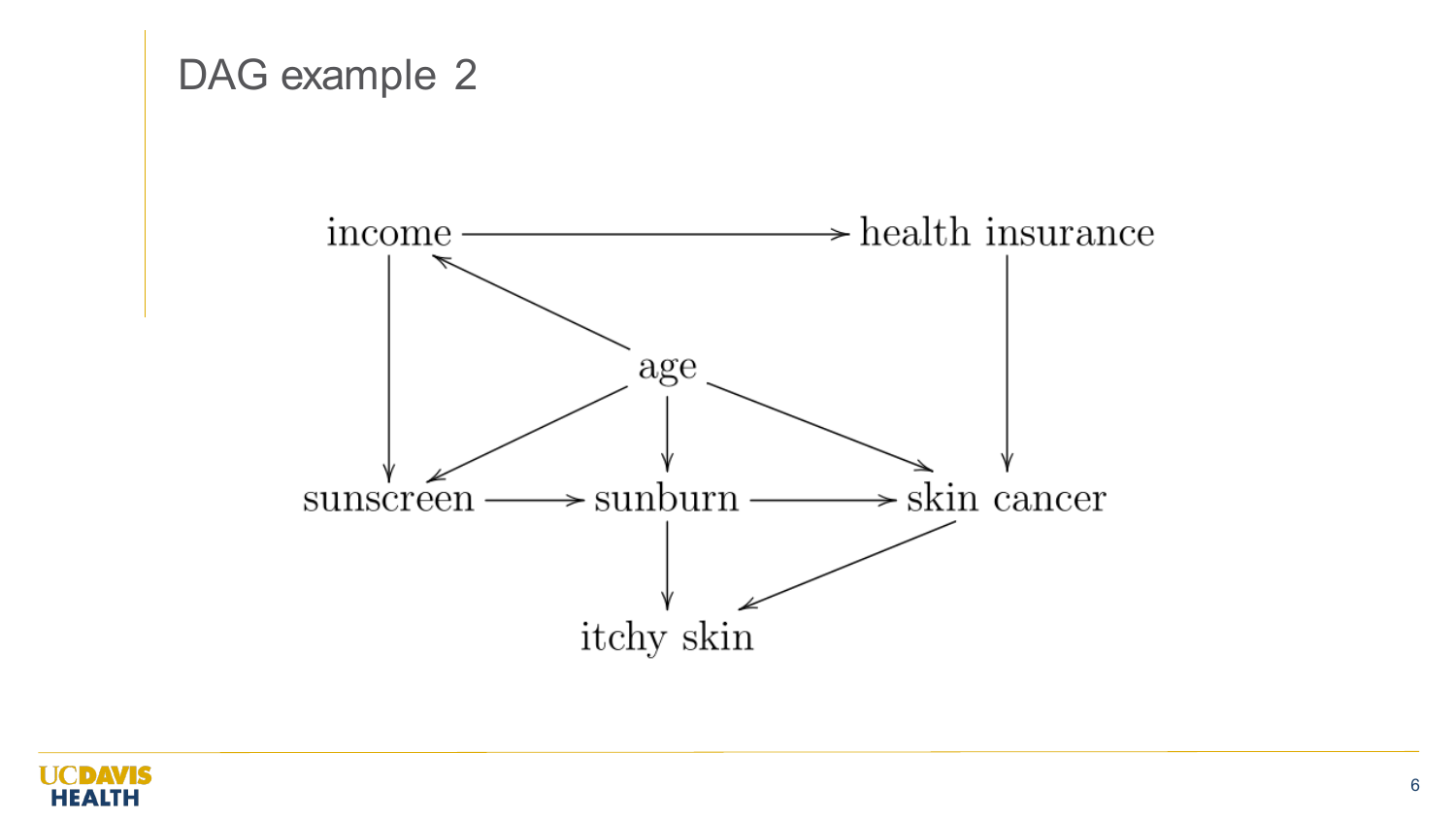## What make the graph a DAG?

 $D =$  directed (all arrows point in only a single direction)

Graph has  $\longrightarrow$  and  $\longleftarrow$ But not  $\longleftrightarrow$ 

The direction of the arrow is the direction of causation:  $A \rightarrow B$  means A causes B

A = acyclic (no sequence of arrows forms a closed loop, which would be backwards causation)

graph does not have this



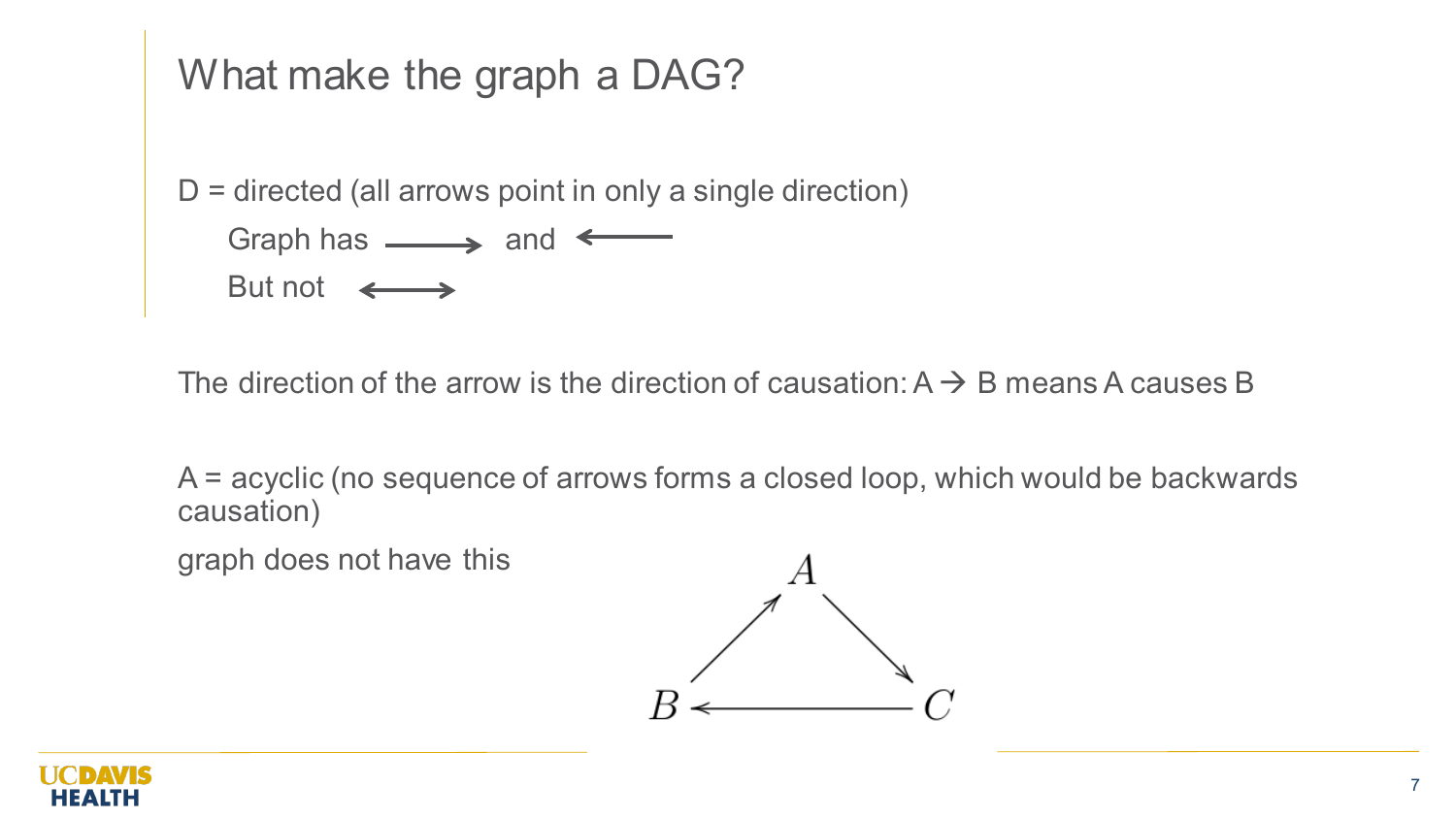## What are DAGs good for?

They provide a simple visual representation of causal relationships among a set of variables. If these causal relationships are know to be true, then great. But if not, then they make it explicit what assumptions are being made.

They can be used to determining if a given pair of variables are independent.

They can be used to select variables to include in regression models, specifically with the aim of estimating causal relationships from non-randomized studies, which are subject to confounding.

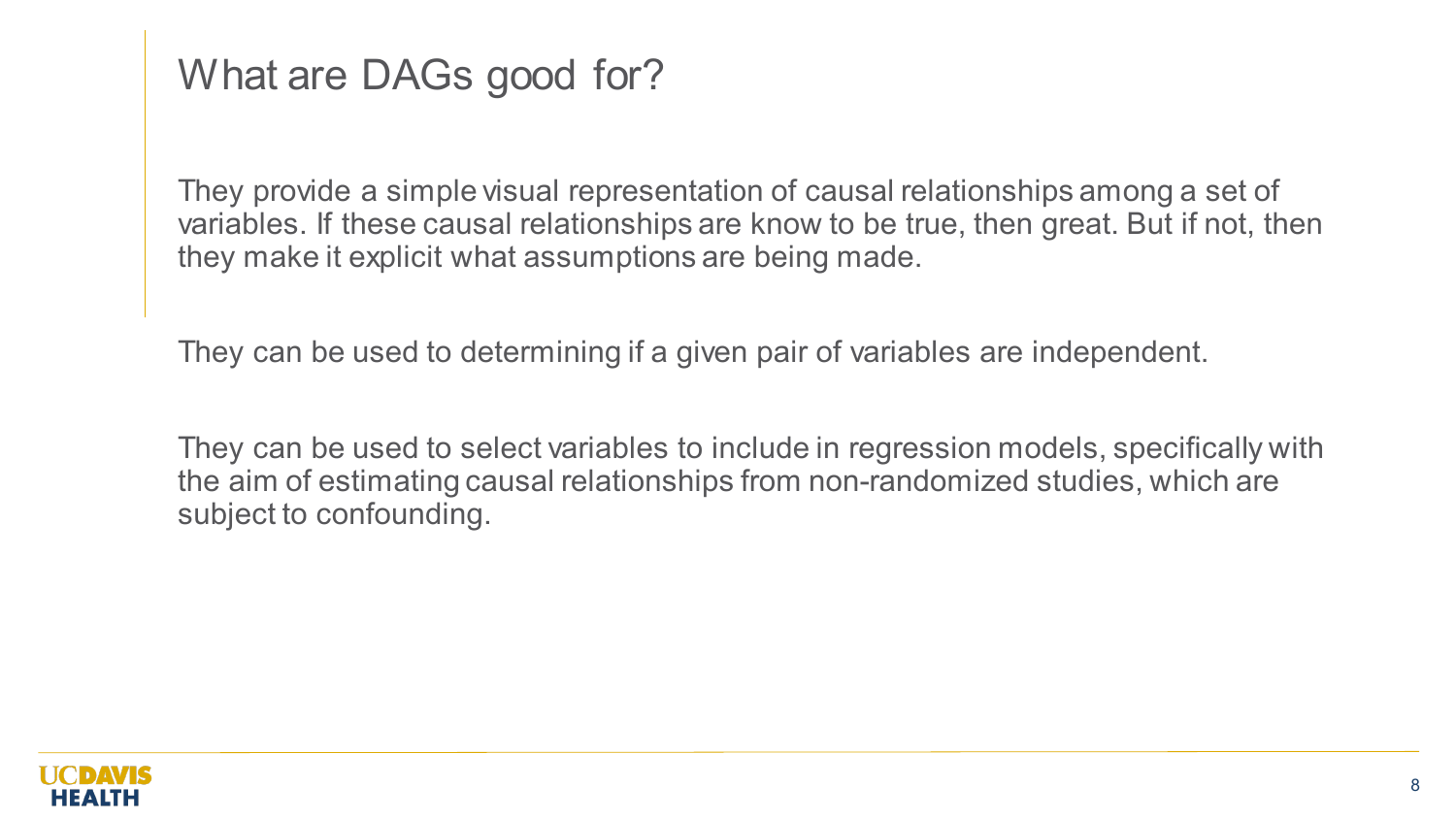# Types of studies for estimating causal relationships

#### Randomized studies

The treatment is randomized  $\rightarrow$  there is no confounding

 $\rightarrow$  causal relationship between the treatment and the outcome can be estimated using simple statistical methods that do not require adjusting for confounding

Non randomized (also called observational studies)

The treatment is not randomized  $\rightarrow$  there usually will be confounding

 $\rightarrow$  Can only estimate causal relationships using special statistical methods that adjust for confounding.

This requires that we select an appropriate set of confounding variables for the adjustment, but how do we choose this set? DAGs to the rescue!

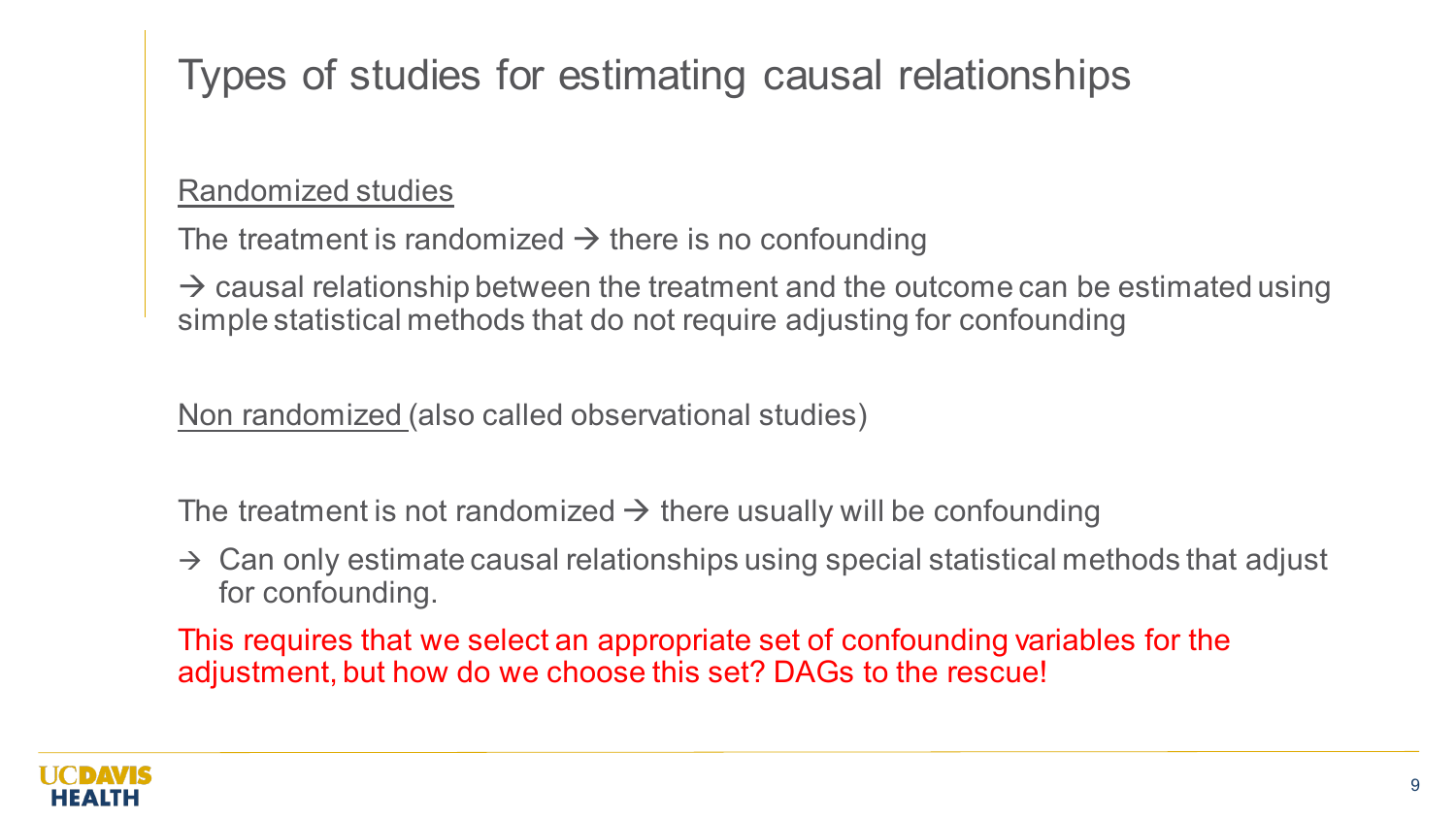# What is confounding?

#### Confounding (dictionary definition)

mix up (something) with something else so that the individual elements become difficult to distinguish.

#### From an Epidemiology textbook

"Confounding refers to a mixing or muddling of effects that can occur when the relationship we are interested in is confused by the effect of something else." (Webb, Bain & Pirozzo)

From a Statistics textbook

"Two variables (whether explanatory variables or lurking variables) are confounded when their effects on à response variable are mixed together." (Moore & McCabe)

Despite these 'clear as mud' definitions, confounding is actually a simple concept.

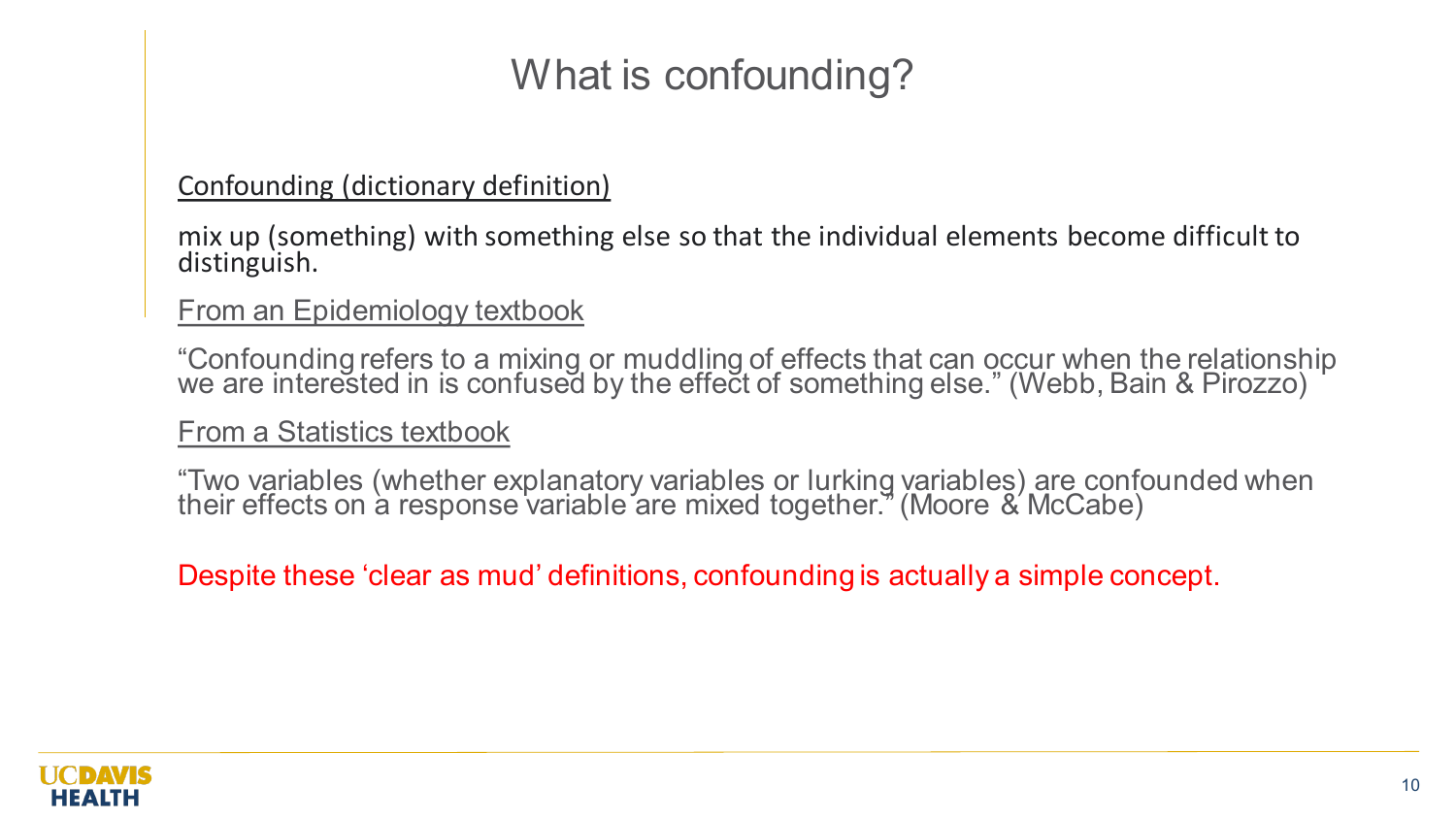## Consider the following situation

You wake up in the morning and find your lamp on the floor. You know it was on the table when you went to bed.

You also find your neighbor's cat came in through an open window during the night and is now happily sleeping on the couch.

#### cat in house  $\longrightarrow$  lamp on floor

Can you conclude that the cat knocked over the lamp?

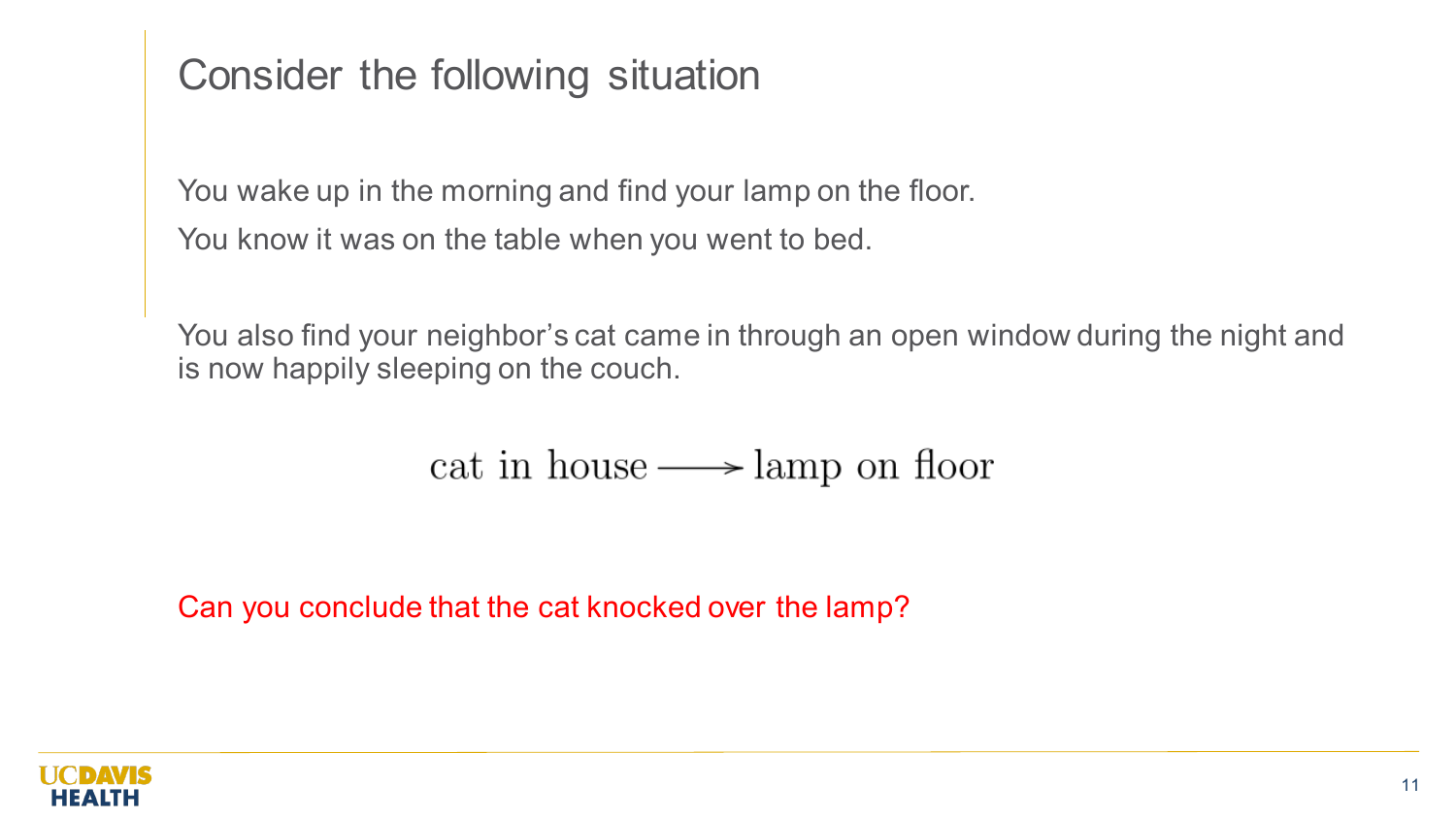But this only happened one time, so maybe it is just a coincidence.

You decide to collect some data to prove the cat is guilty.

For the next 100 days you collect the following data

| day            | <b>Cat in house</b> | <b>Lamp on floor</b> |
|----------------|---------------------|----------------------|
| $\mathbf 1$    | yes                 | yes                  |
| $\overline{2}$ | no                  | no                   |
| $\overline{3}$ | no                  | no                   |
| $\bullet$      | $\bullet$           | $\bullet$            |
| $\bullet$      | $\bullet$           | $\bullet$            |
| 100            | no                  | no                   |

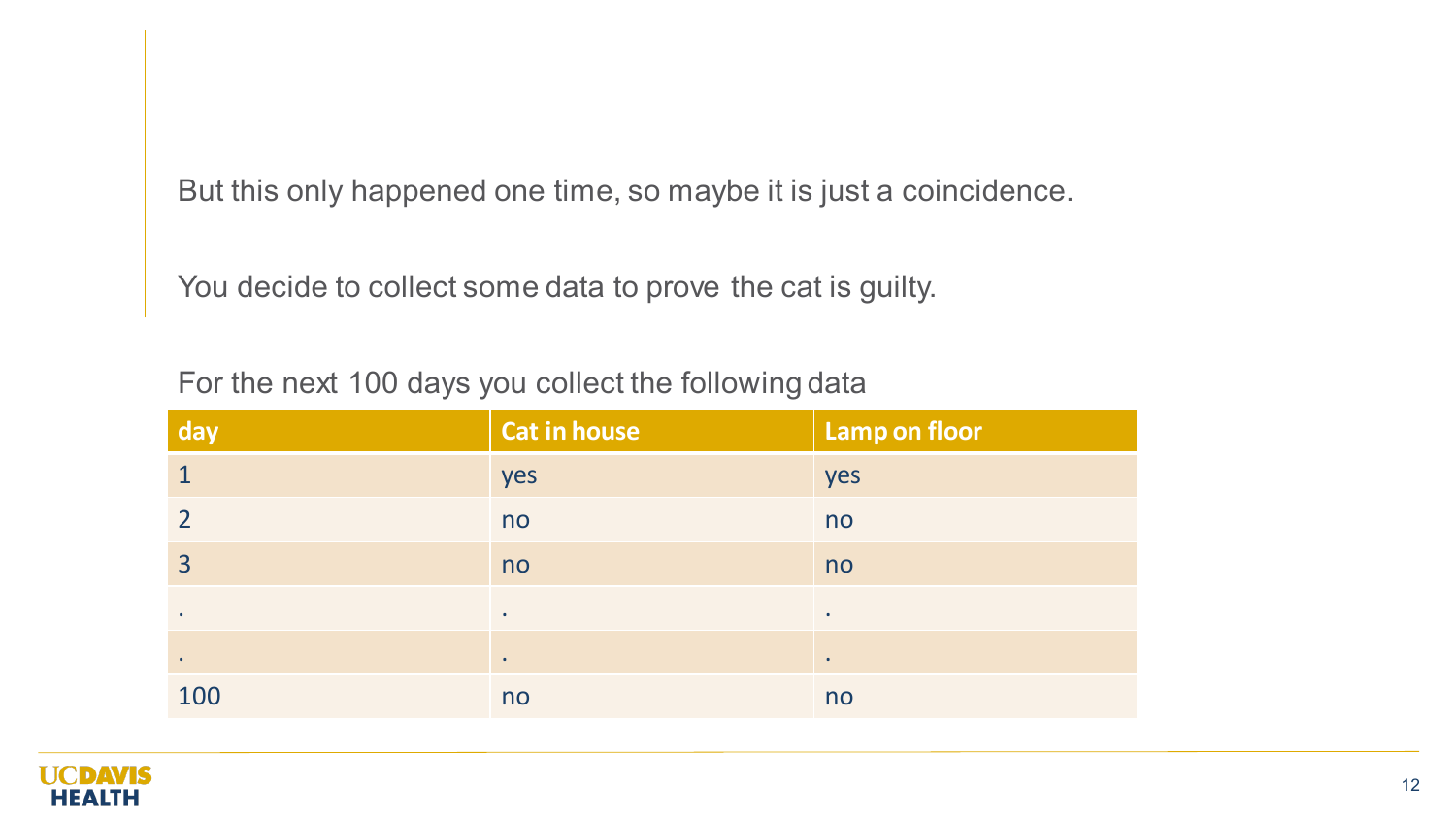#### **Results**

90 days where the cat did not come in all 90 days the lamp was not on the floor 10 days where the cat came in all 10 days the lamp was on the floor

Can we conclude that these two things (cat and lamp on floor) are not independent?

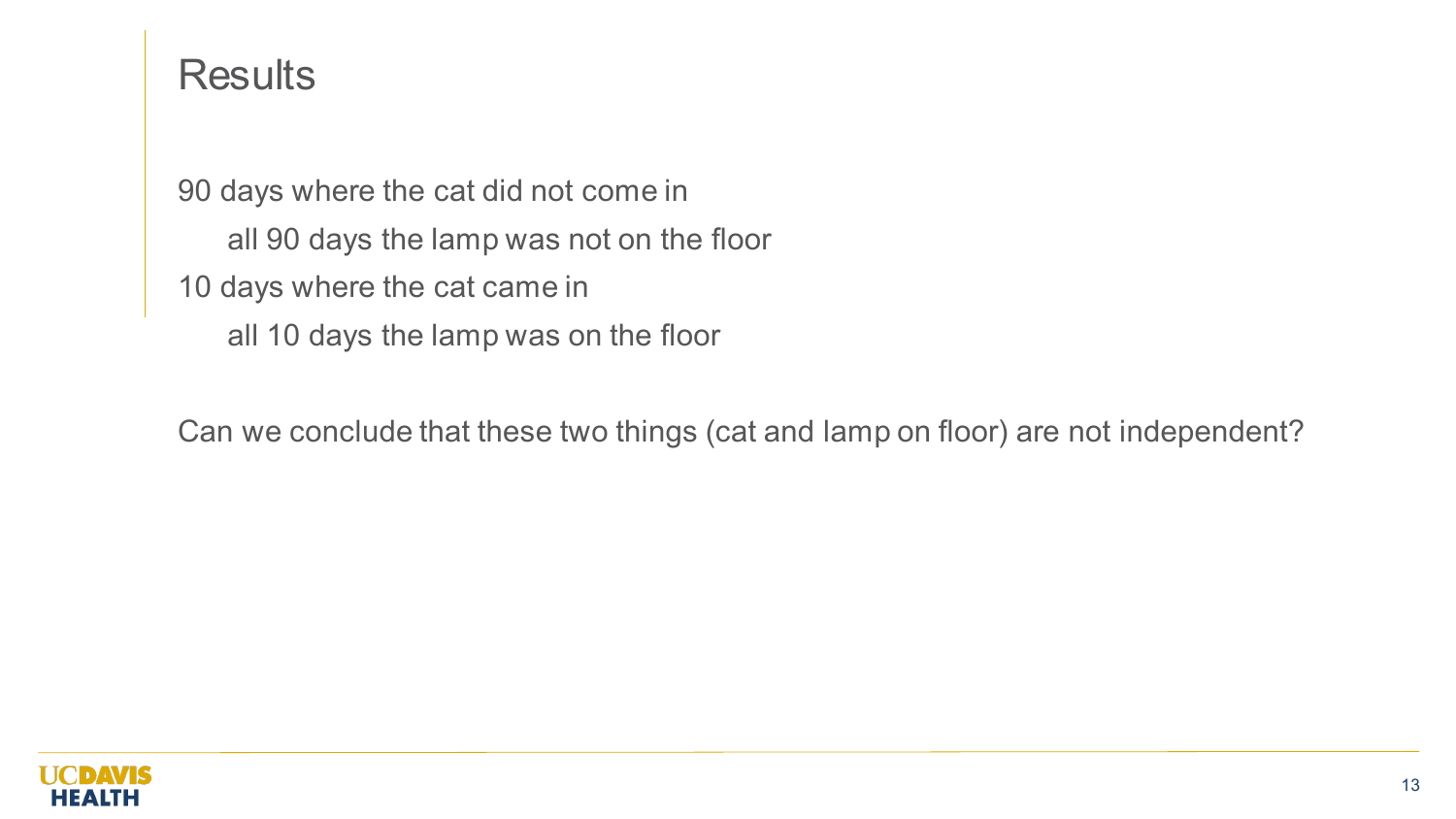#### **Results**

90 days where the cat did not come in all 90 days the lamp was not on the floor 10 days where the cat come in all 10 days the lamp was on the floor

Can we conclude that these two things are not independent? Yes.

Can we conclude the cat **knocked over** the lamp?

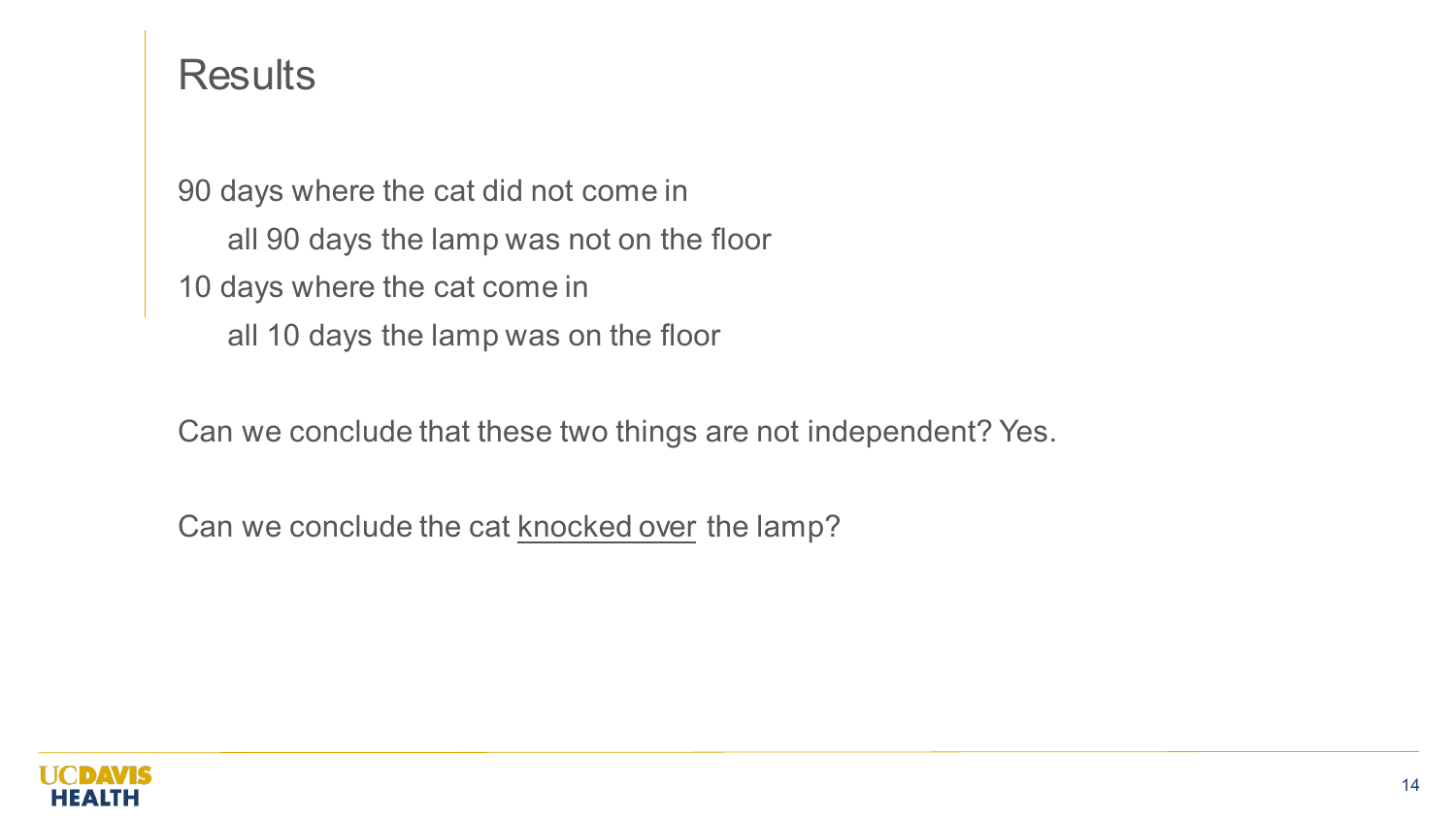#### **Results**

90 days where the cat did not come in all 90 days the lamp was not on the floor 10 days where the cat come in all 10 days the lamp was on the floor

Can we conclude that these two things are not independent? Yes.

Can we conclude the cat **knocked over** the lamp? Maybe not.

'knocked over' = causation

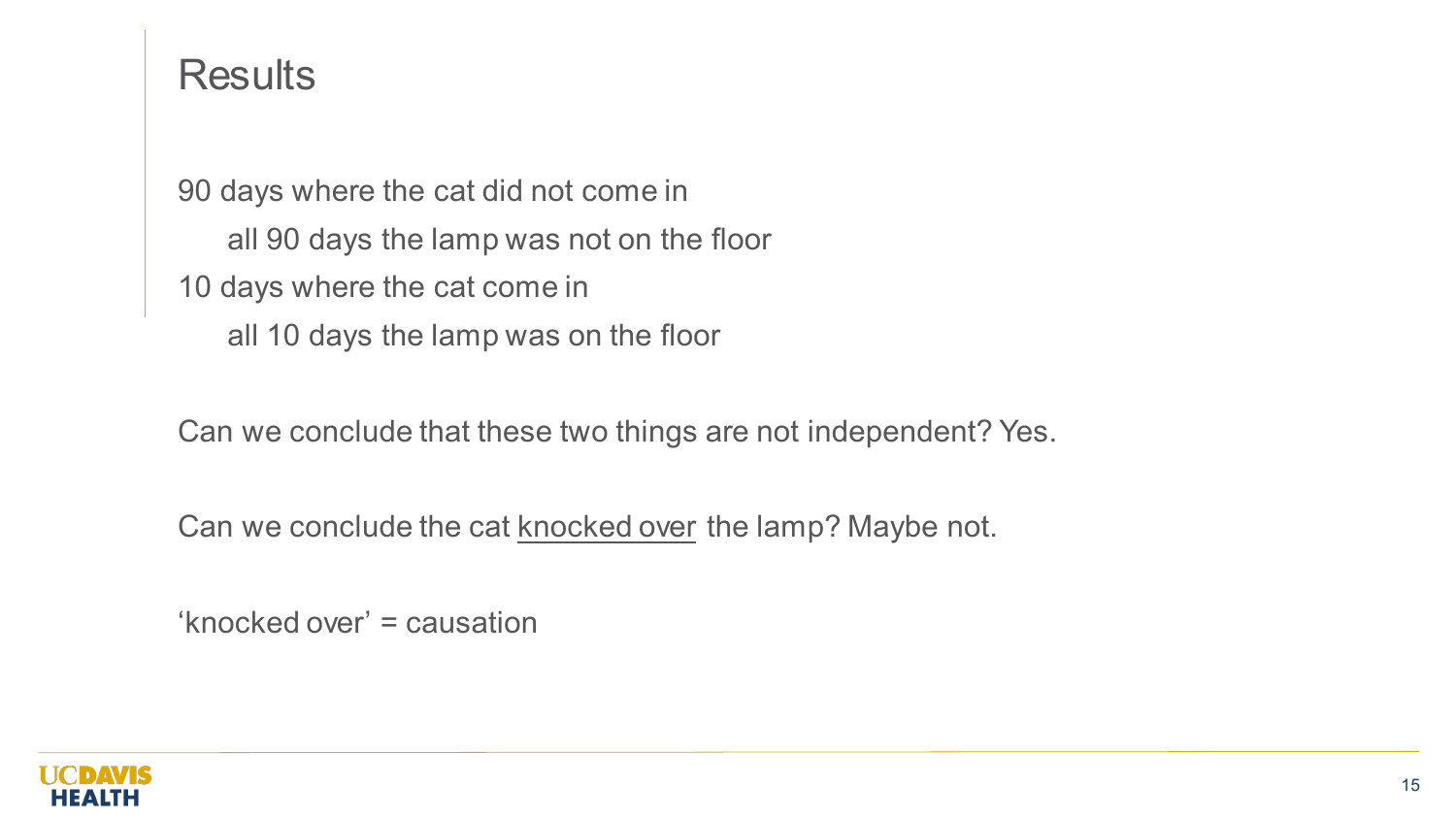## Guilty cat?

If we conclude the cat caused the lamp to get knocked over, what implicit assumptions are we making?

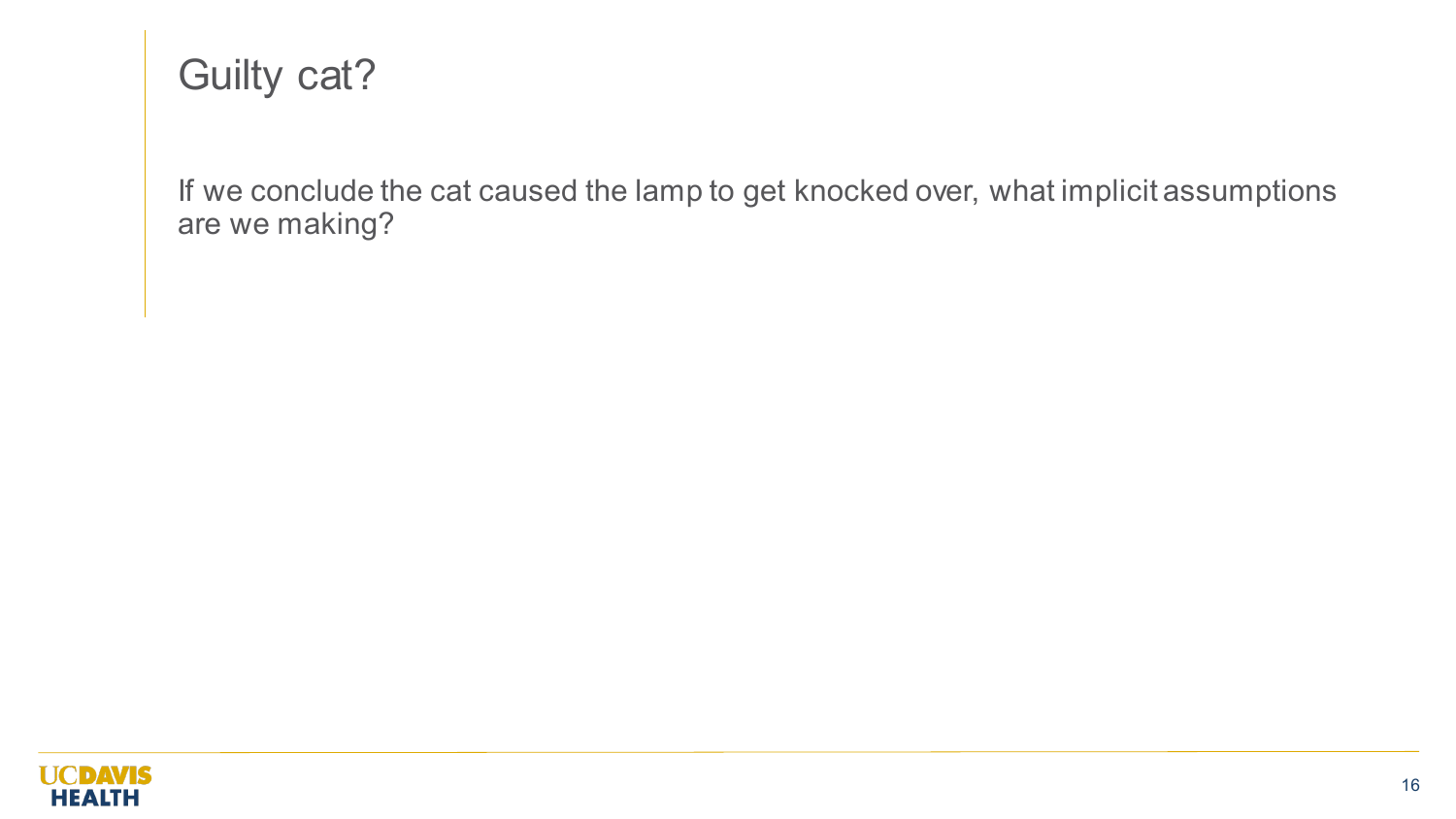## Guilty cat?

If we conclude the cat caused the lamp to get knocked over, what implicit assumptions are we making?

That the ONLY difference between the 10 days the cat came in and the 90 days it did not is the cat. But the days might have other differences.

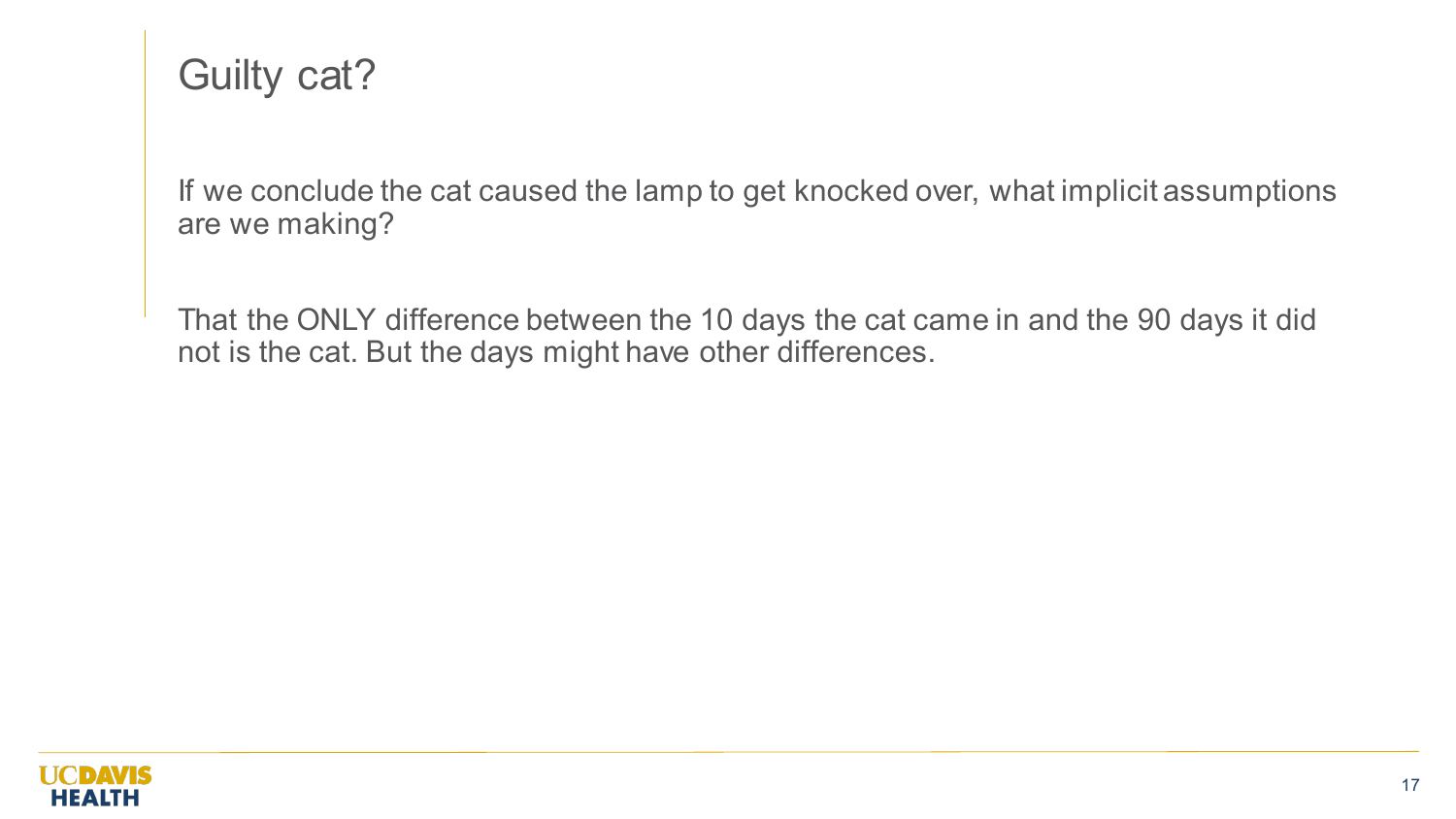| day       | <b>Cat in house</b> | earthquake | <b>Lamp on floor</b> |
|-----------|---------------------|------------|----------------------|
|           | yes                 | yes        | yes                  |
|           | no                  | no         | no                   |
| 3         | no                  | no         | no                   |
| $\bullet$ | $\bullet$           |            | $\bullet$            |
| $\bullet$ |                     |            |                      |
| 100       | no                  | no         | no                   |

#### But suppose now on all the days the cat came in there was an earthquake

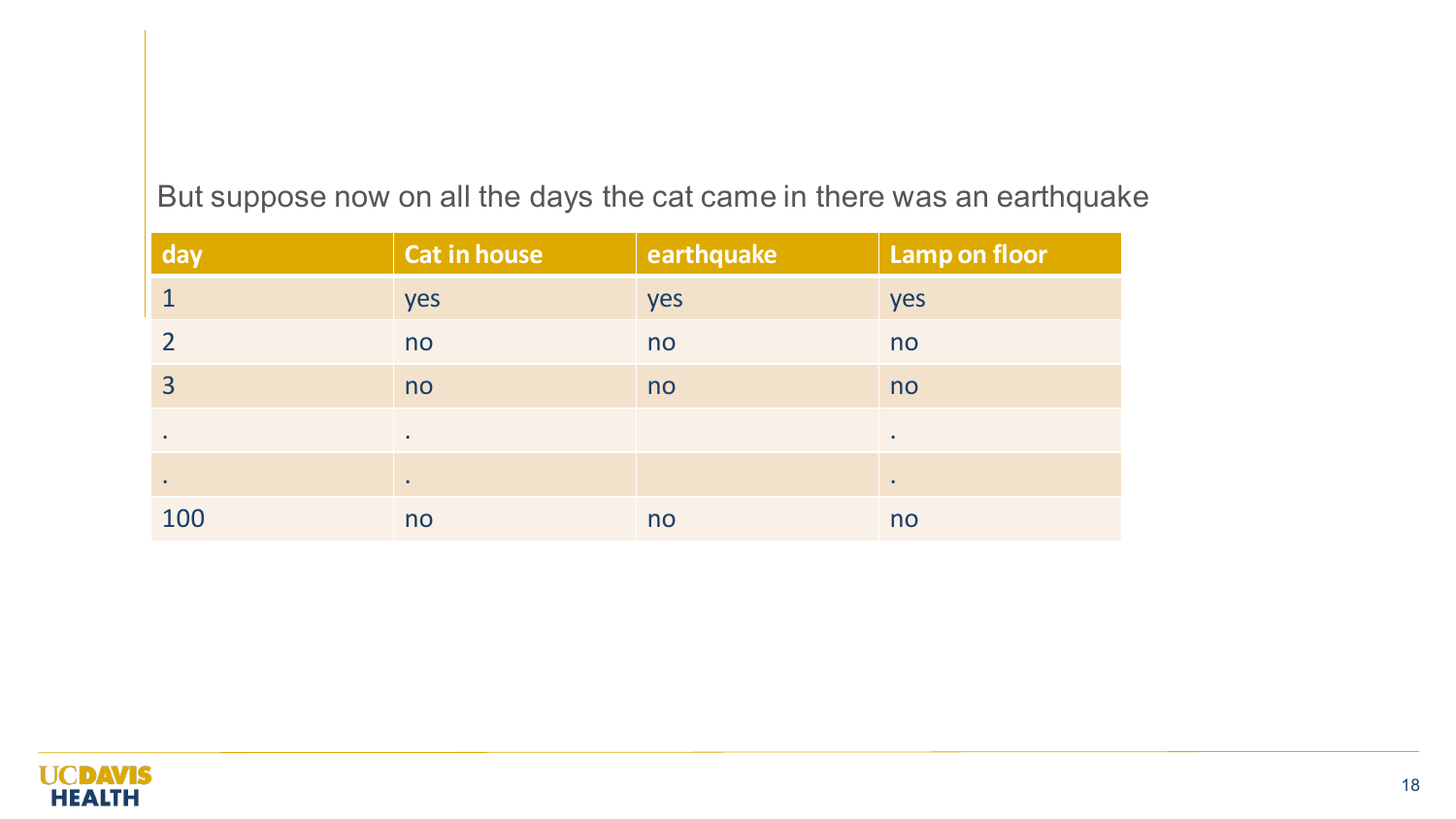Perhaps the cat gets scared when there is an earthquake so comes into the house, but does not knock over the lamp. The earthquake did that.



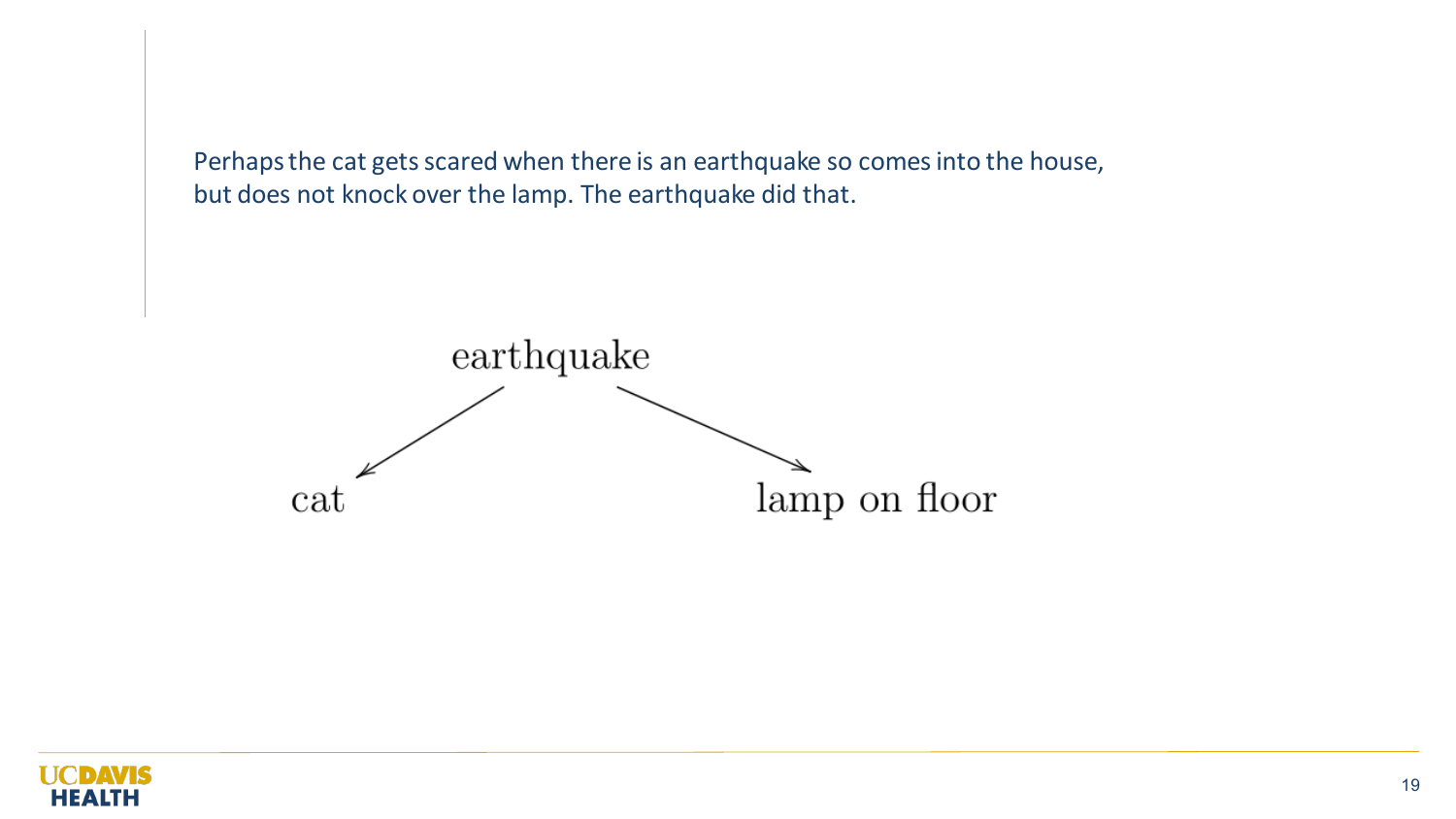

Earthquake is a common cause for cat in house AND lamp on floor. The causal effect of cat in house on lamp on floor is confounded. Earthquake is called a confounder.

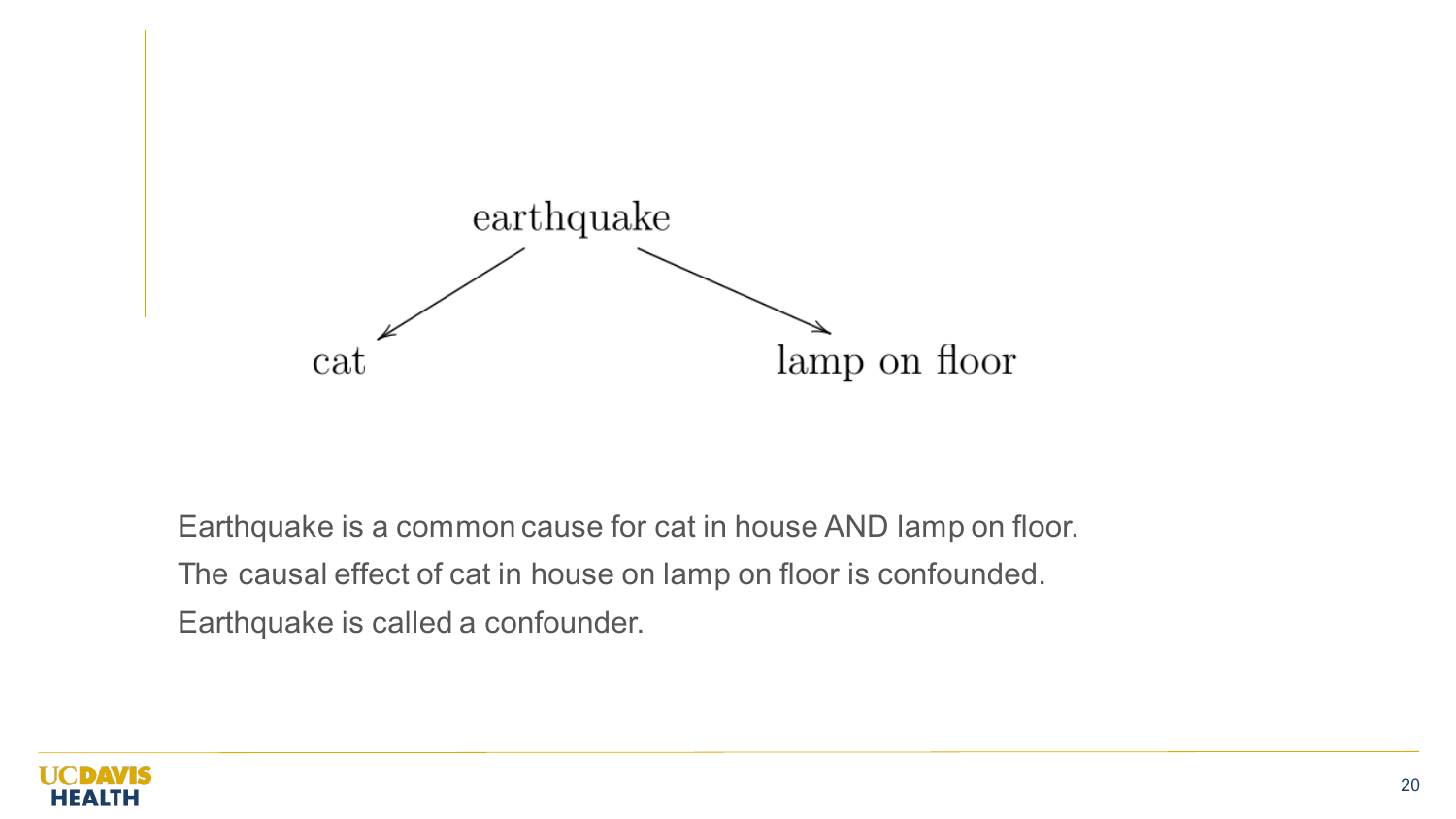# Example

Hypothesis: Breast feeding decreases the number of infections in the first year of life. Treatment = breast fed (yes/no) Outcome = number of infections in first year of life

Have the following variables from an observations study (i.e., not randomized)

- 1. Marital status
- 2. Family income
- 3. Education
- 4. Number of children in the house
- 5. Child care outside of the home

How do we choose which variables to include in a regression model?

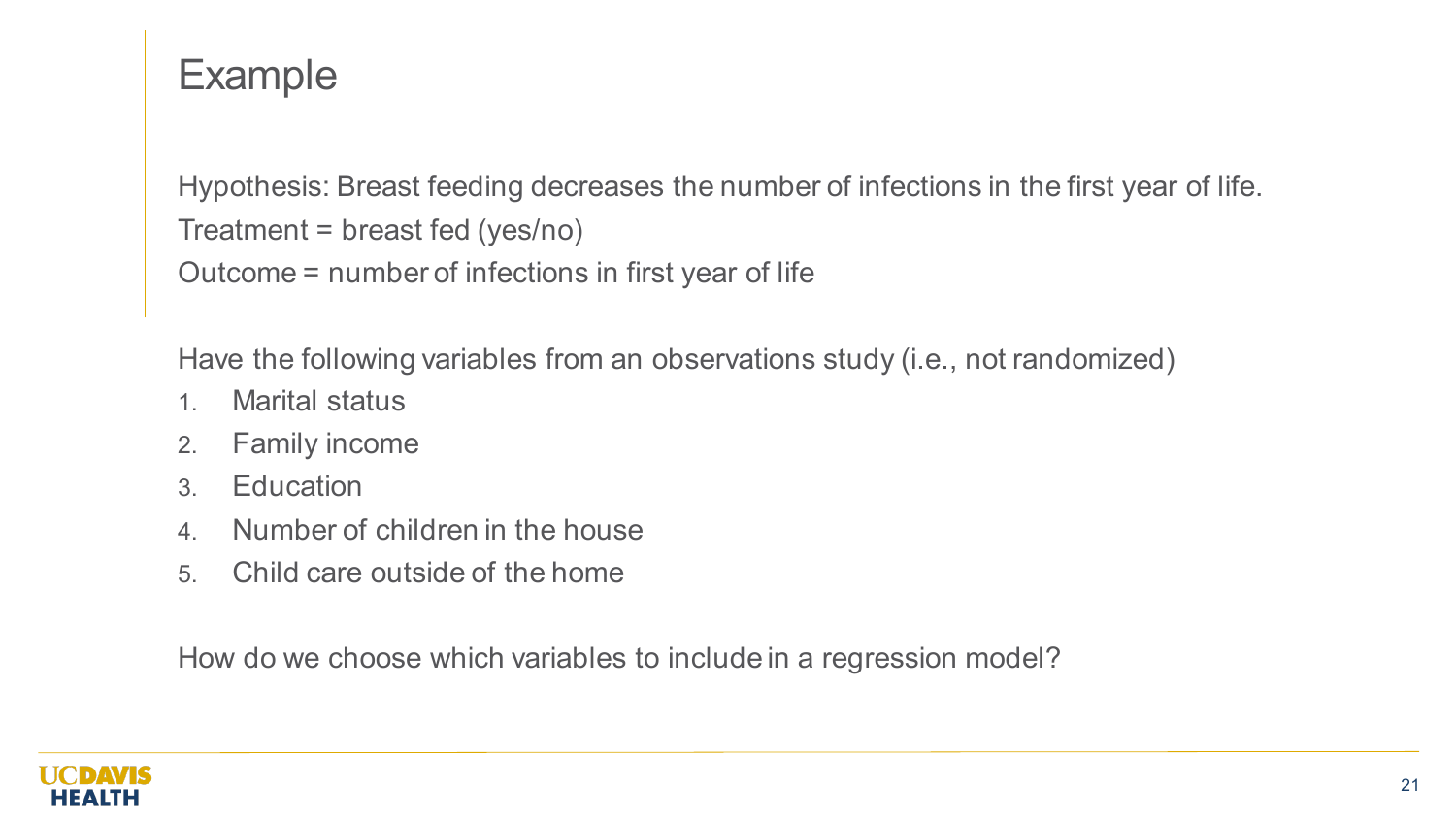The goal is to estimate the causal path breast feeding  $\rightarrow$  number of infections.



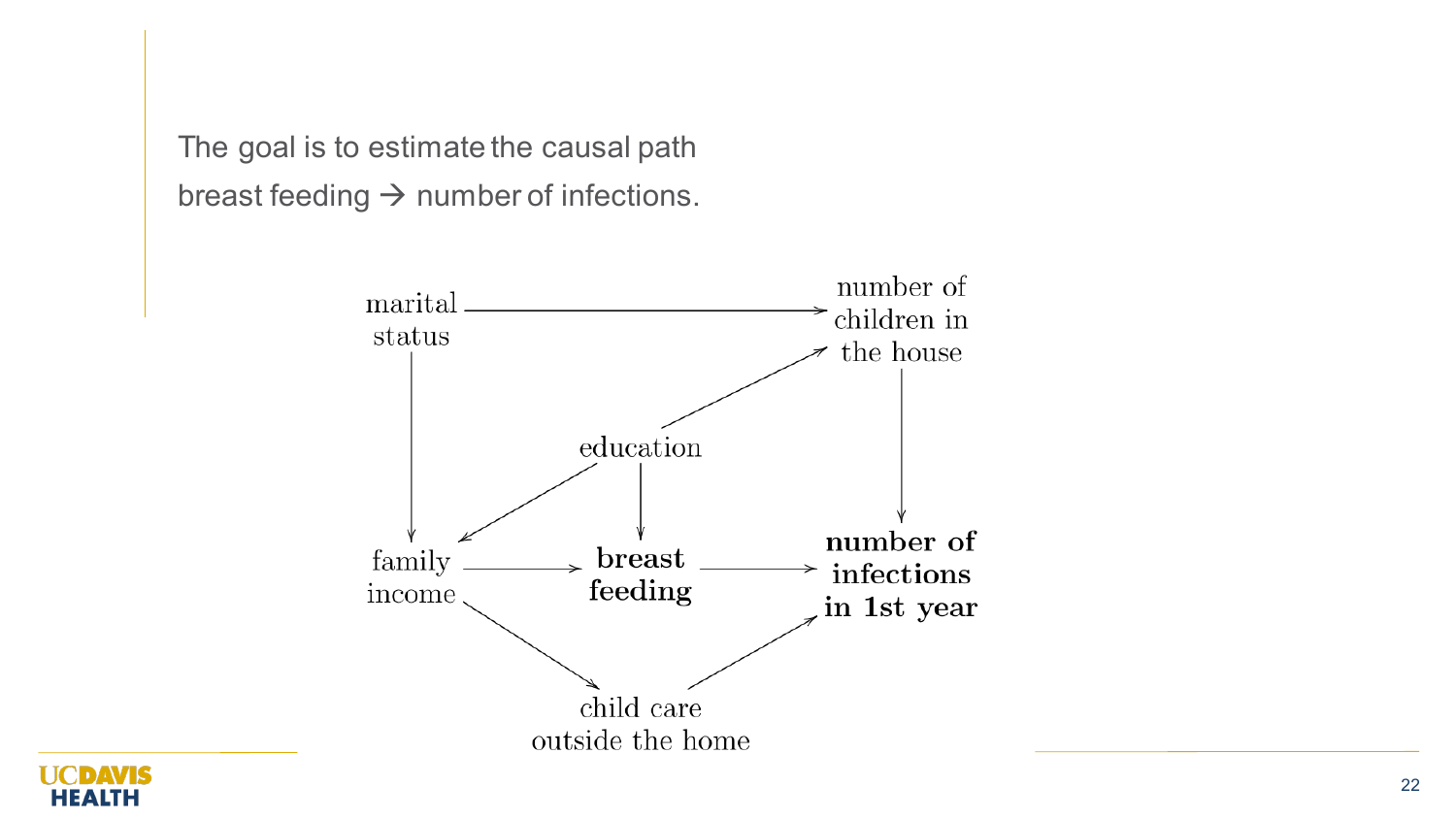## Some DAG terms

Adjacent variables are simply two variables that are next to eachother, for example  $C \leftarrow B$  or  $C \rightarrow B$ 

A path is simply a sequence of adjacent variables.

At each variable in the sequence a path is either blocked or not blocked (also called unblocked)

An unblocked path from one variable X to another variable Y is a path that goes through a set of adjacent variables where no variable in the path is blocked

Two variables are correlated (also called 'dependent' or 'not independent') if there is one or more unblocked path between them.

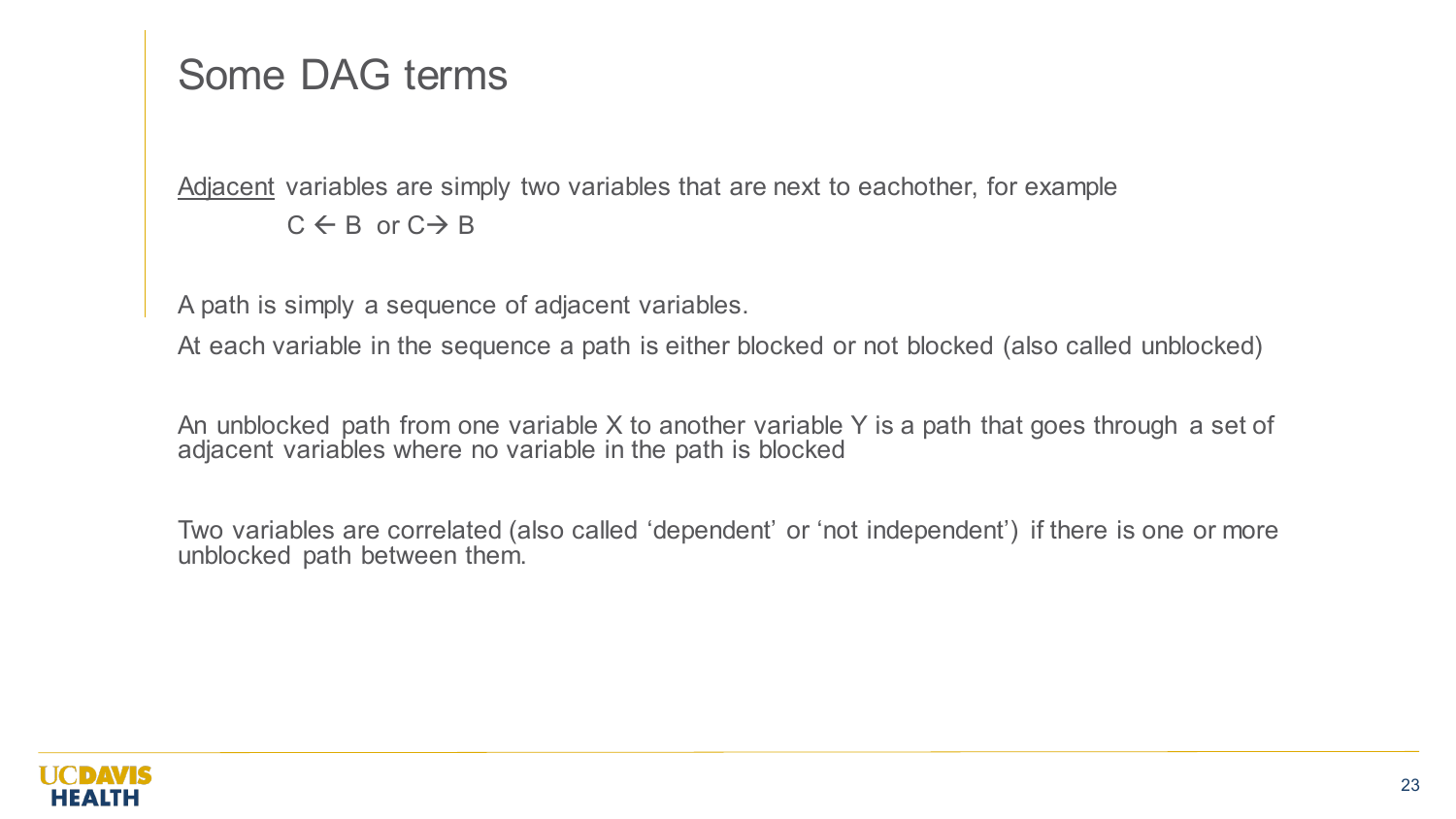## Blocking and Independence rules

A path is blocked by a variable C if it looks like this

 $\rightarrow$  C  $\leftarrow$ 

(C is called a 'collider', but the name is not important)

A path is not blocked by a variable C if it looks like an of these

$$
\begin{array}{c}\n\rightarrow & C \rightarrow \\
\leftarrow & C \rightarrow \\
\leftarrow & C \leftarrow\n\end{array}
$$

Two variables are correlated (also called 'dependent' or 'not independent') if there is one or more unblocked path between them.

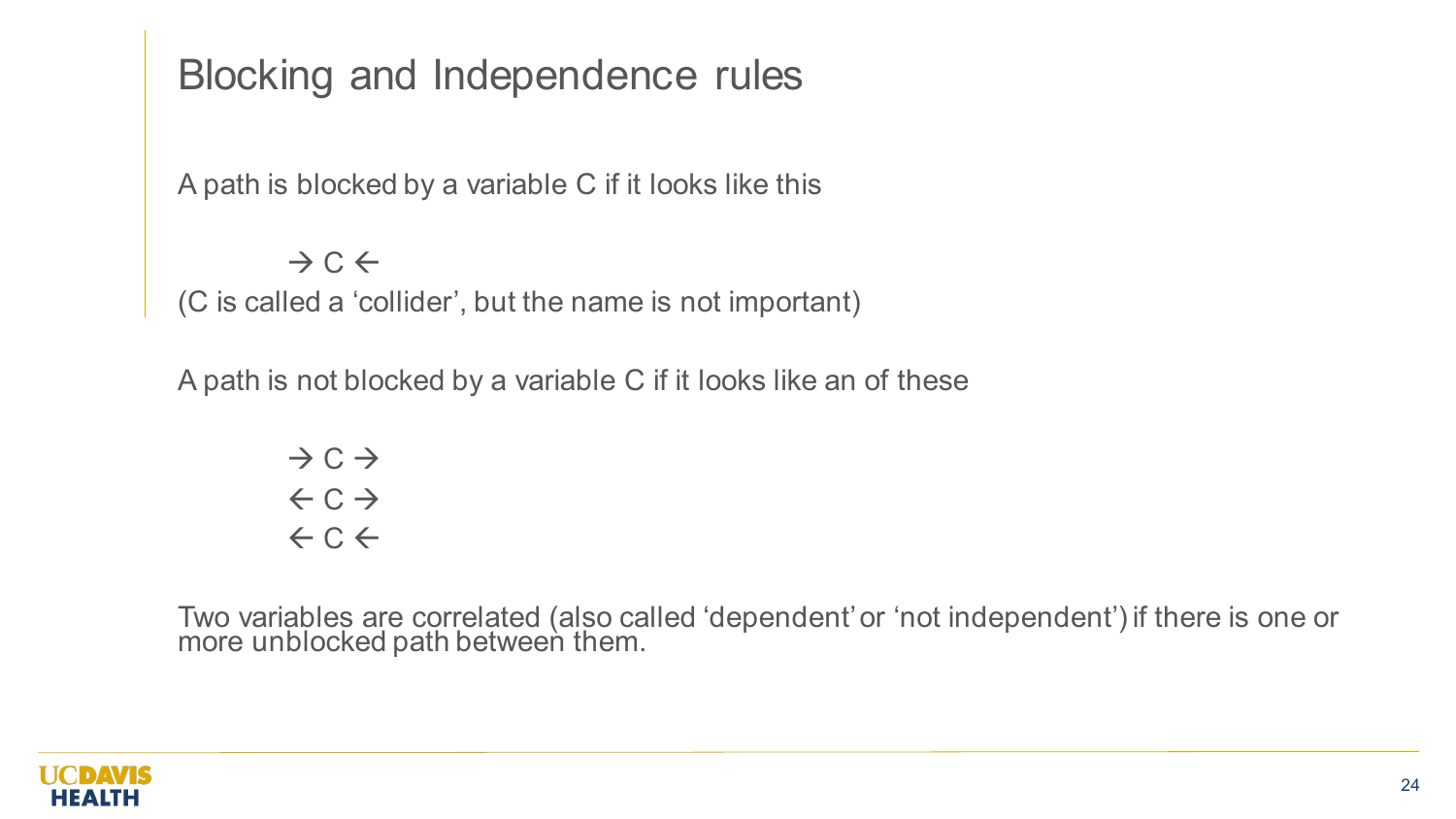

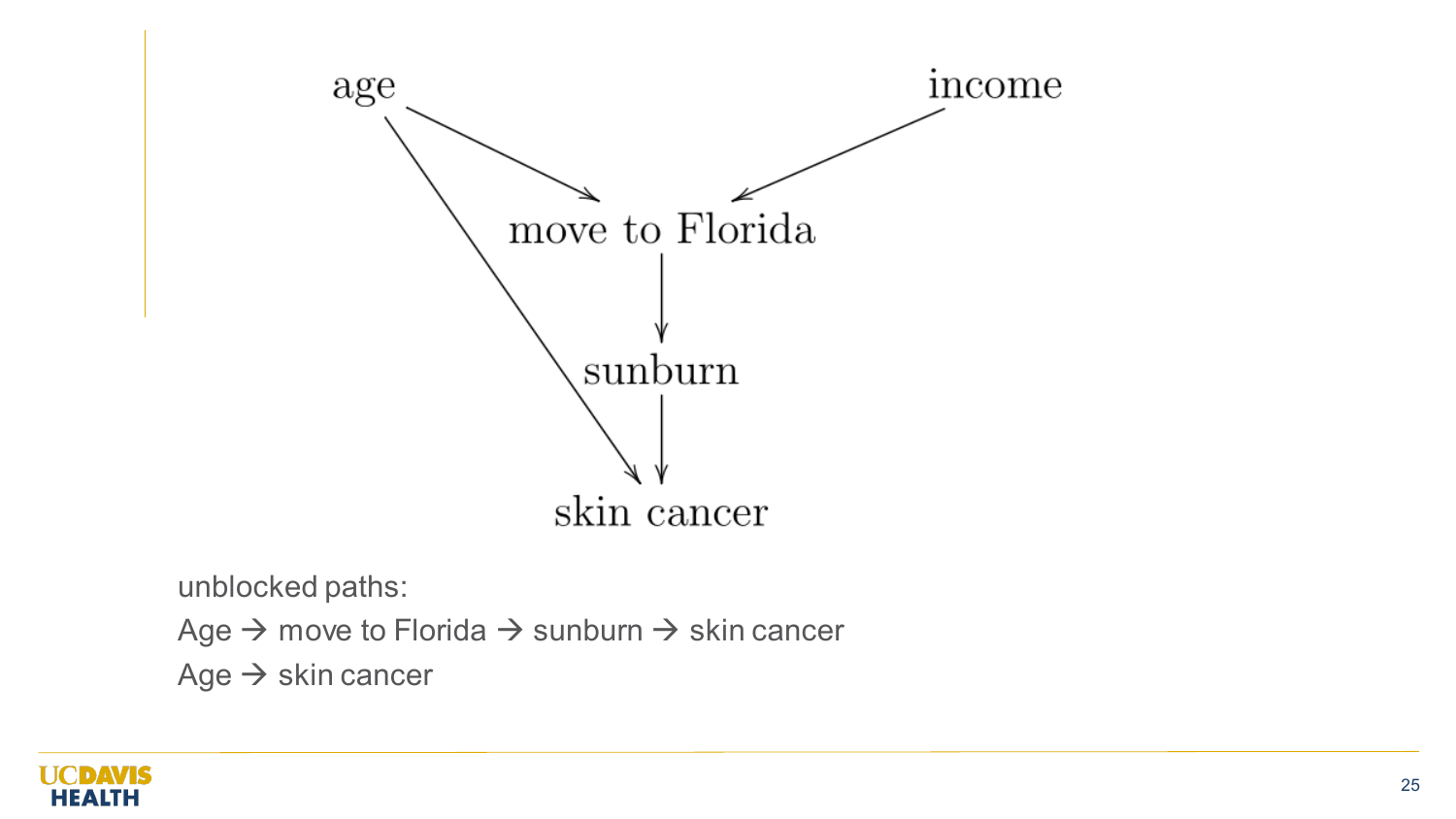

Blocked paths:

Age  $\rightarrow$  move to Florida  $\leftarrow$  income (blocked by 'move to Florida) Age  $\rightarrow$  skin cancer  $\leftarrow$  sunburn (blocked by 'skin cancer')

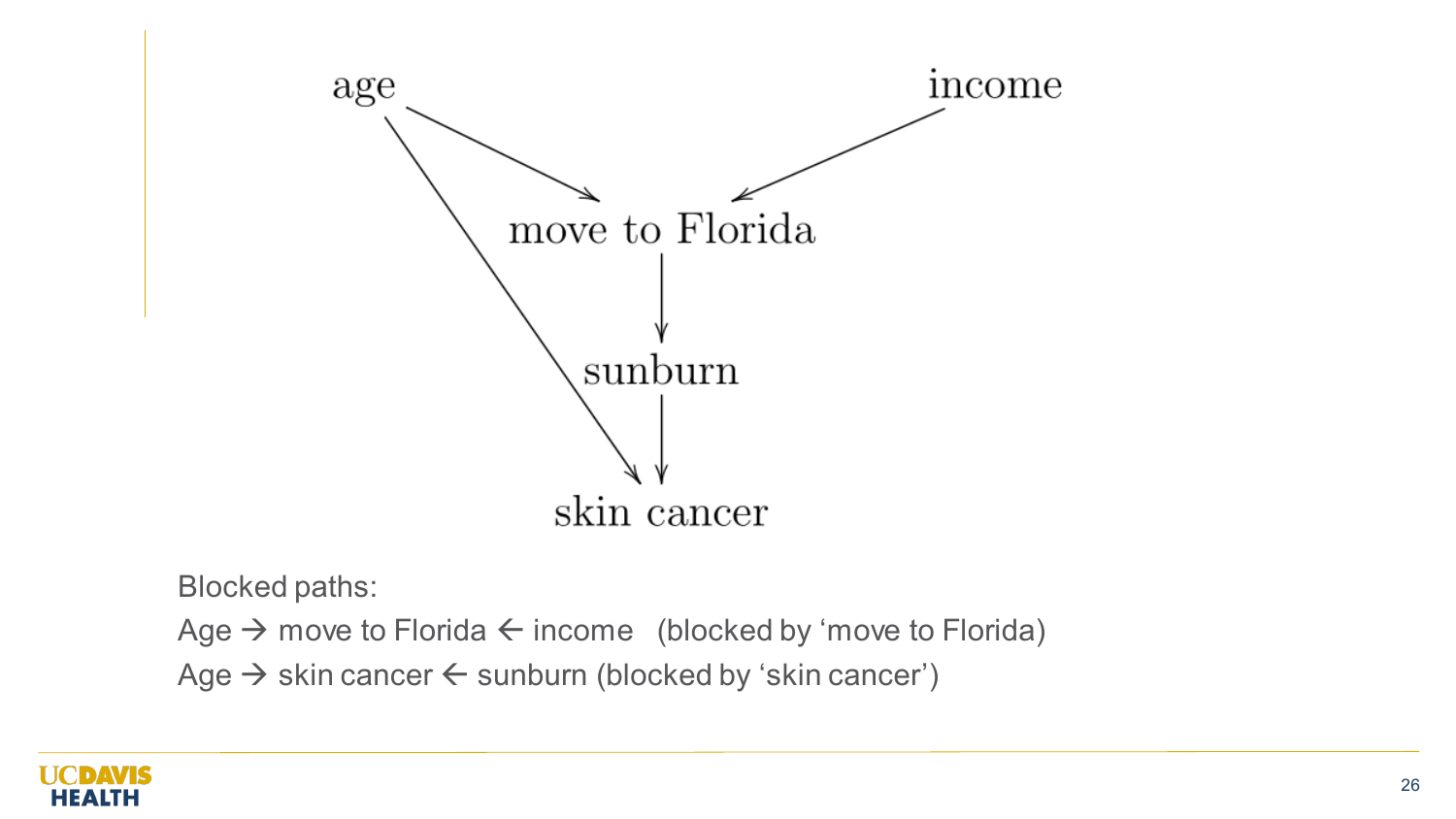

Age and income are independent (no unblocked paths between them)

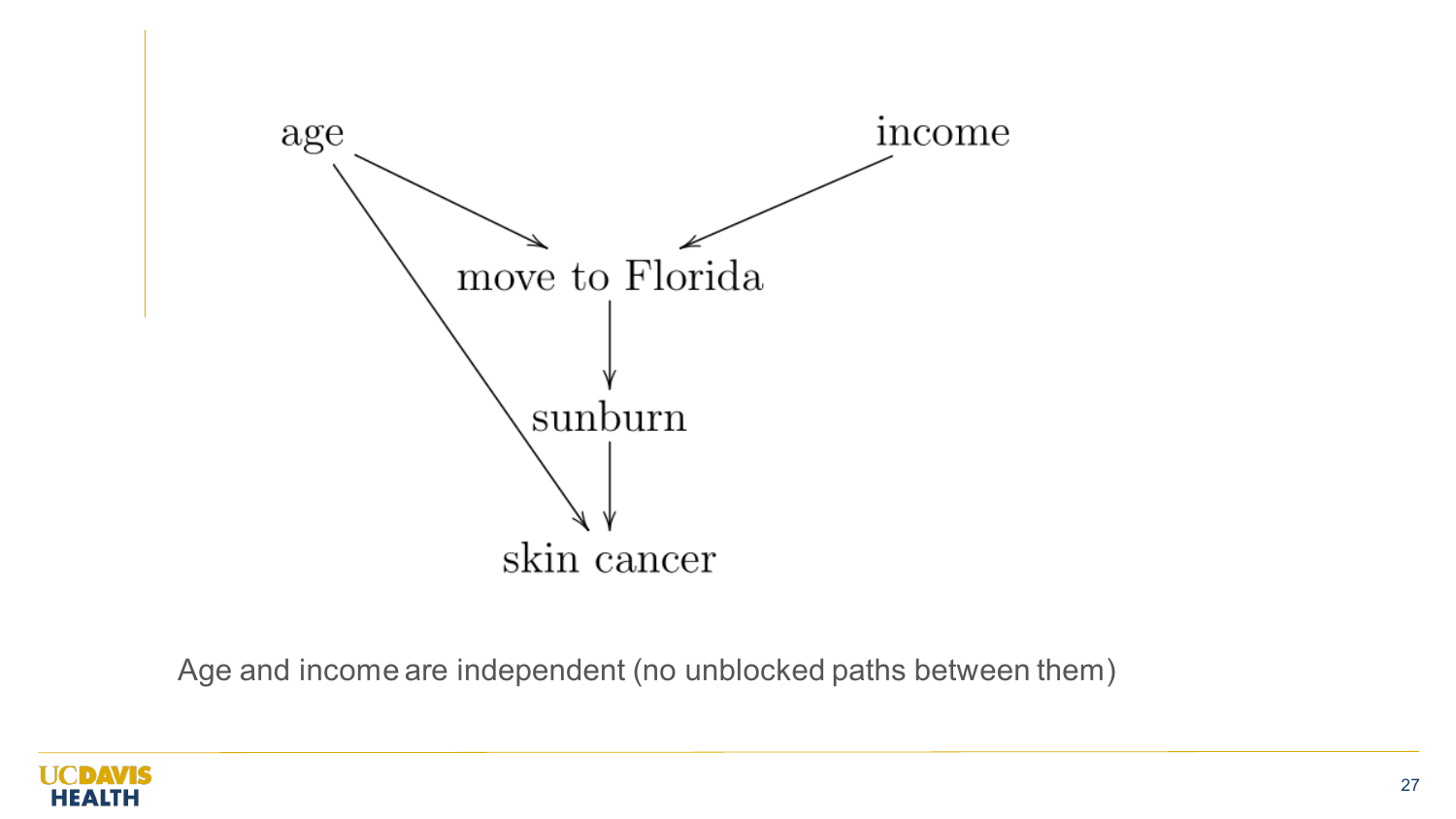

Marital status and education are independent

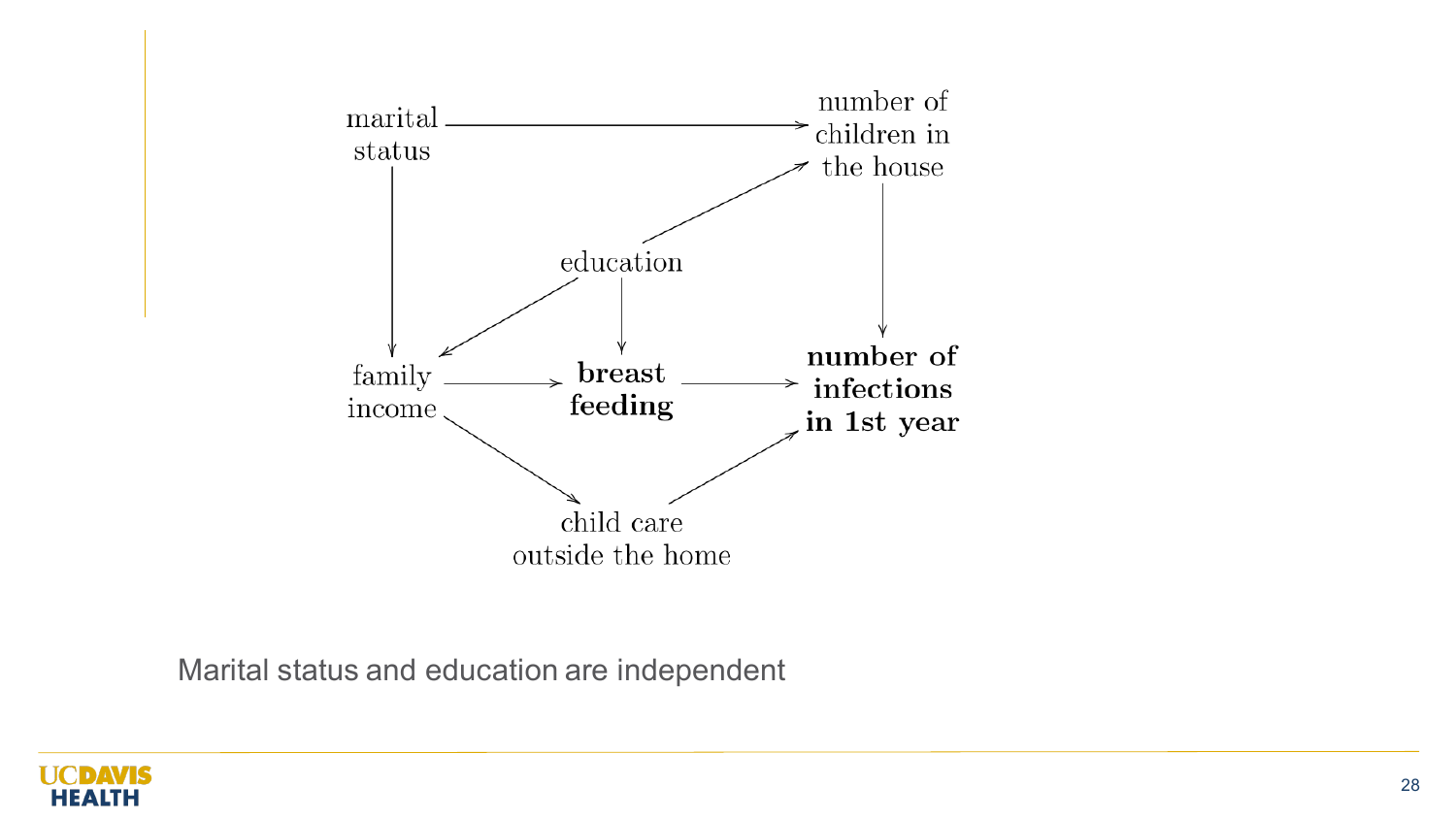Types of unblocked paths

We are focused on unblocked paths between a treatment X and an outcome Y

An unblocked front-door path from X to Y starts like this  $X \rightarrow$ 

An unblocked back-door path from X to Y starts like this  $X \leftarrow$ 

Unblocked front-door paths from X to Y are causal Unblocked back-door paths from X to Y are confounding

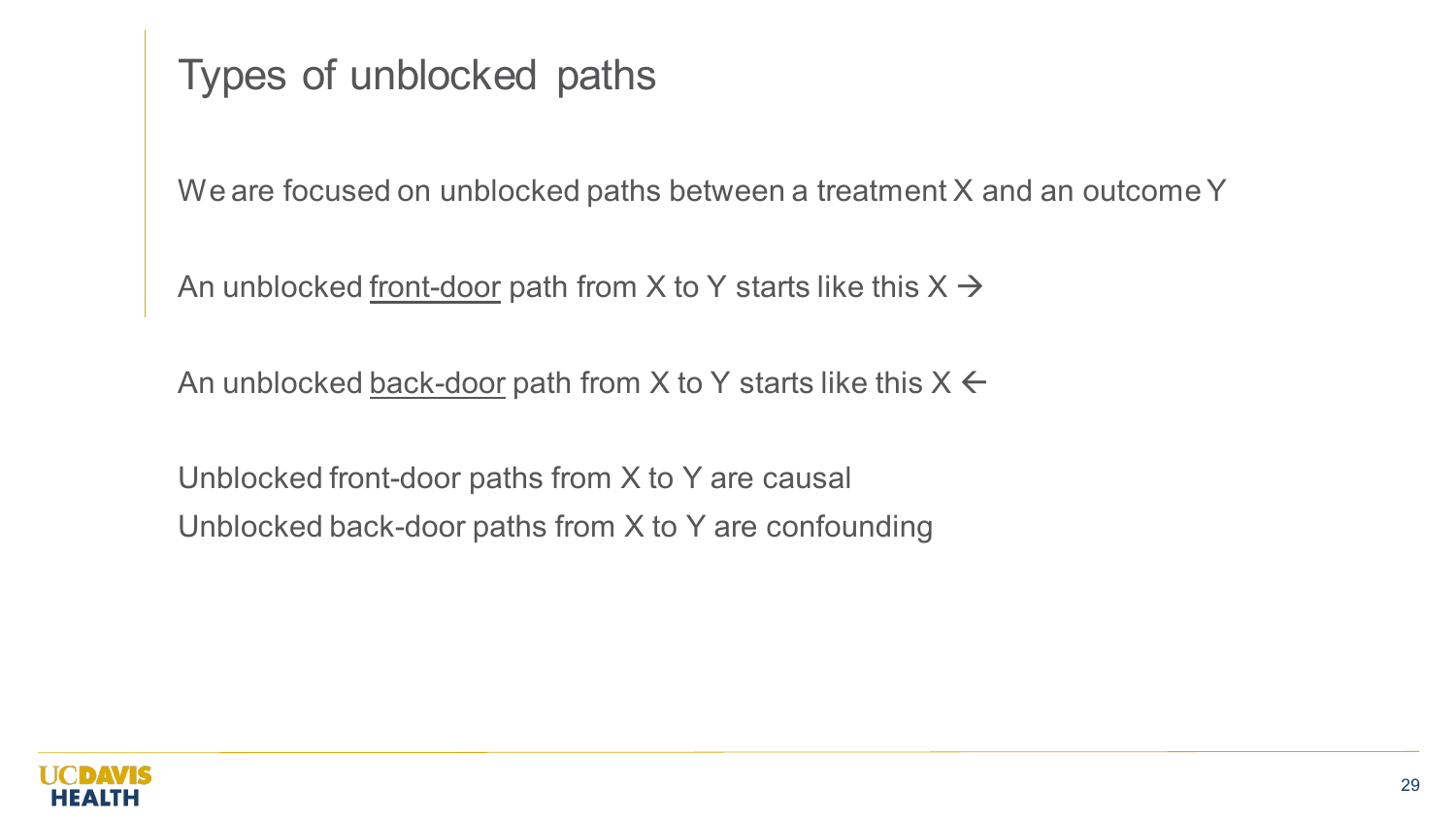$X =$  treatment

 $Y =$  outcome

The causal effect of X on Y is not confounded if there are no unblocked back-door paths from X to Y

The causal effect of X on Y is confounded if there is at least on unblocked back-door path from X to Y

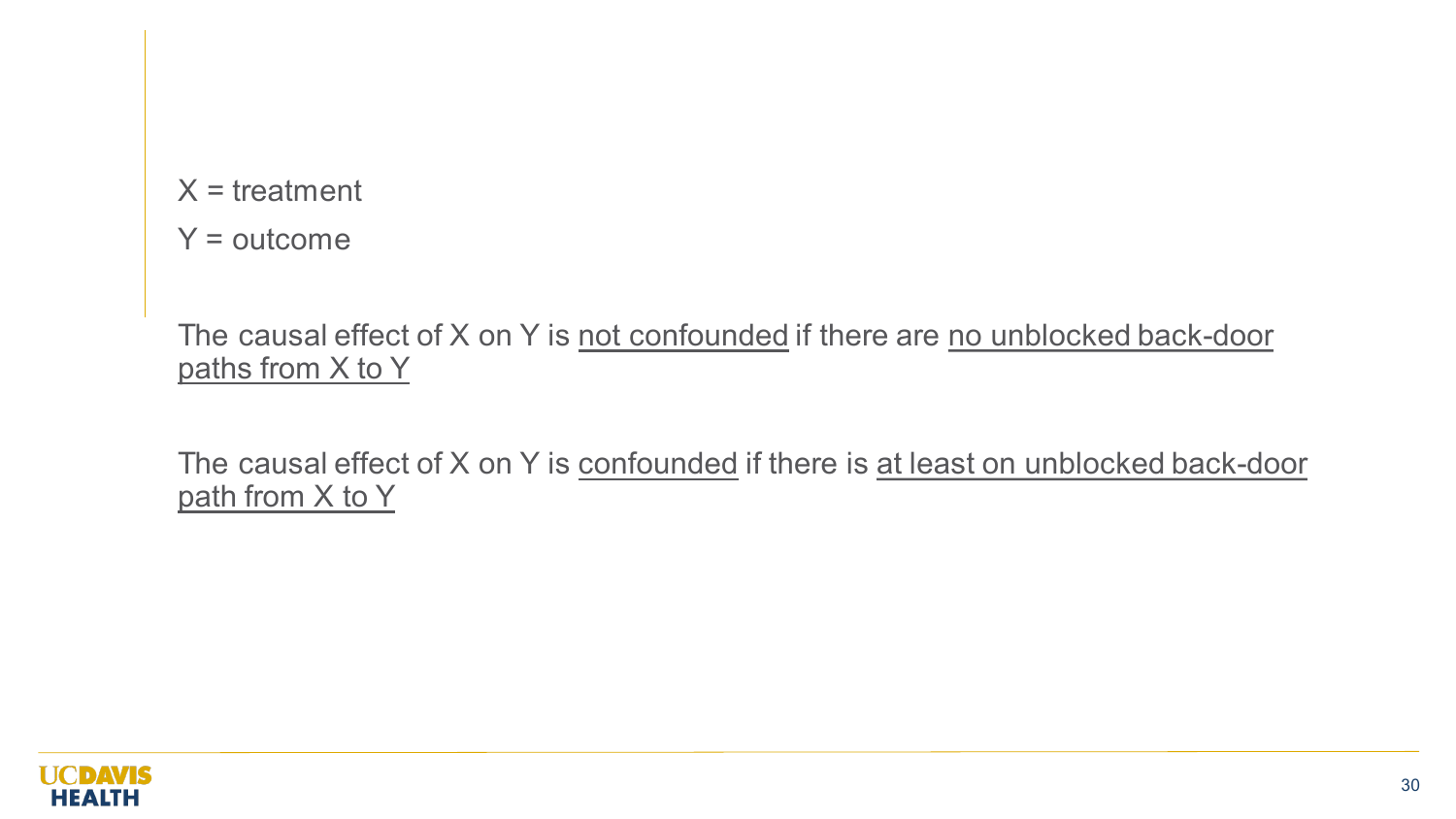

The effect of breast feeding on number of infections is confounded because there are several back-door paths from breast feeding to number of infections.

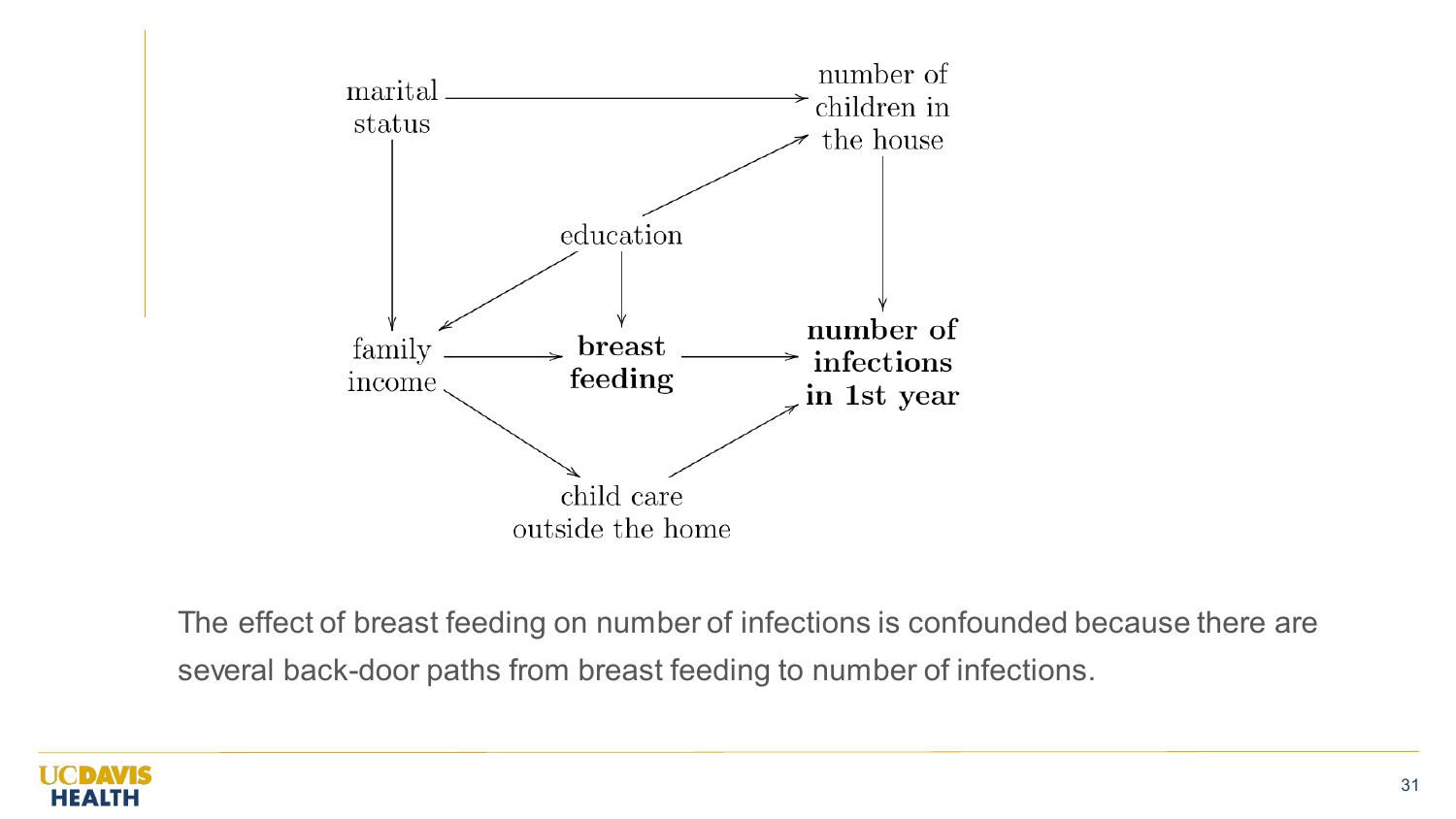

If there are no unblocked back-door paths from X to Y then there is no confounding,

Because the second term will be 0 so the correlation will equal the causal part

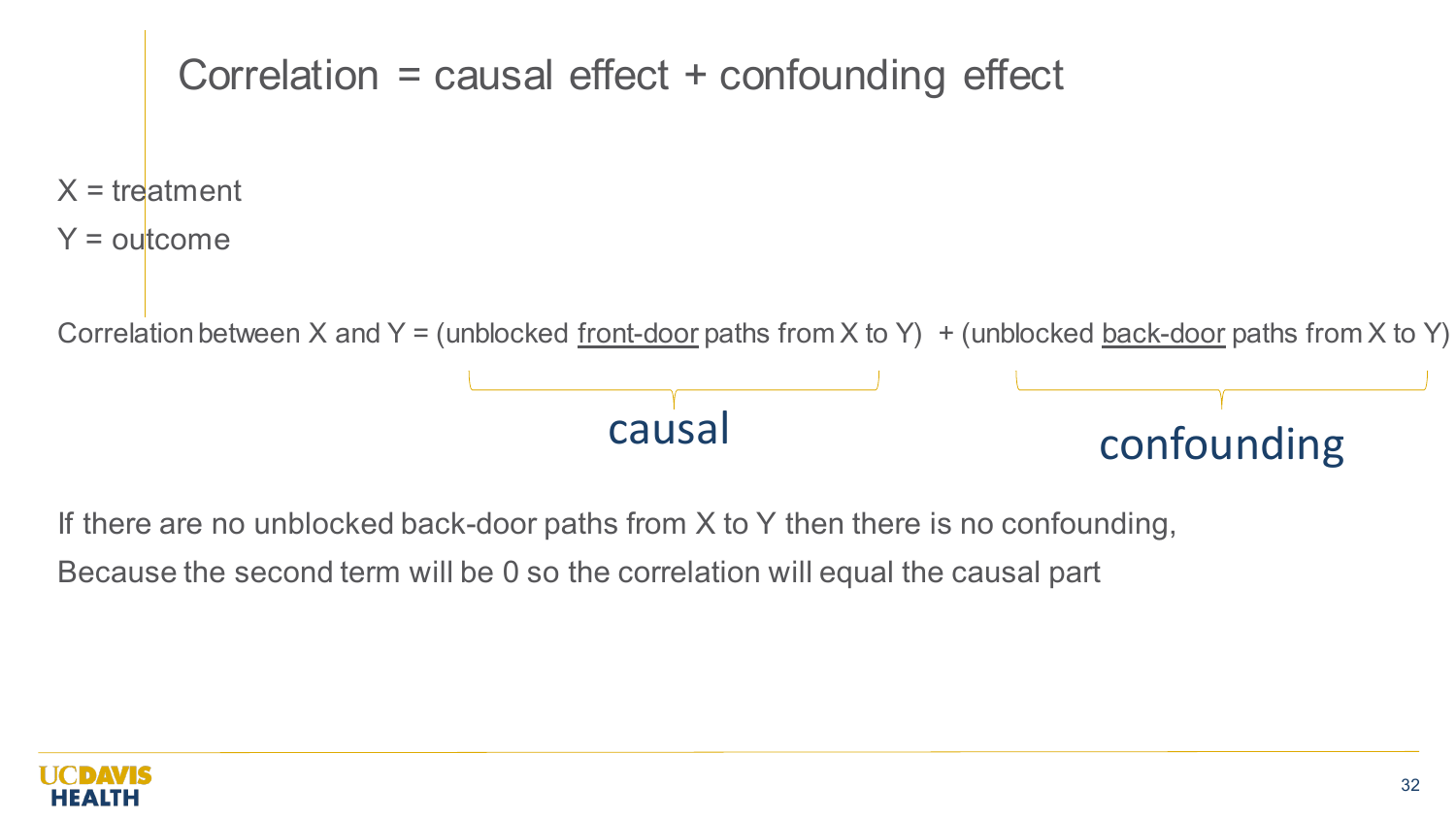We can effectively eliminate confounding by including in a regression model a set of variables (called 'confounders') such that conditional on the set there are no unblocked back-door paths from treatment (breast feeding) to outcome (number of infections).

The regression model effectively subtracts out the confounding part leaving us with just the casual relationship between treatment and outcome.

The variables we need is not a single unique set. There typically will be many different sets that will work.

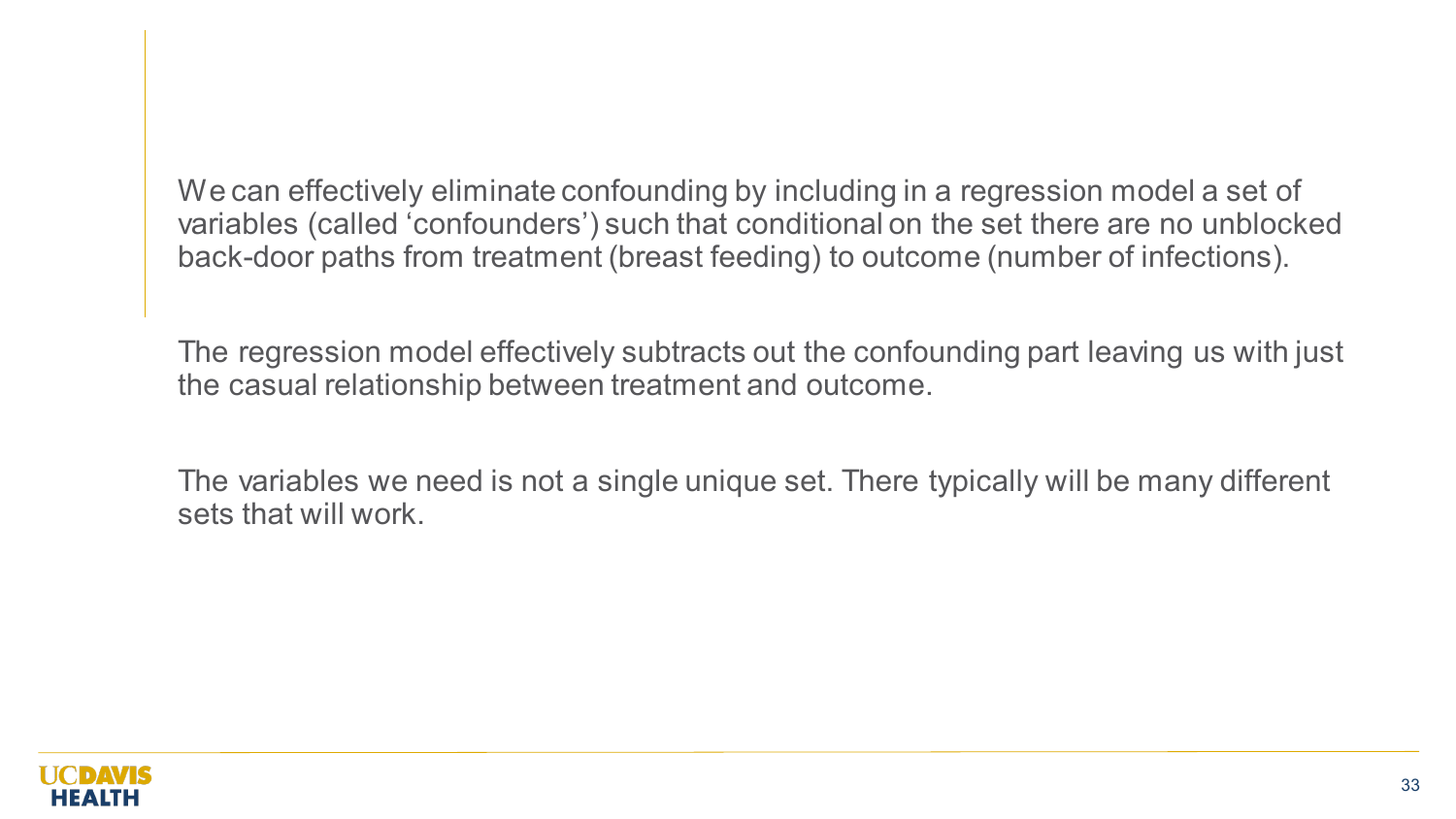Conditioning on a variable reverses the blocking rules

A path is blocked by a variable C if it looks like this

 $\rightarrow$  C  $\leftarrow$ 

A path is unblocked by a variable C if it looks like an of these

$$
\begin{array}{c}\n\rightarrow & C \rightarrow \\
\leftarrow & C \rightarrow \\
\leftarrow & C \leftarrow\n\end{array}
$$

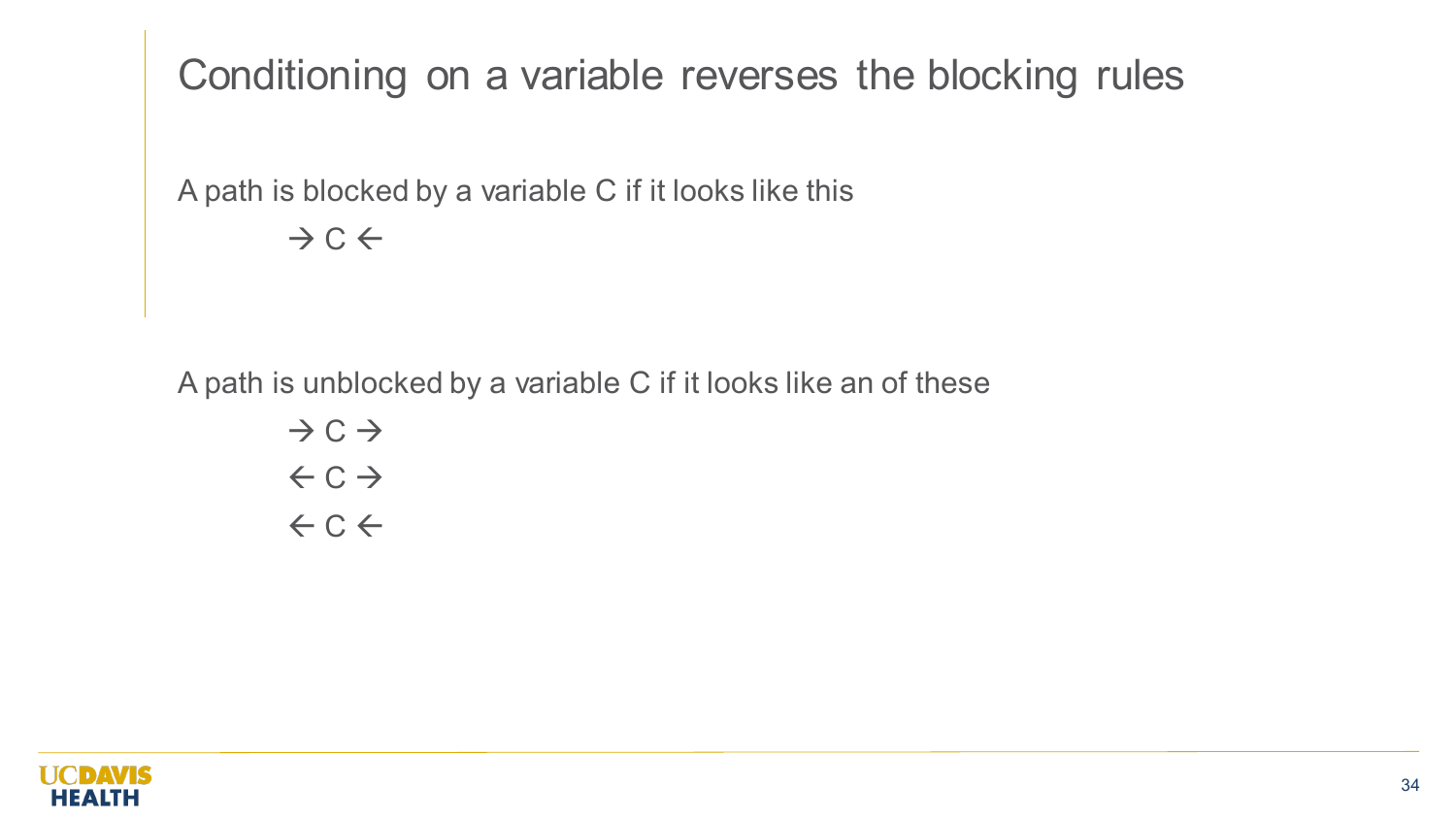Conditioning on a variable reverses the blocking rules

A path is blocked by a variable C if it looks like this

 $\rightarrow$  C  $\leftarrow$ 

this path is unblocked conditional on C

A path is unblocked by a variable C if it looks like an of these

 $\rightarrow$  C  $\rightarrow$  $\leftarrow$  C  $\rightarrow$  $\leftarrow$  C  $\leftarrow$ 

these paths are blocked conditional on C

Here 'conditional on C' effectively means include in a regression model.

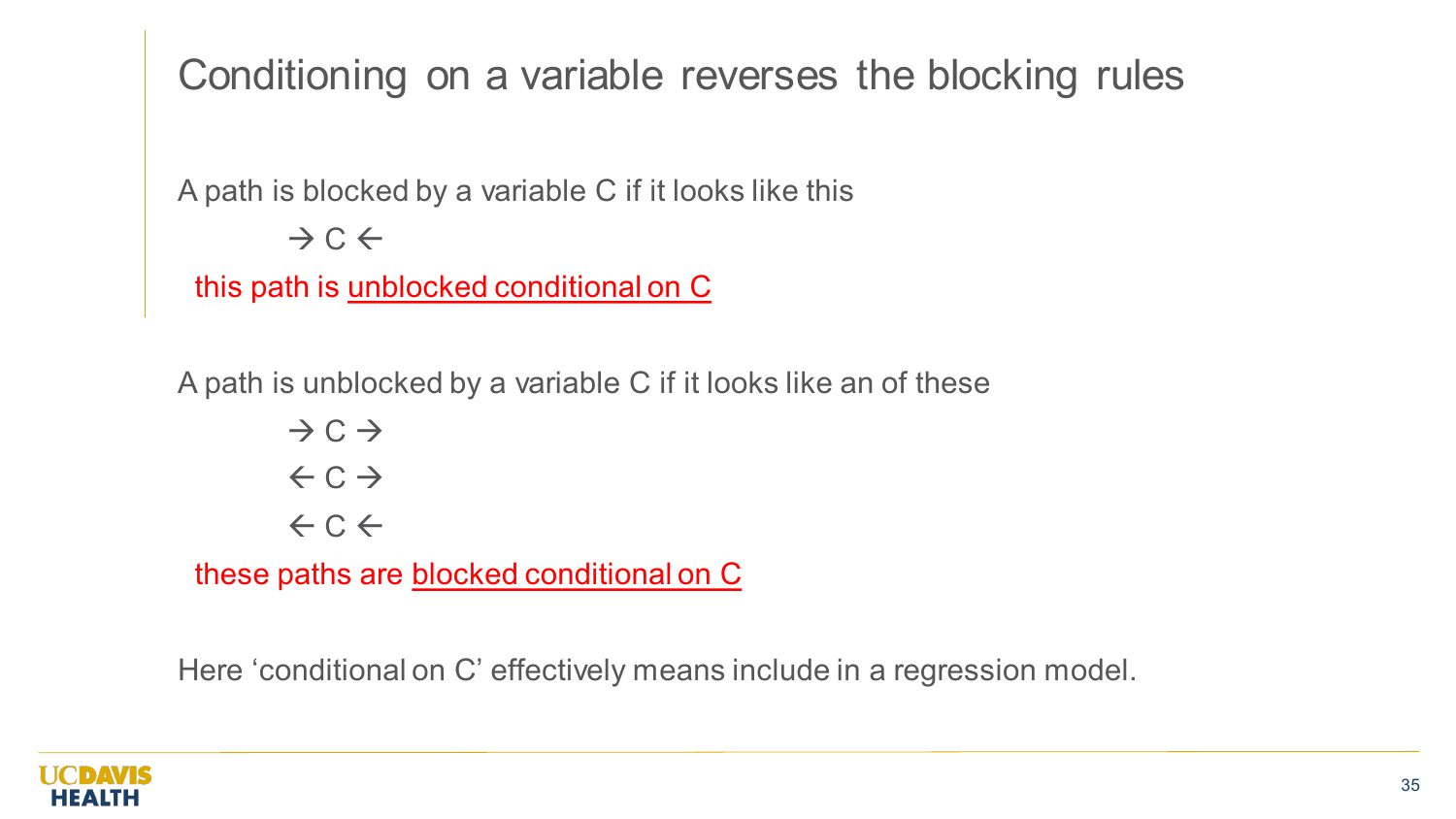## Same No confounding rule conditional on a set of variables

Unconditional on any other variables

The effect of treatment on the outcome is not confounded if there are no unblocked back-door paths from treatment to outcome.

conditional on a set of variables

Conditional on a set of variables, the effect of treatment on the outcome is not confounded if there are no unblocked back-door paths from treatment to outcome.

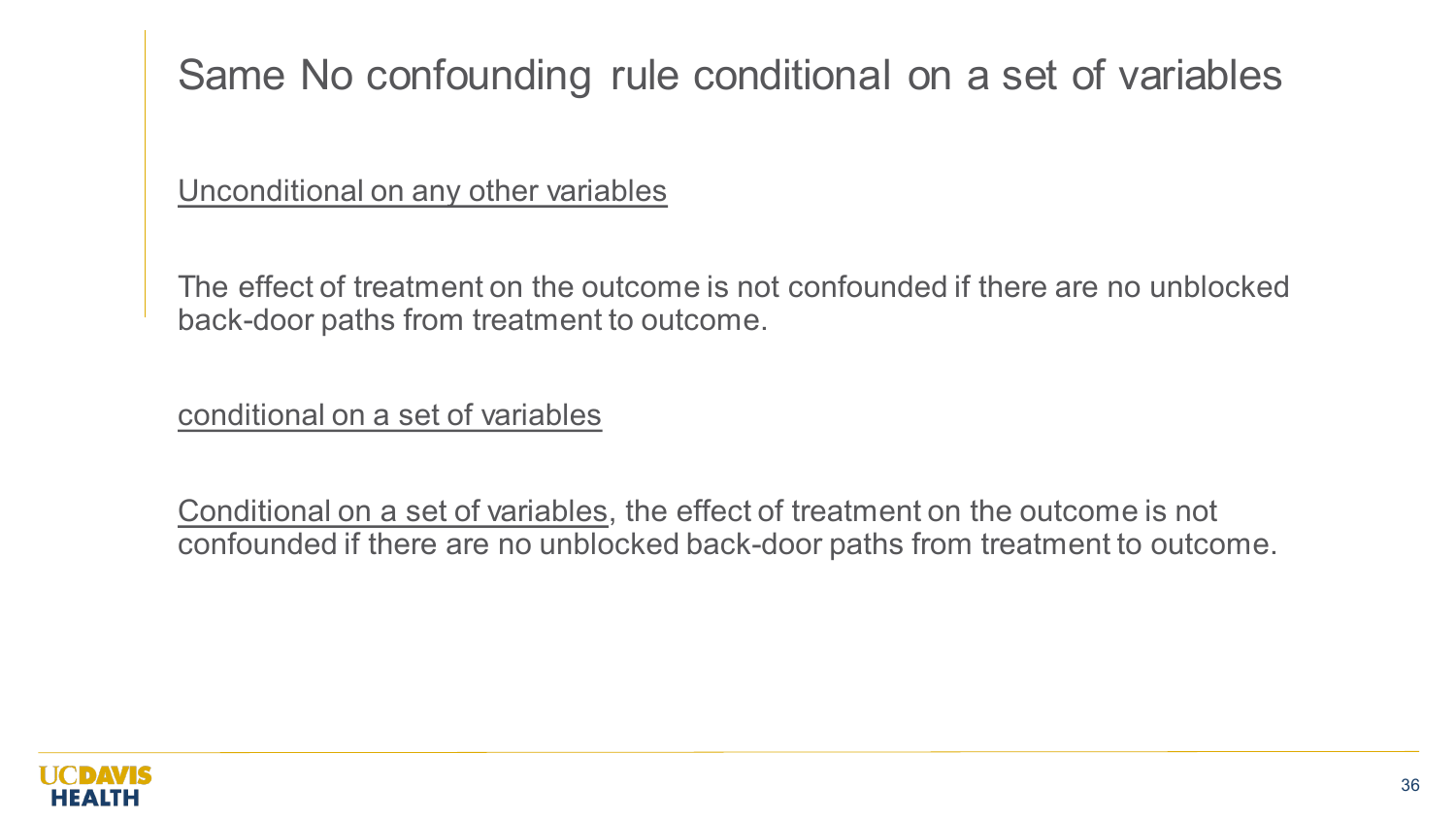

To remove all confounding, we need to condition on variables that will block all backdoor paths from breast feeding to number of infections.

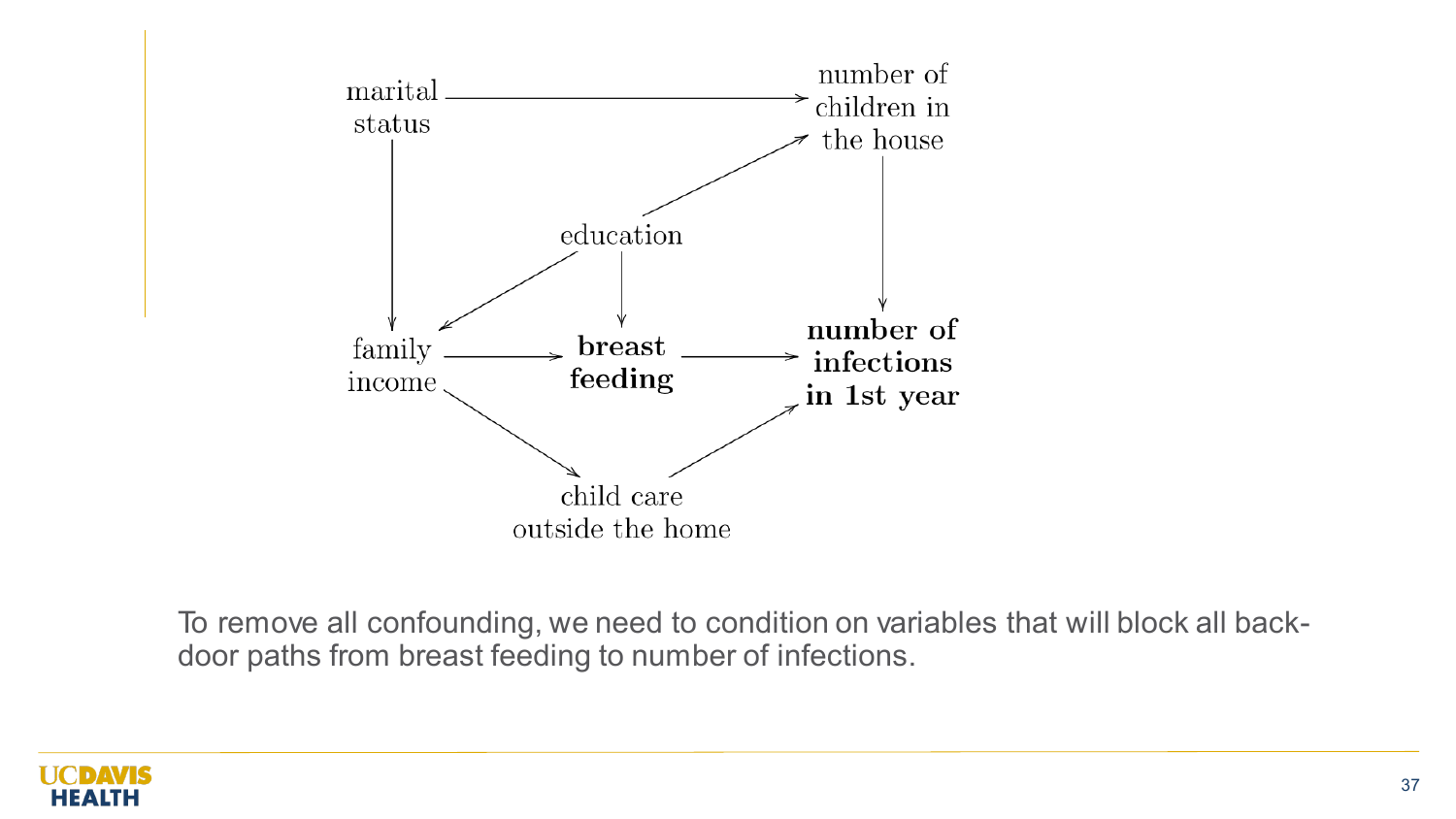A regression model that includes all 5 of these will effectively remove all confounding.

- 1. Marital status
- 2. Family income
- 3. Education
- 4. Number of children in the house
- 5. Child care outside of the home

We will represent conditioning on a variable by putting a box around it.

(For the purpose of this talk, conditioning always means including in a regression model.)

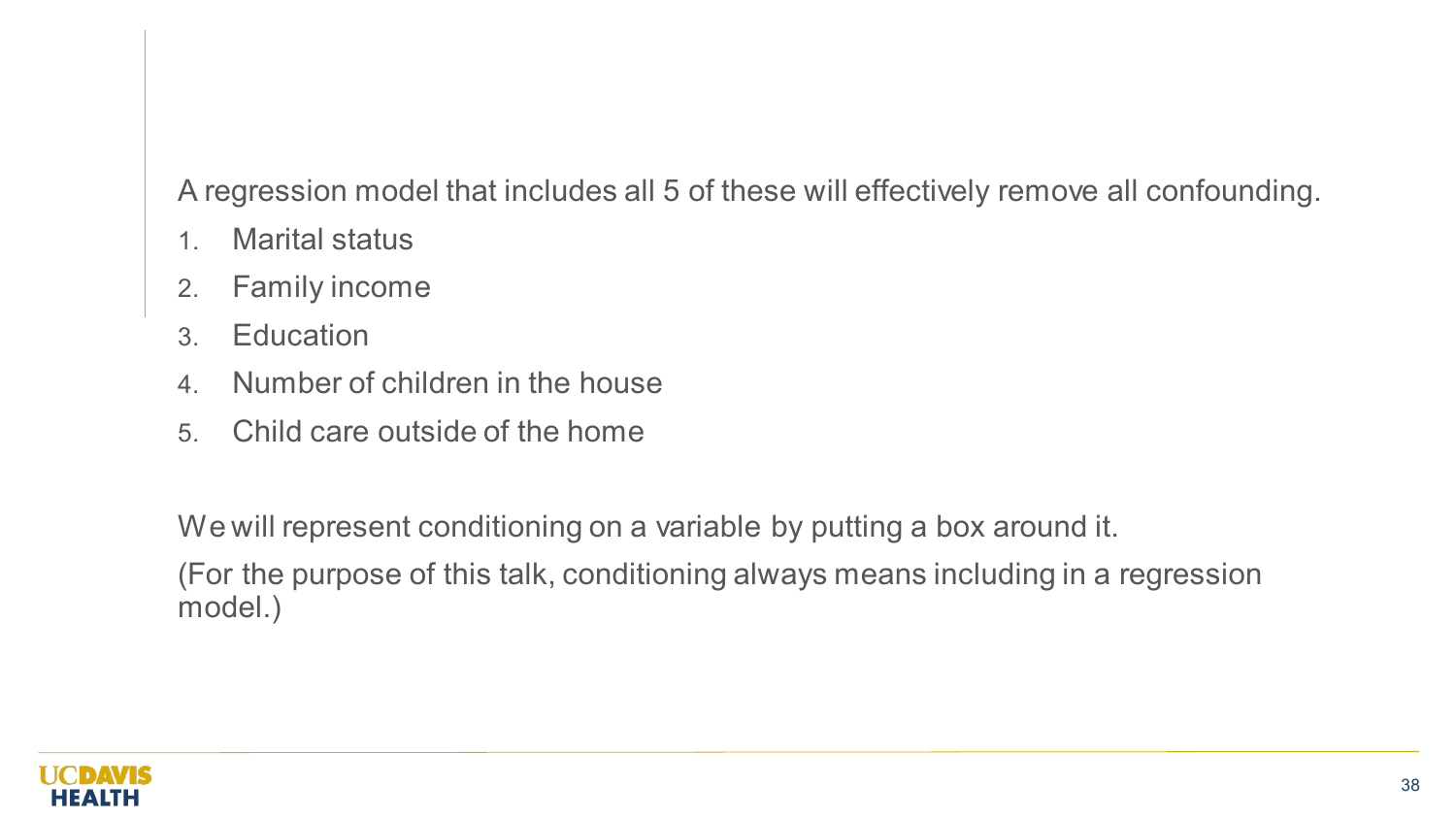

All confounding has been removed because there are no unblocked back-door paths from breast feeding to number of infections

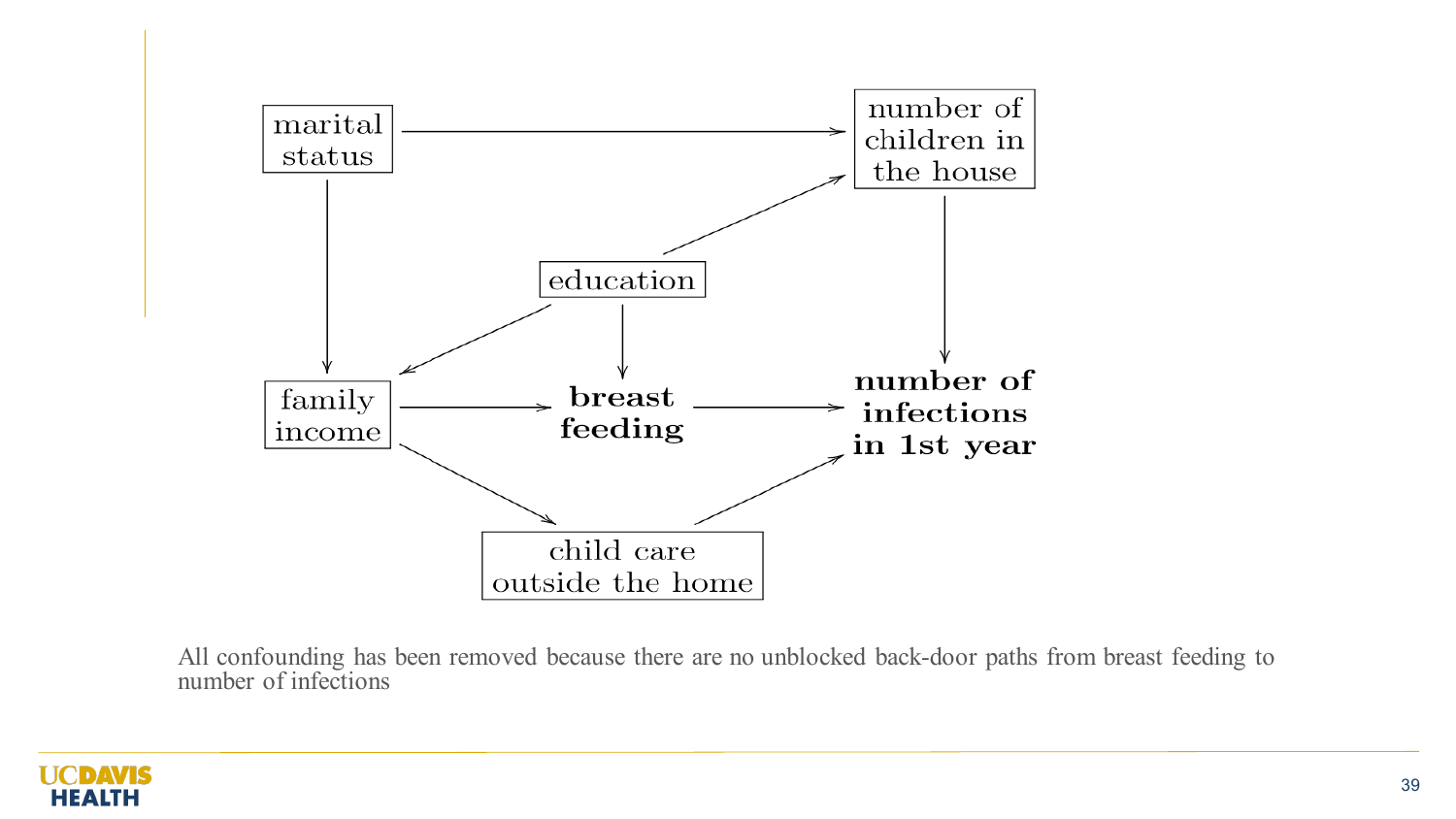# Did we really need to include all 5 variables?

No, several other sets would also work, for example

- 1. Marital status, education, family income
- 2. Number of children in house, child care outside the home

Why?

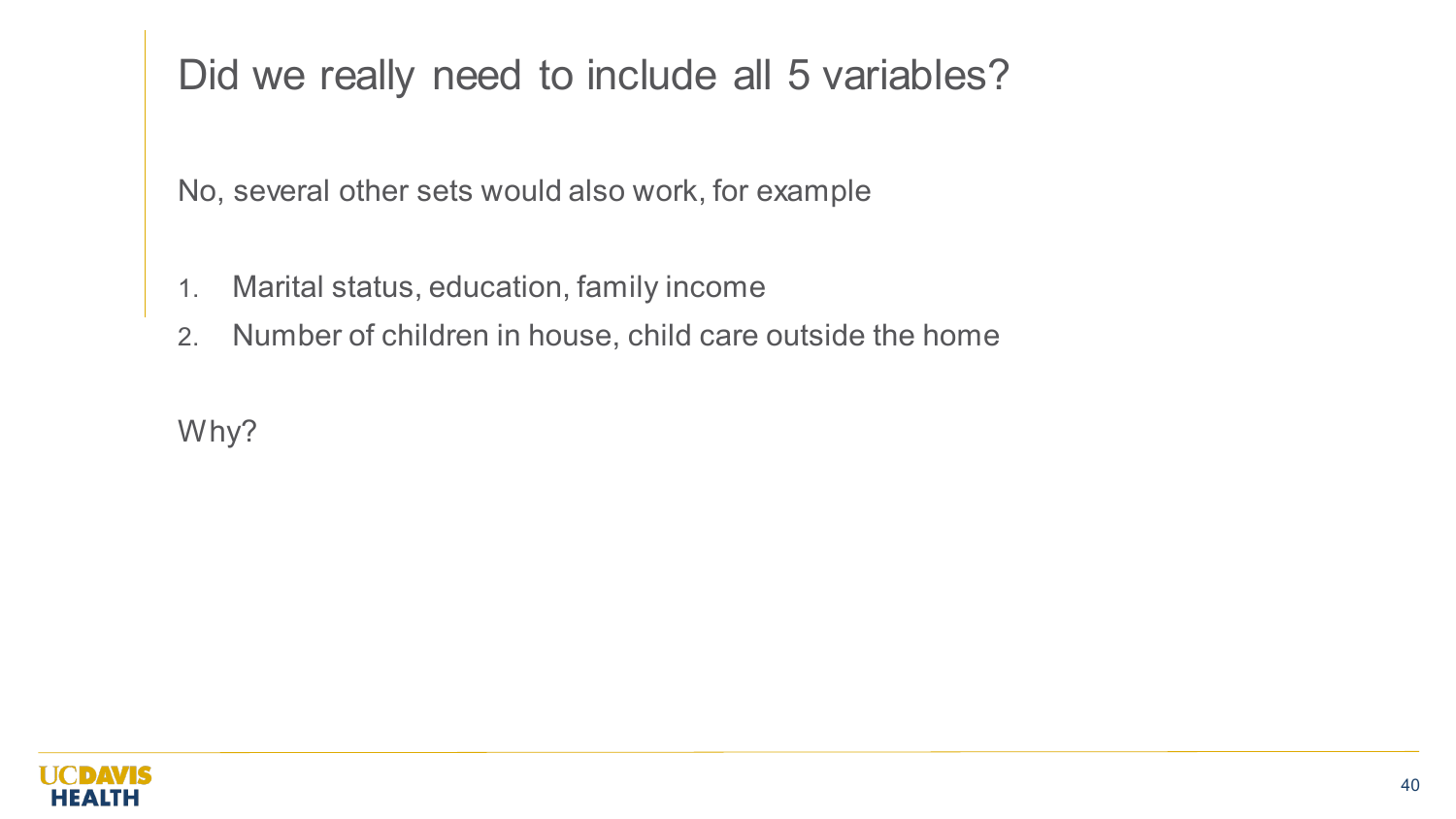### This set also removes all confounding



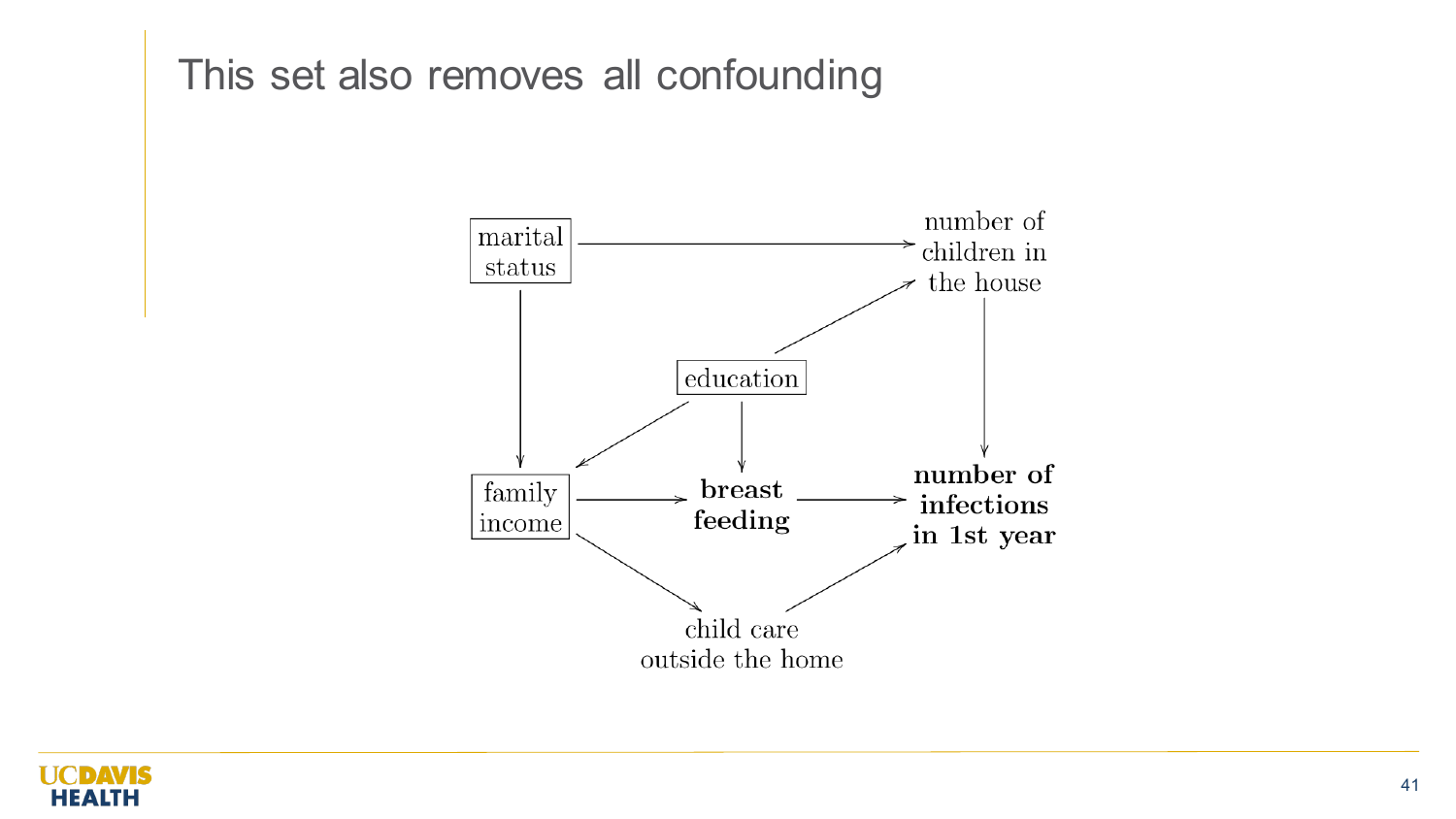

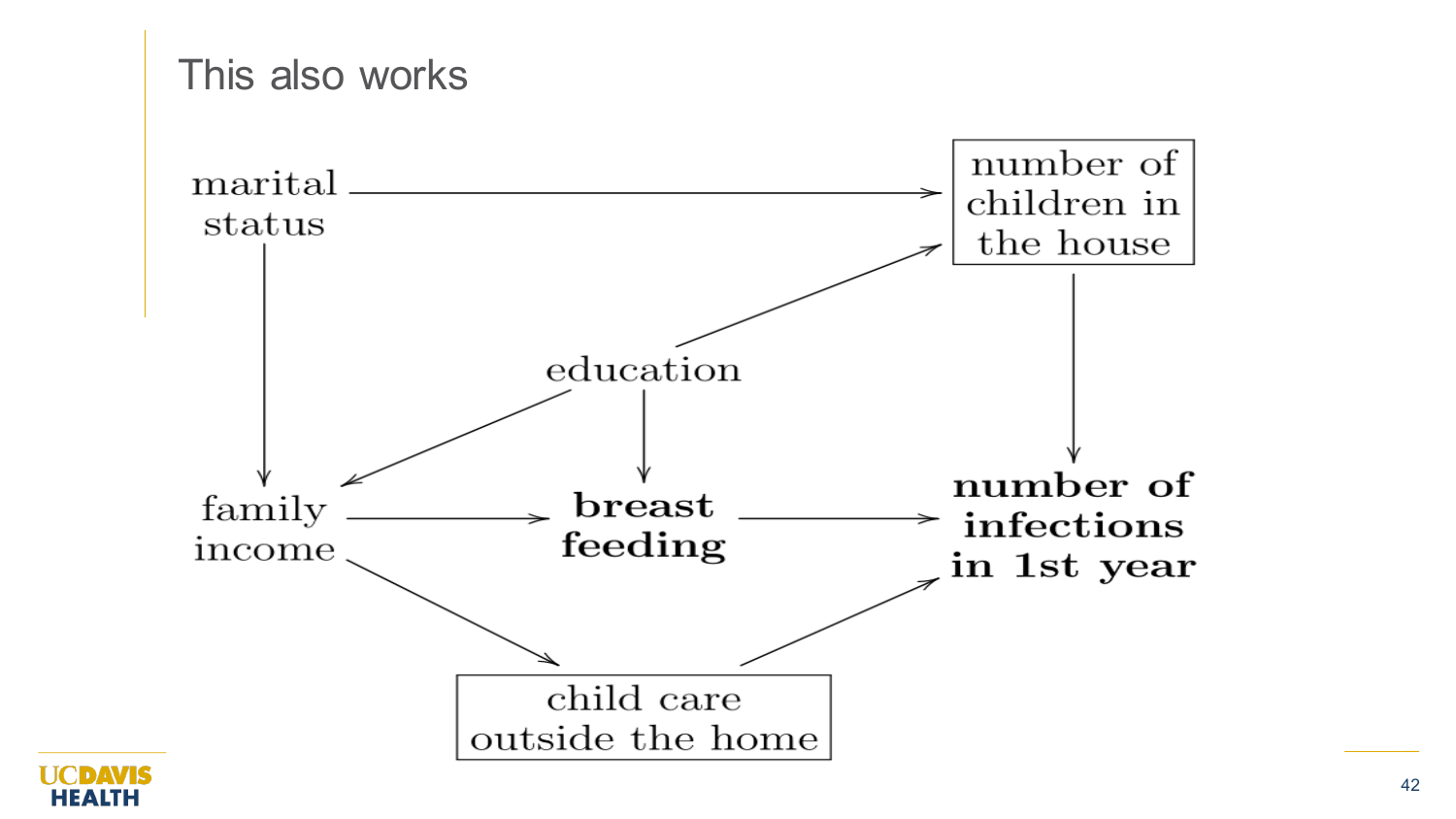# Another example

Hypothesis: sunscreen reduces the risk of skin cancer

**Variables** 

- 1. Type of employment
- 2. Income
- 3. Age
- 4. Sunburn
- 5. Itchy skin

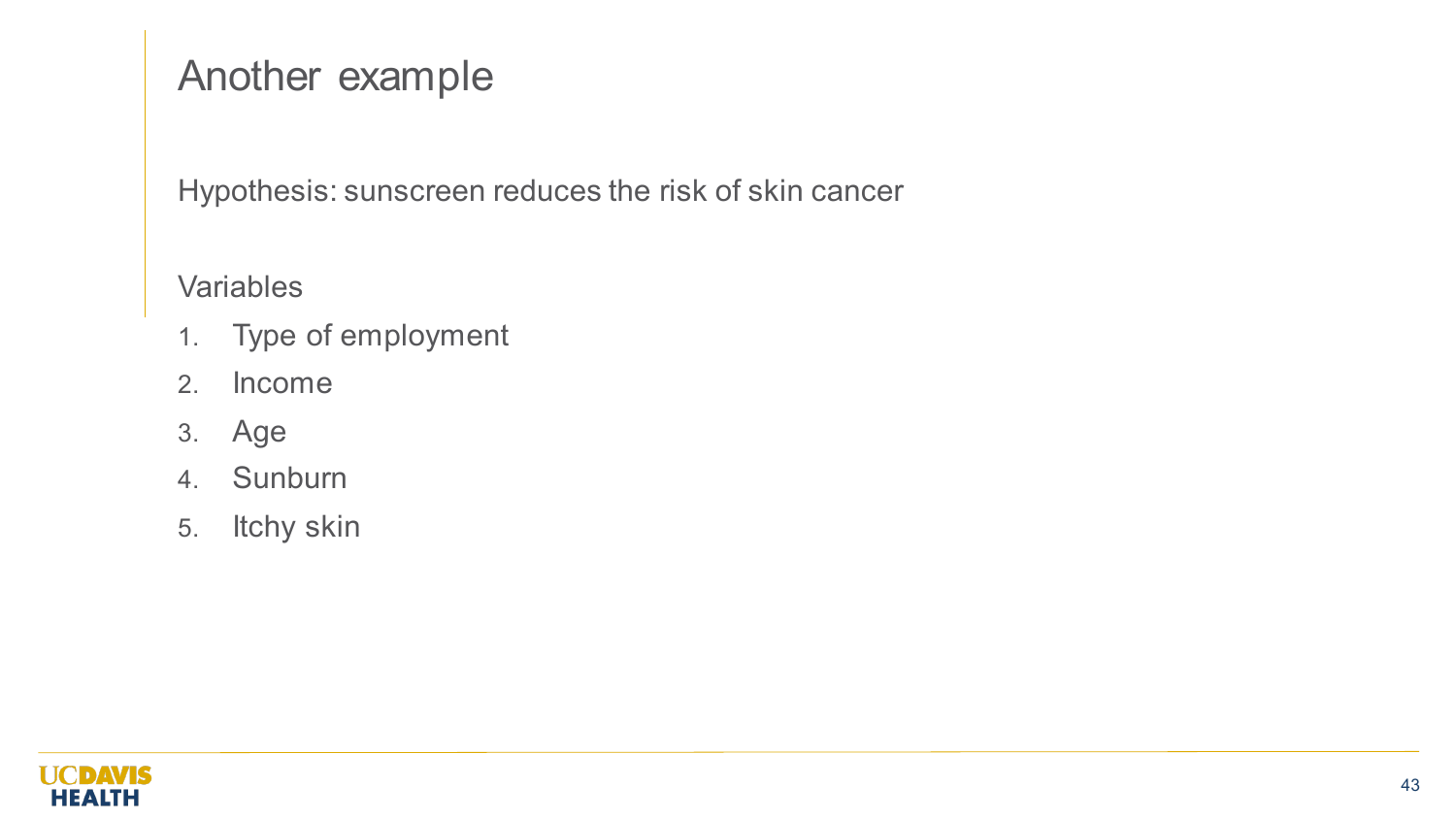

The causal effect of sunscreen on (reduction) of skin cancer is confounded

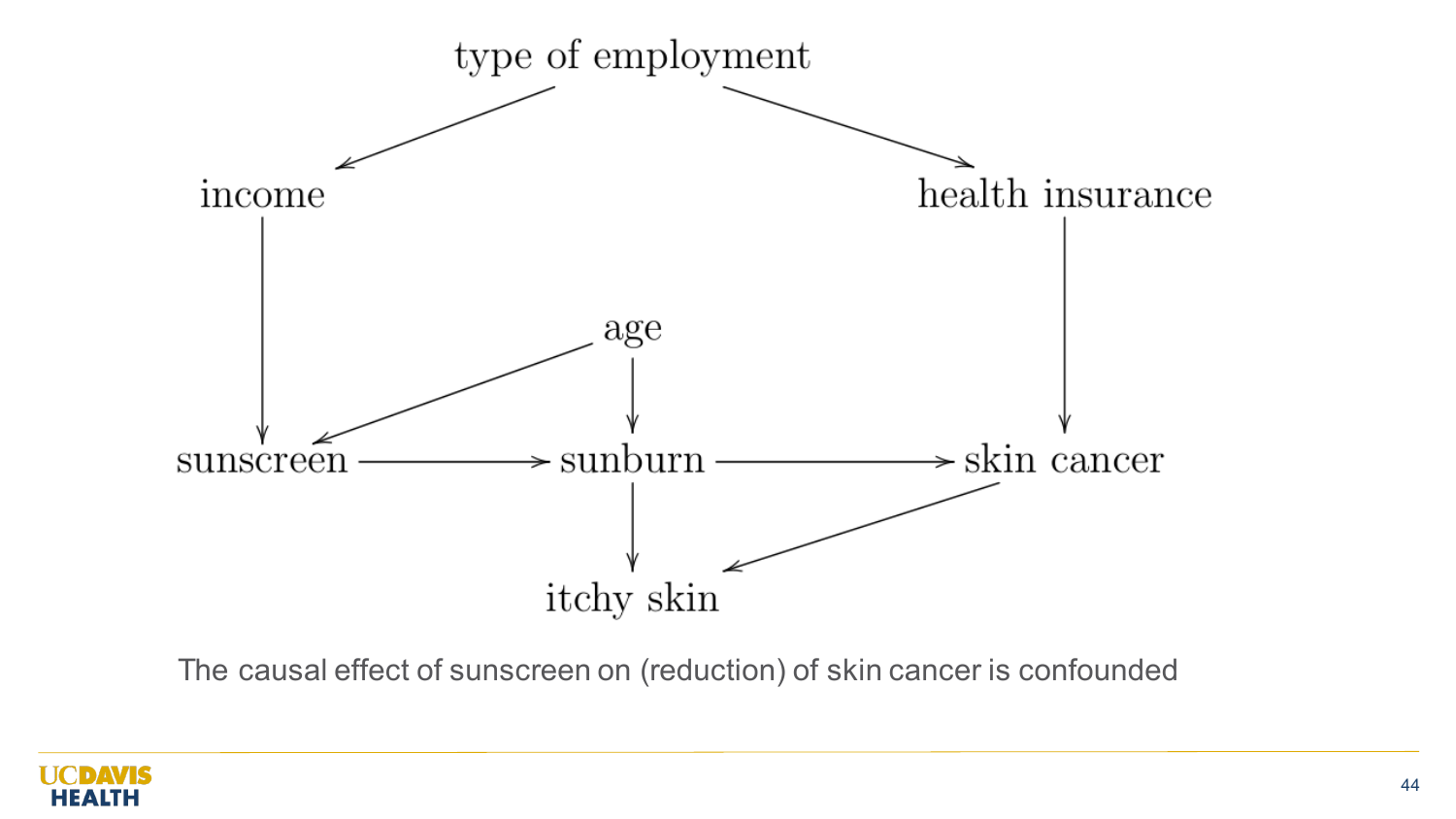

Type of employment and age are confounders

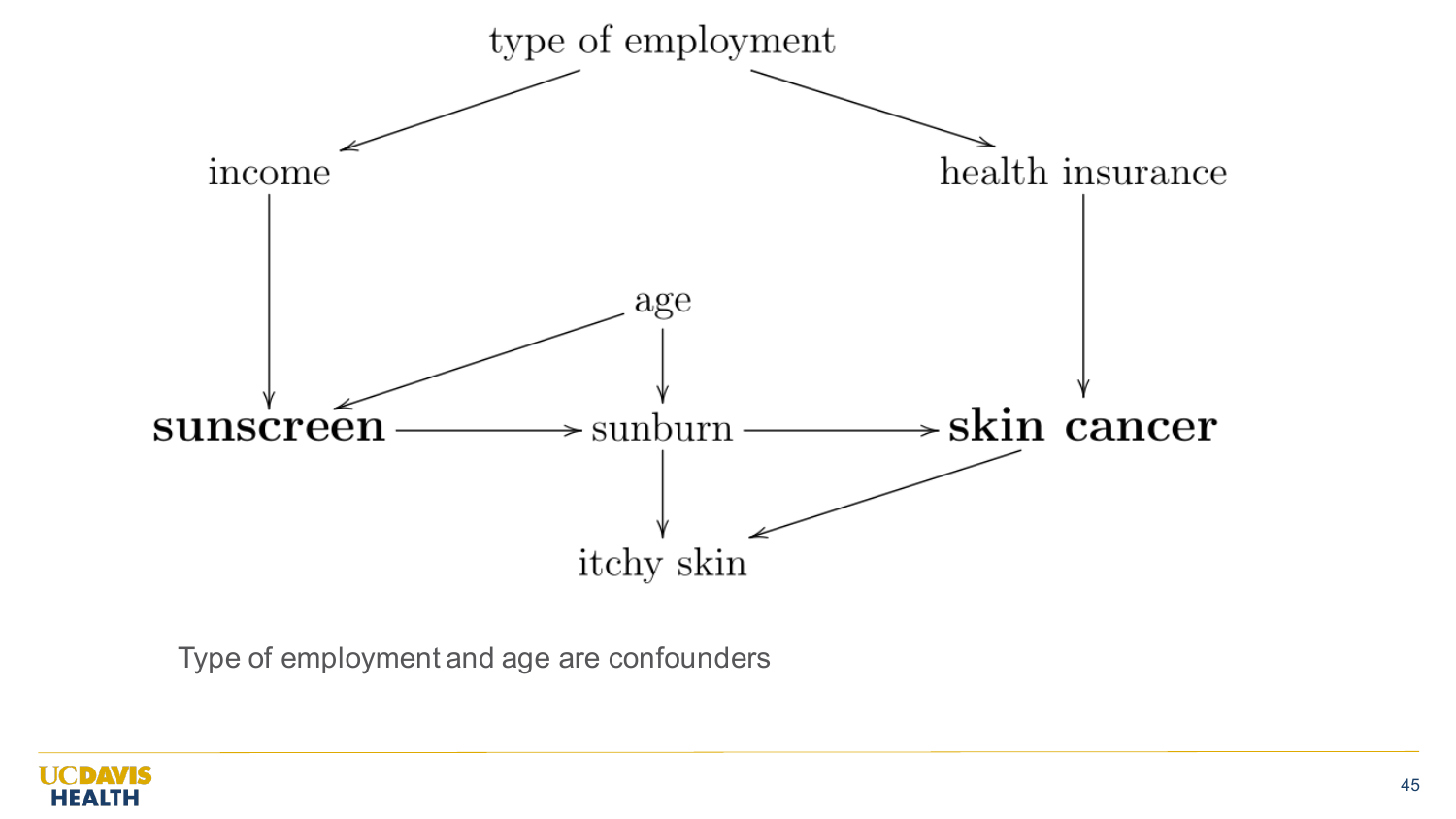## Conditioning on age and type of employment removes confounding



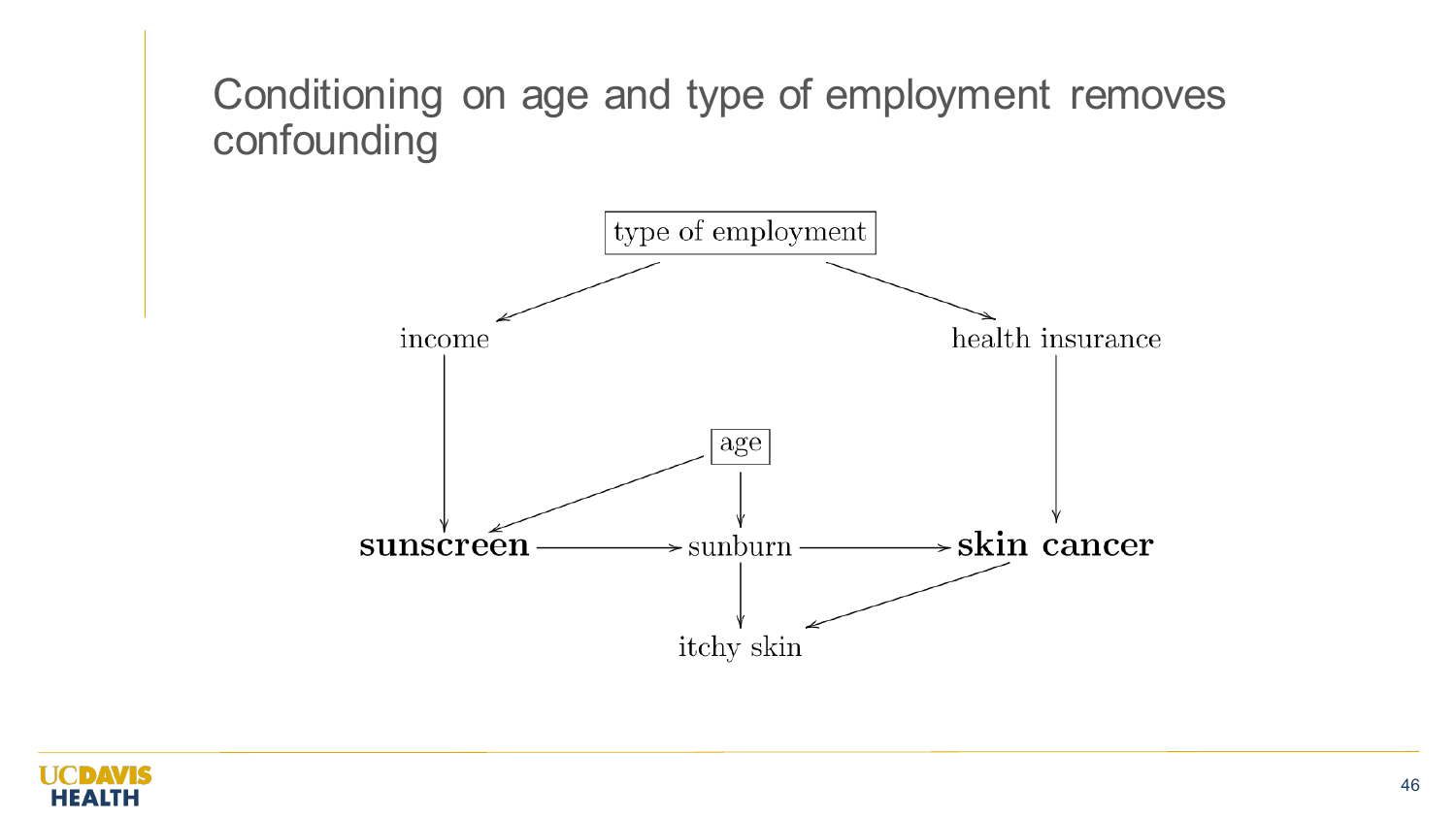Notice the confounding path that goes through type of employment looks like this

Sunscreen  $\leftarrow$  income  $\leftarrow$  type of employment  $\rightarrow$  health insurance  $\rightarrow$  skin cancer

If we did not measure type of employment, but measured health insurance or income, either of those would work (together with age) to remove confounding.

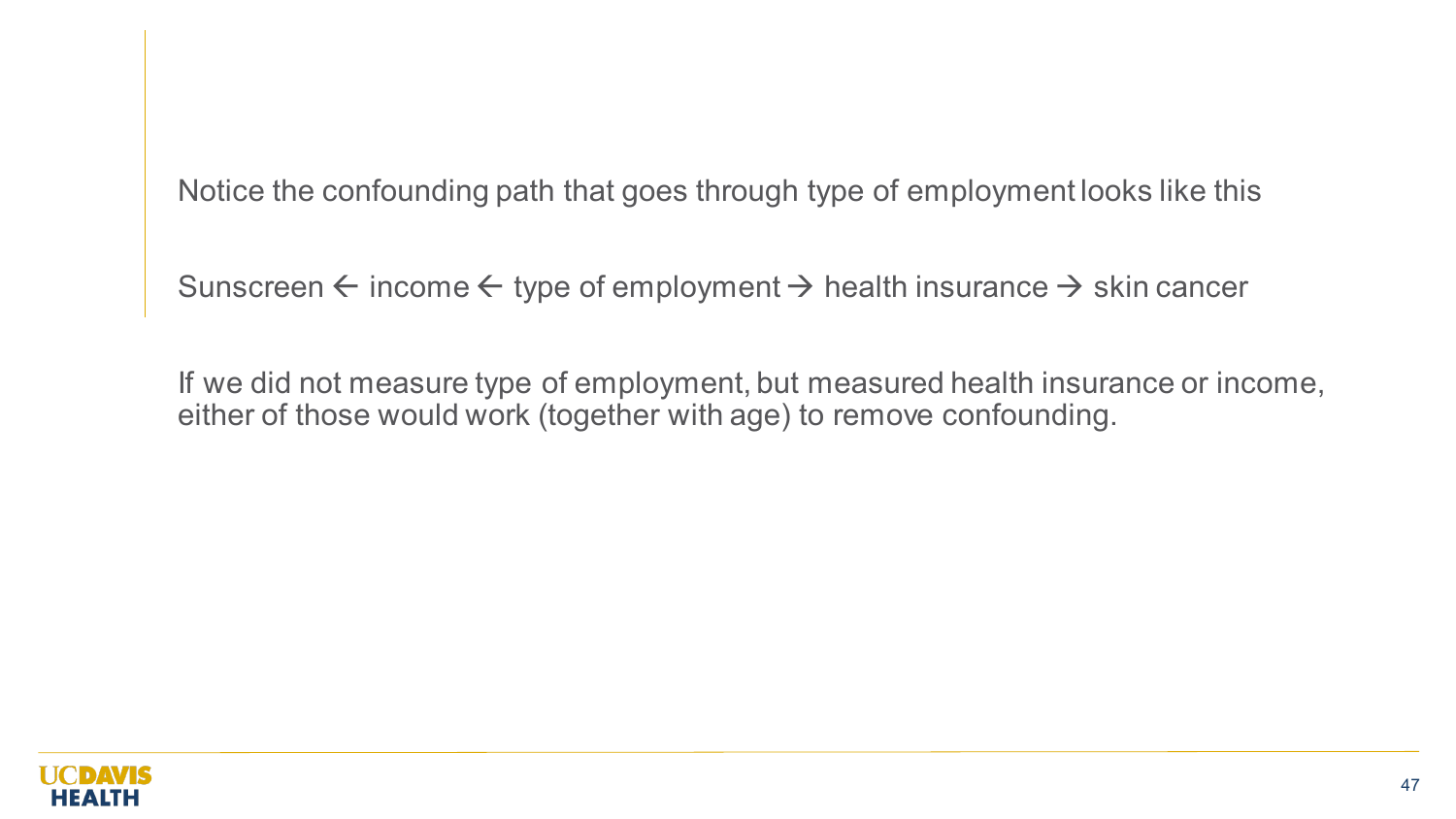

Conditioning on age and (either type of employment or income or health insurance) removes confounding

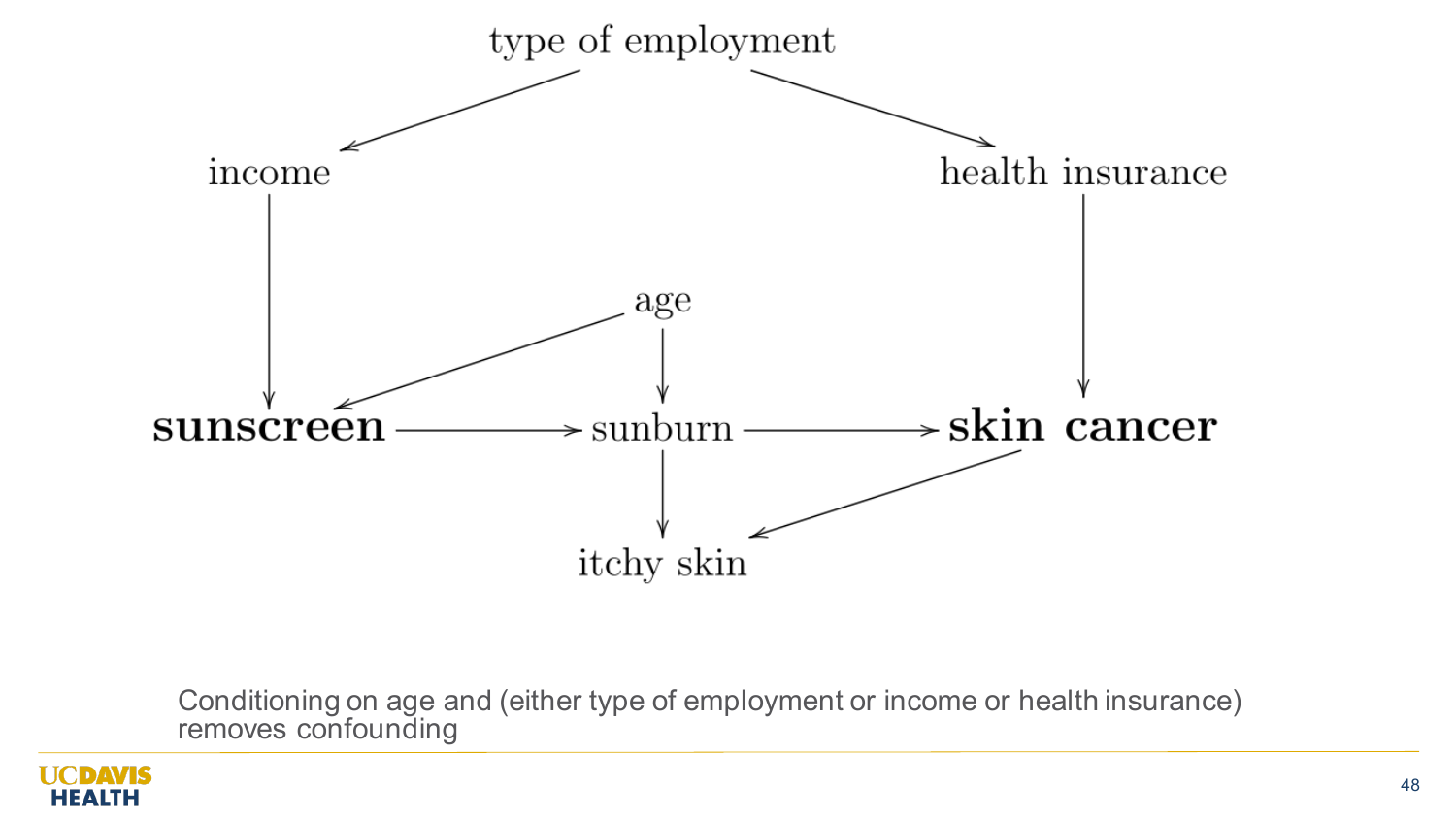Notice the shape of our two confounding paths

Sunscreen  $\leftarrow$  income  $\leftarrow$  type of employment  $\rightarrow$  health insurance  $\rightarrow$  skin cancer

And Sunscreen  $\leftarrow$  age  $\rightarrow$  sunburn  $\rightarrow$  skin cancer

Both have similar pattern in the middle

 $\leftarrow$  Type of employment  $\rightarrow$ 

 $\leftarrow$  Age  $\rightarrow$ 

I define these as primary confounders

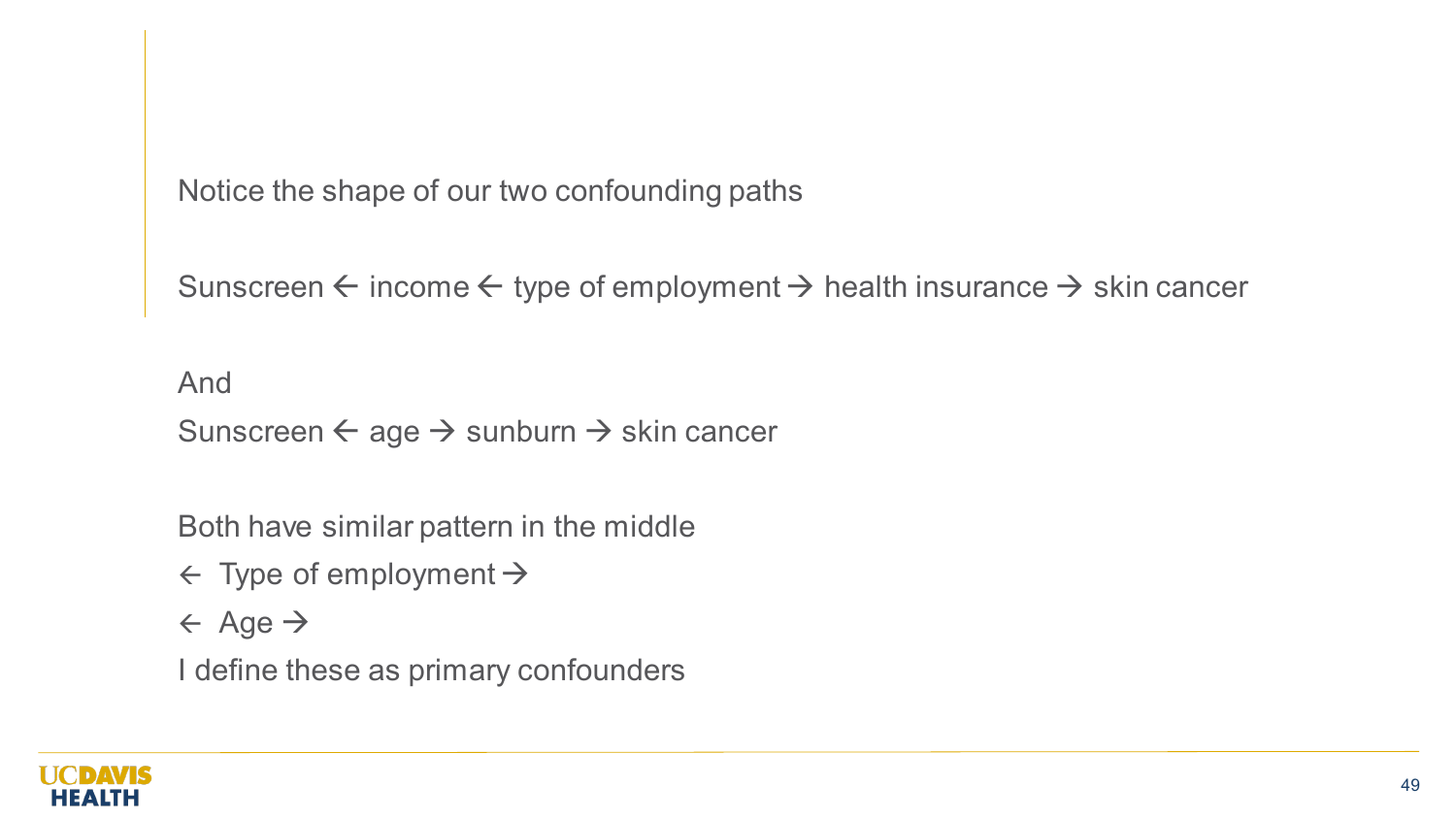A variable C is a primary confounder if There is an unblocked front-door path from C to the treatment And an unblocked front-door path from C to the outcome

Every unblocked back-door path from treatment to outcome has exactly one primary confounder and conditioning on all primary confounders will remove confounding.

In order to identify all confounding we only need to include the primary confounder.

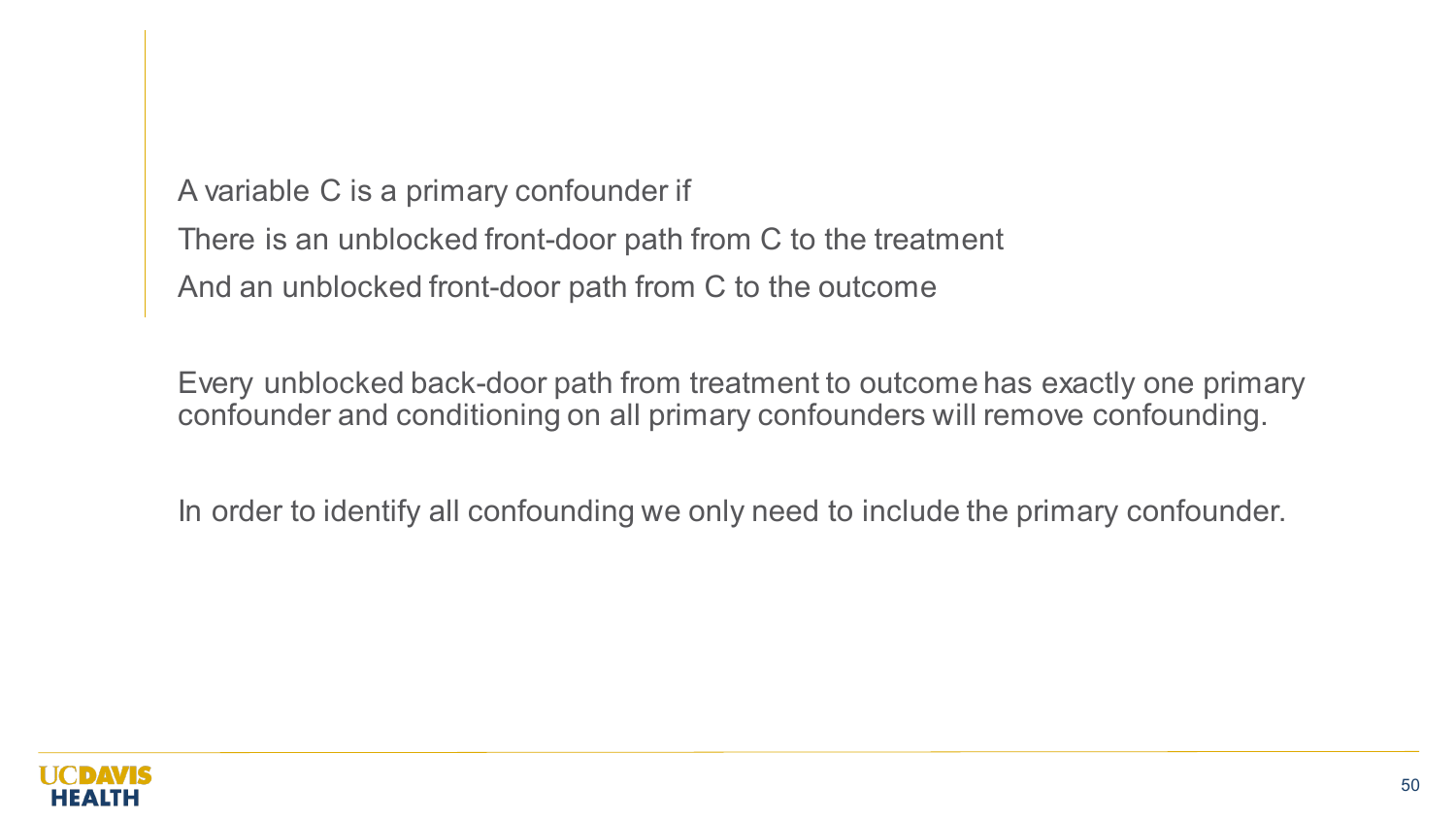## The red are the primary confounders



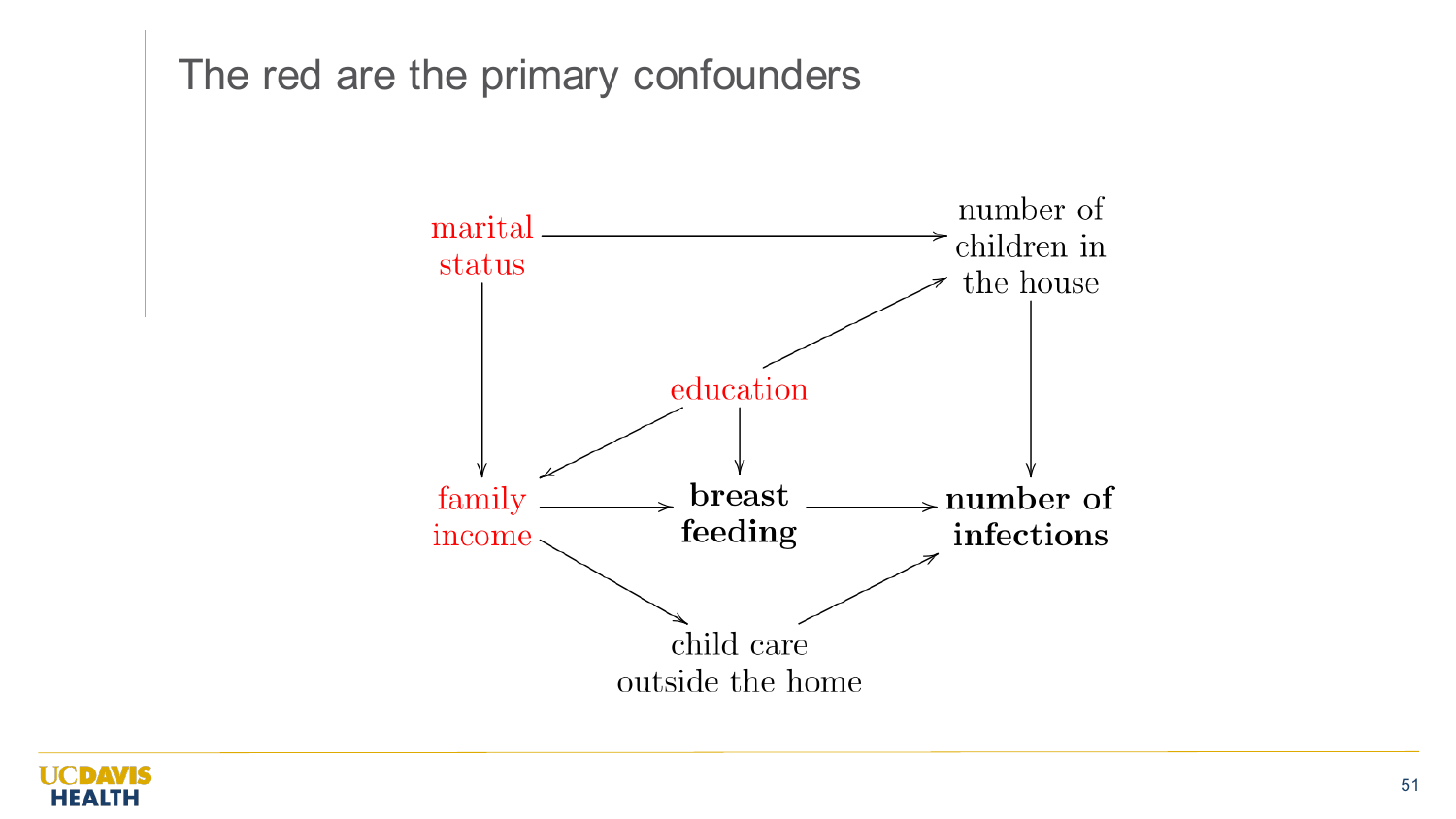So far we have looked at ways where conditioning on variables (equivalently, including in regression models) removes confounding.

But can conditioning on variables possibly cause confounding? Or other types of bias?

Answer is yes (can cause confounding) and yes (can cause other types of bias).

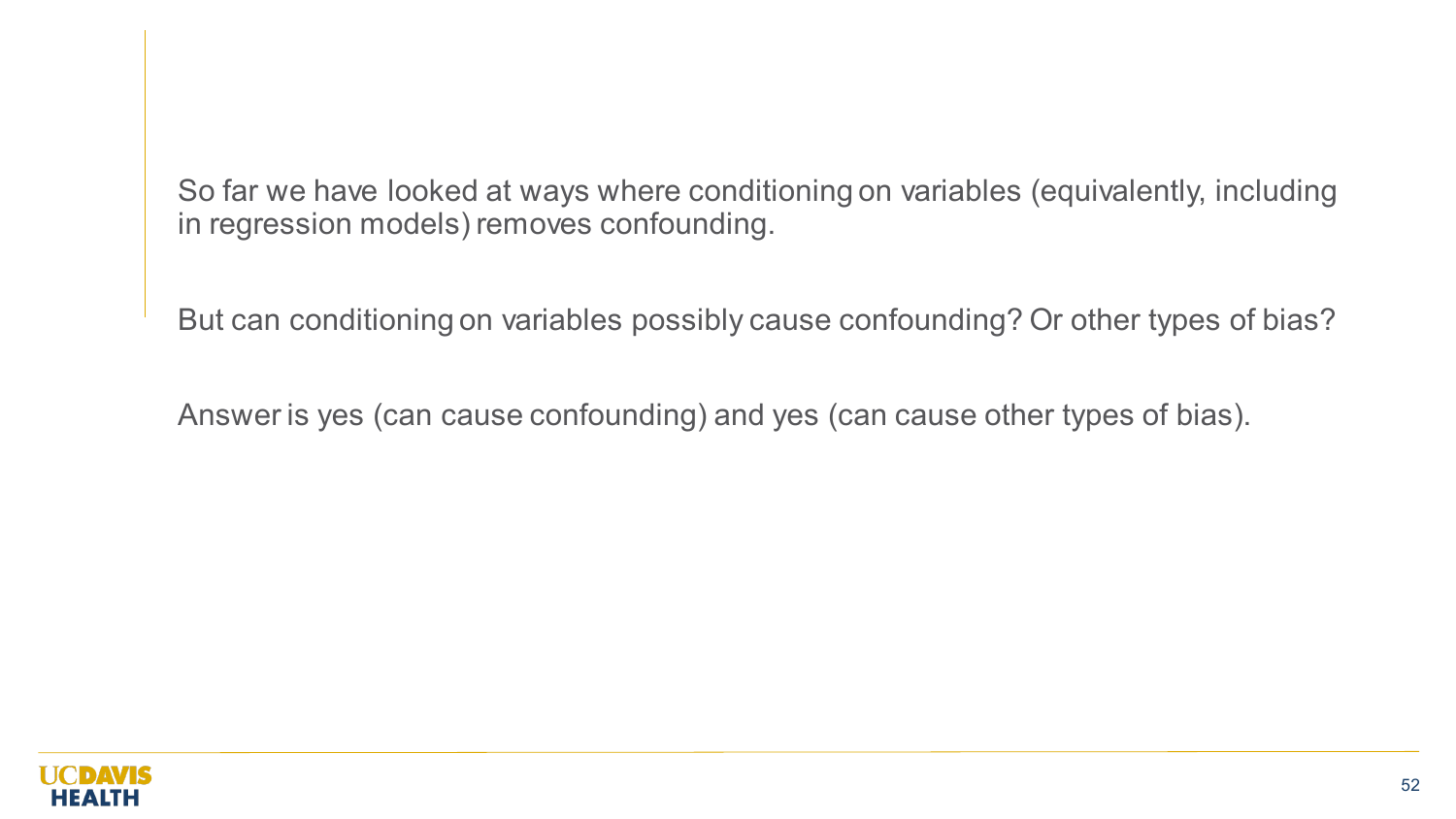Conditioning on a variable induces (rather than removes) confounding if it unblocks a back-door path from treatment to outcome that was previously blocked.

This can only happen if the variable you condition on looks like this

### $\rightarrow$  C  $\leftarrow$

Recall C is called a collider. But conditioning on a collider does not always induce confounding. It only induces confounding if it unblocks a back-door path from treatment to outcome.

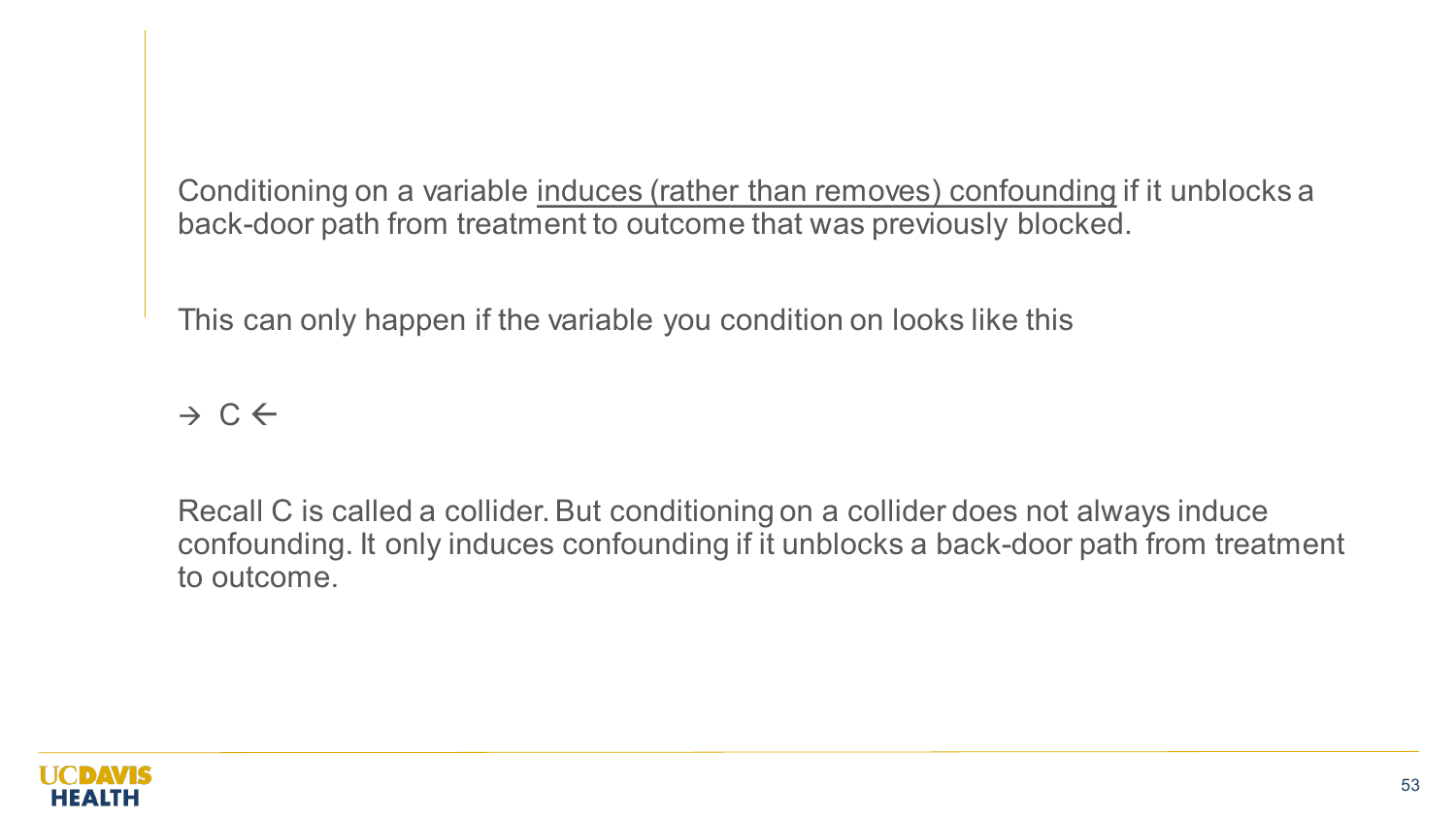# Recall the Blocking rules

#### $\rightarrow$  C  $\leftarrow$  Is blocked unconditional on C and unblocked conditional on C

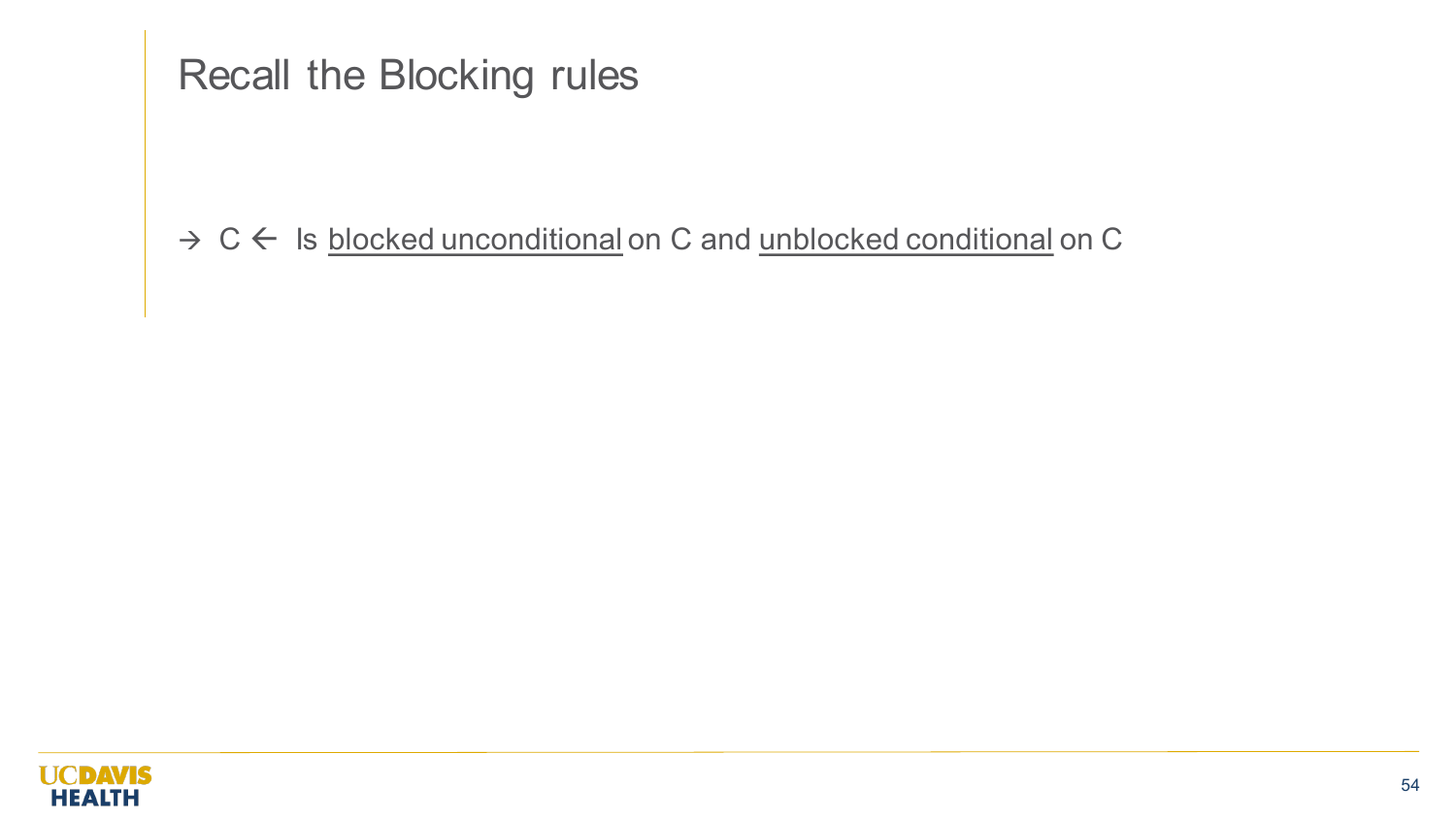

No confounding, but what we if condition on coronary artery disease?

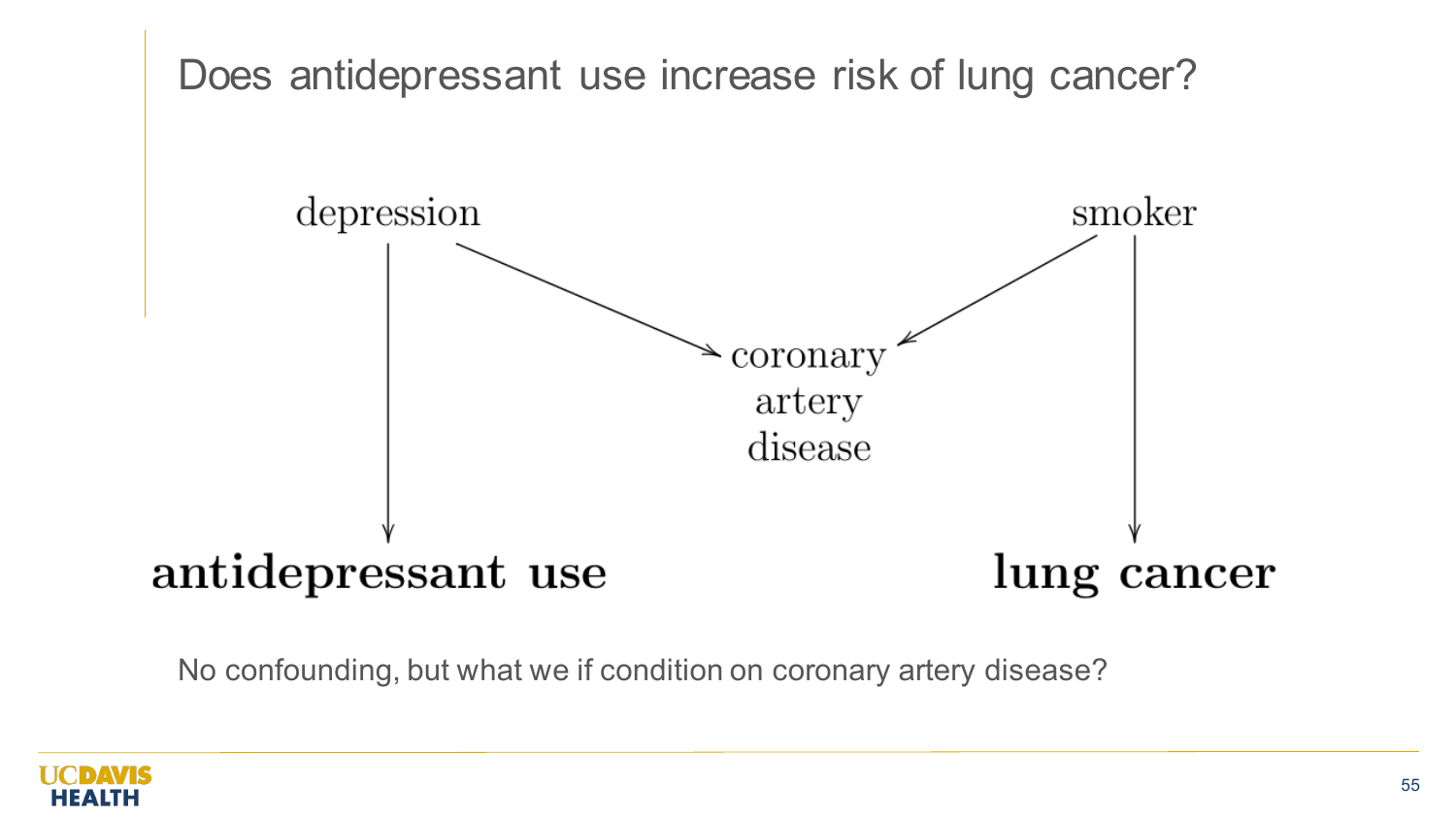

Now we have confounding because there is an unblocked back-door path

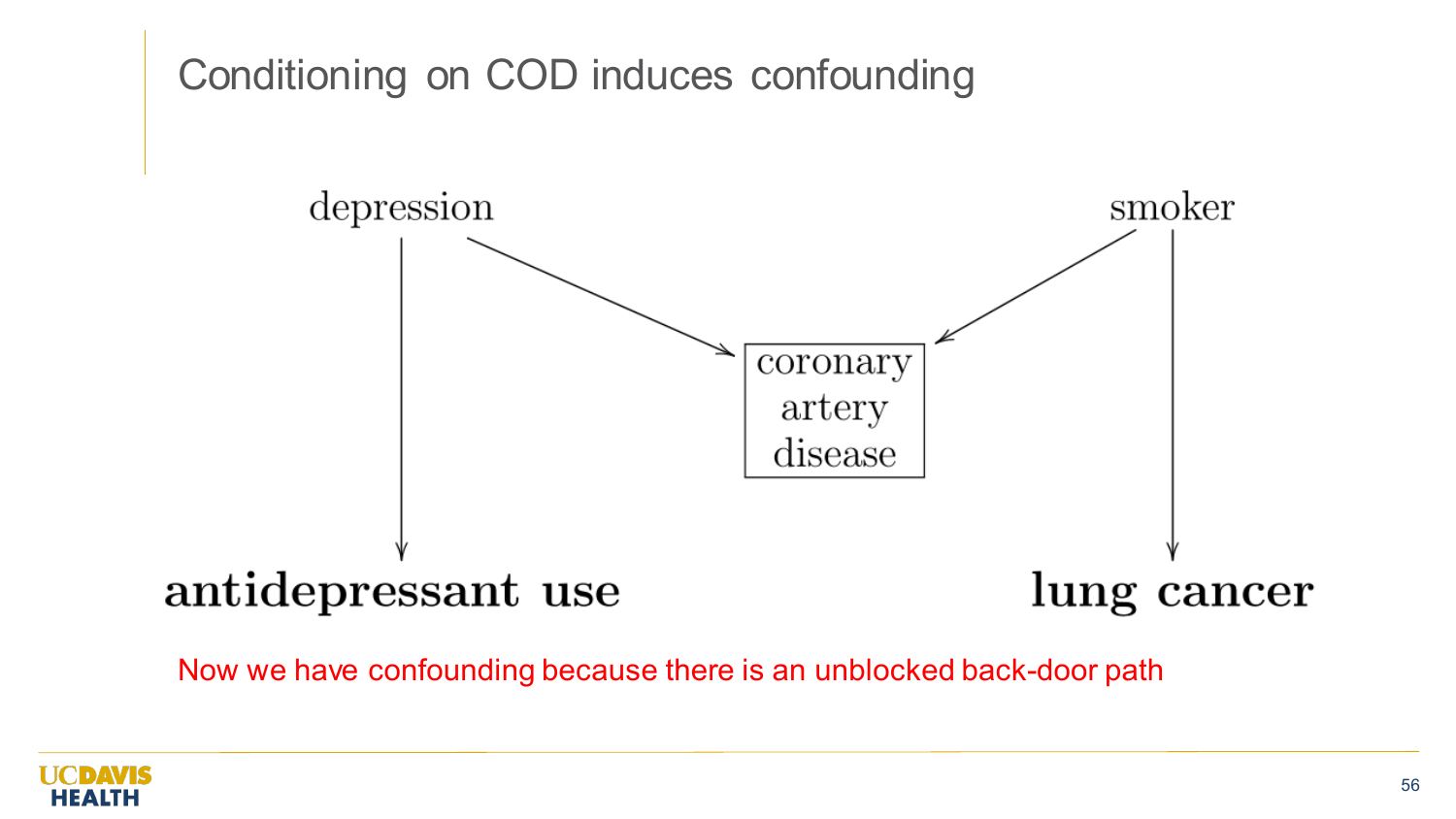This is often called M-bias because the graph has the shape of an M.

But I think that is pretty stupid since the way we choose to shape the graph is arbitrary.

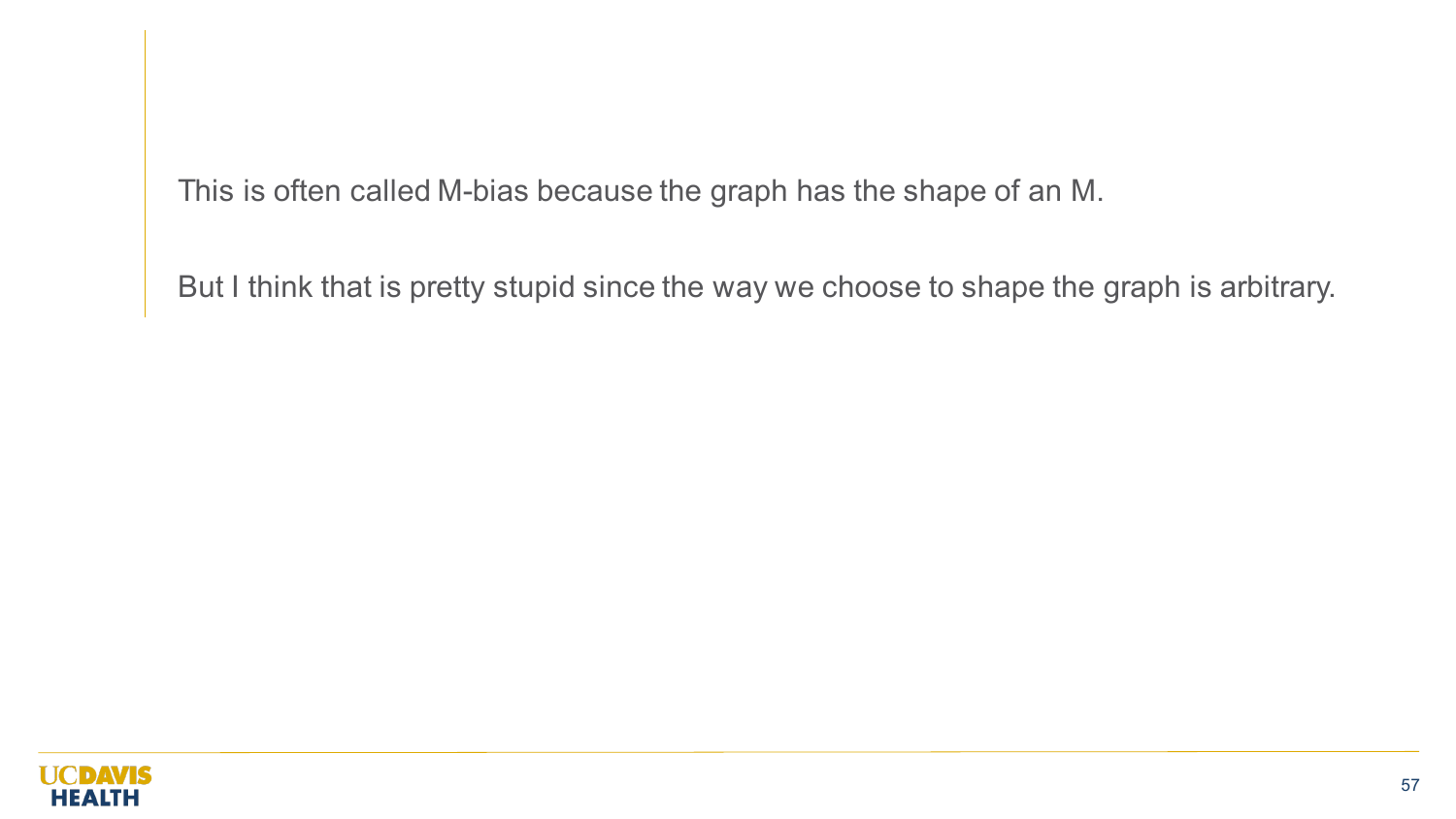

What is the bias now? Upside down U-bias?

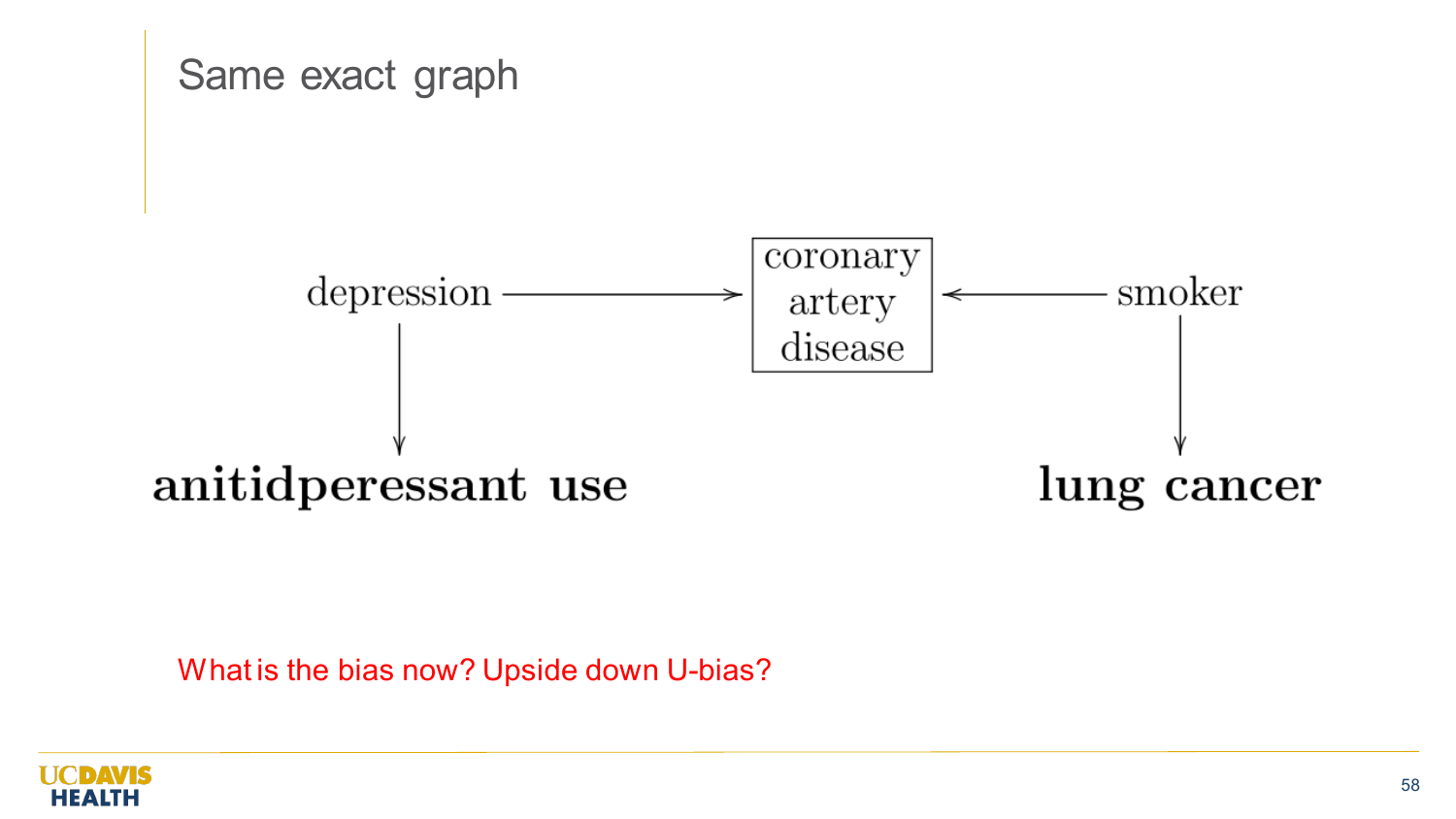

How about now? Still want to call this M-bias?

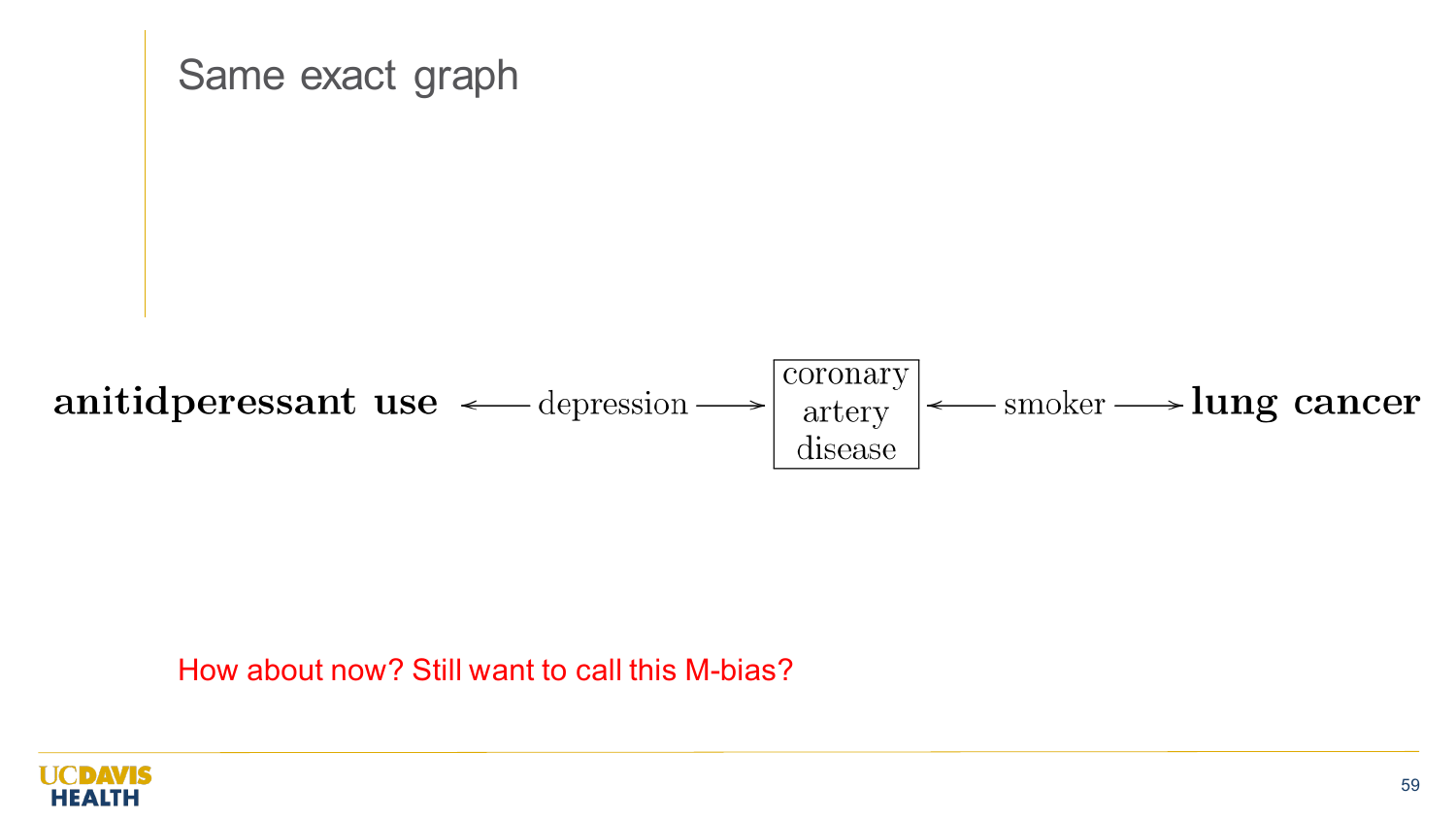Another way to mess up the estimation of the causal relationship is to condition on something that effectively alters the strength and/or direction of the causal relationship between the treatment and the outcome.

One example of this is conditioning on something in the casual path between treatment and outcome.

In this situation we do not induce confounding, but rather cause a different type of bias, but one that still results in a biased estimate of the causal effect.

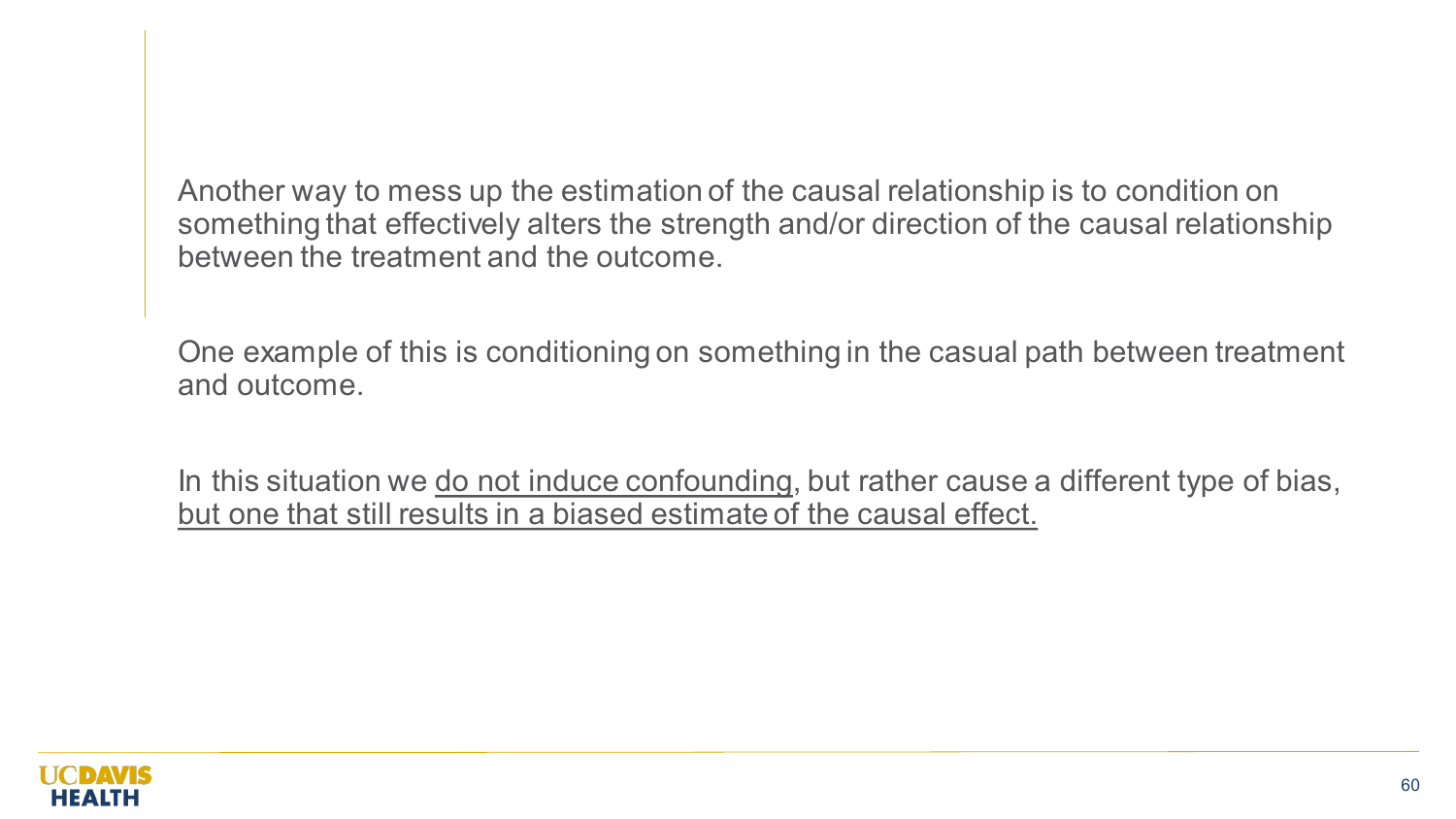# Conditioning on age and type of employment removes confounding



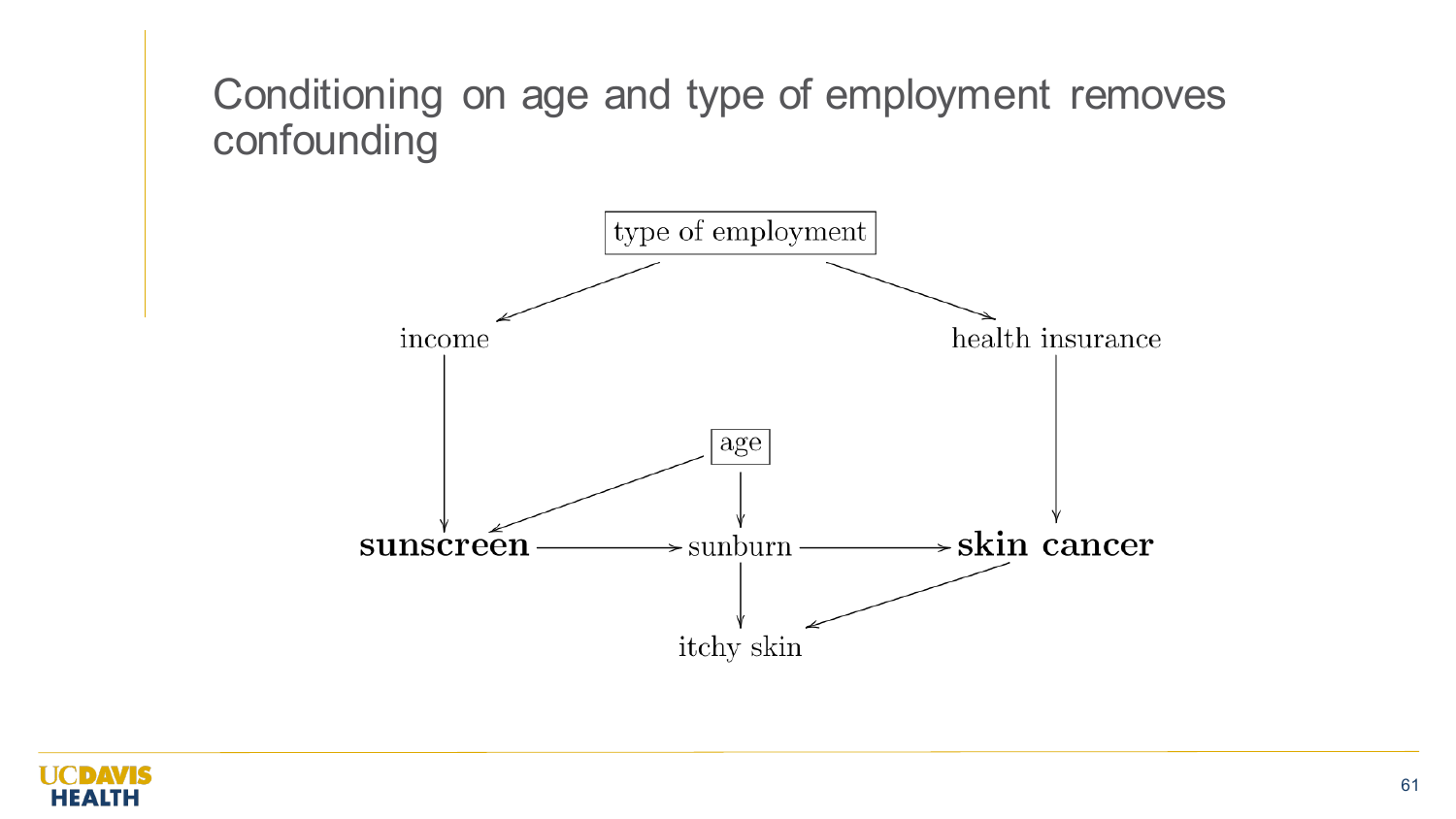

No confounding, but conditional on sunburn sunscreen and skin cancer are independent. So estimate of causal relationship is clearly biased.

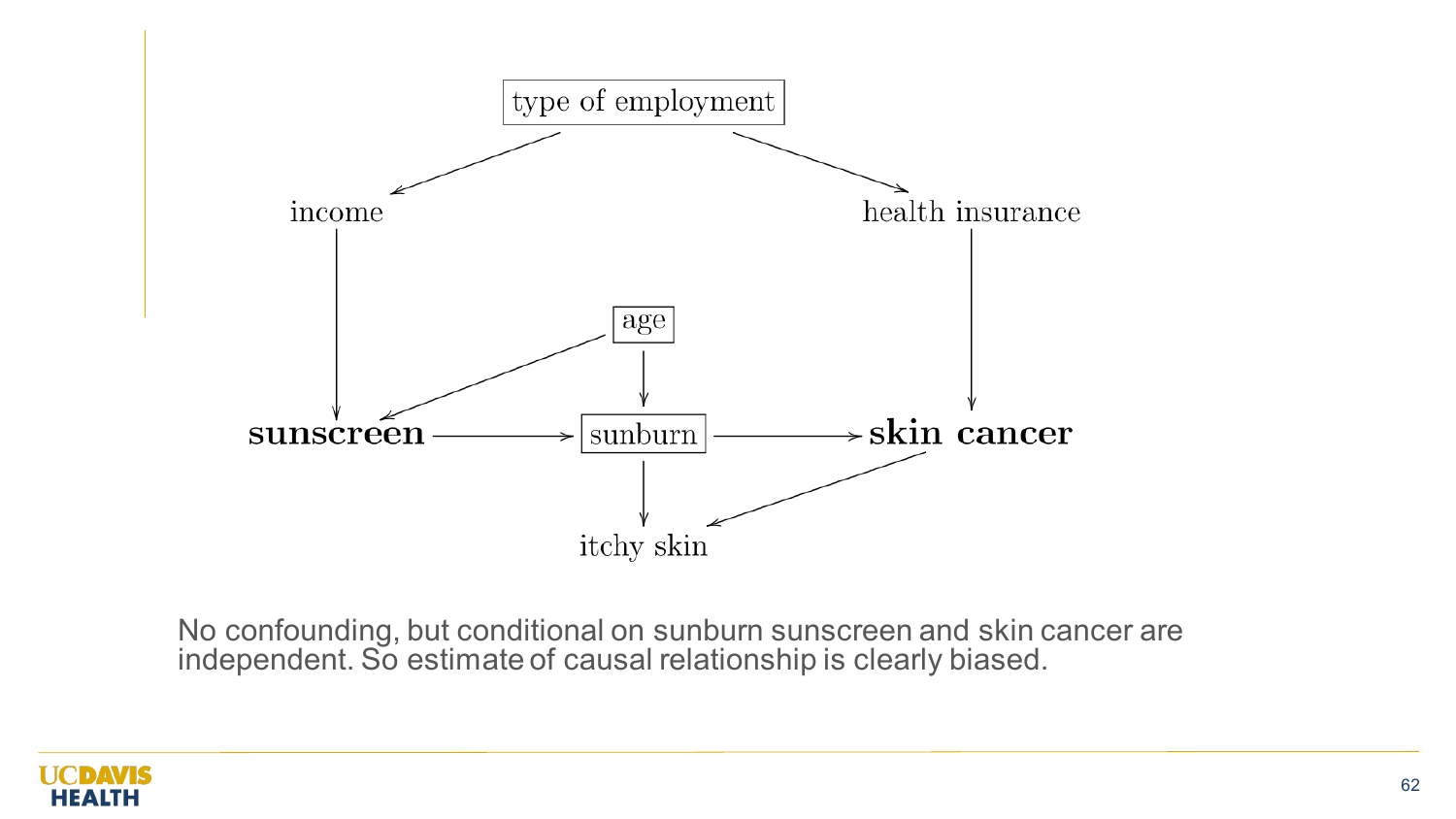

Conditioning on sunburn is still causes bias even if it does not completely block the path

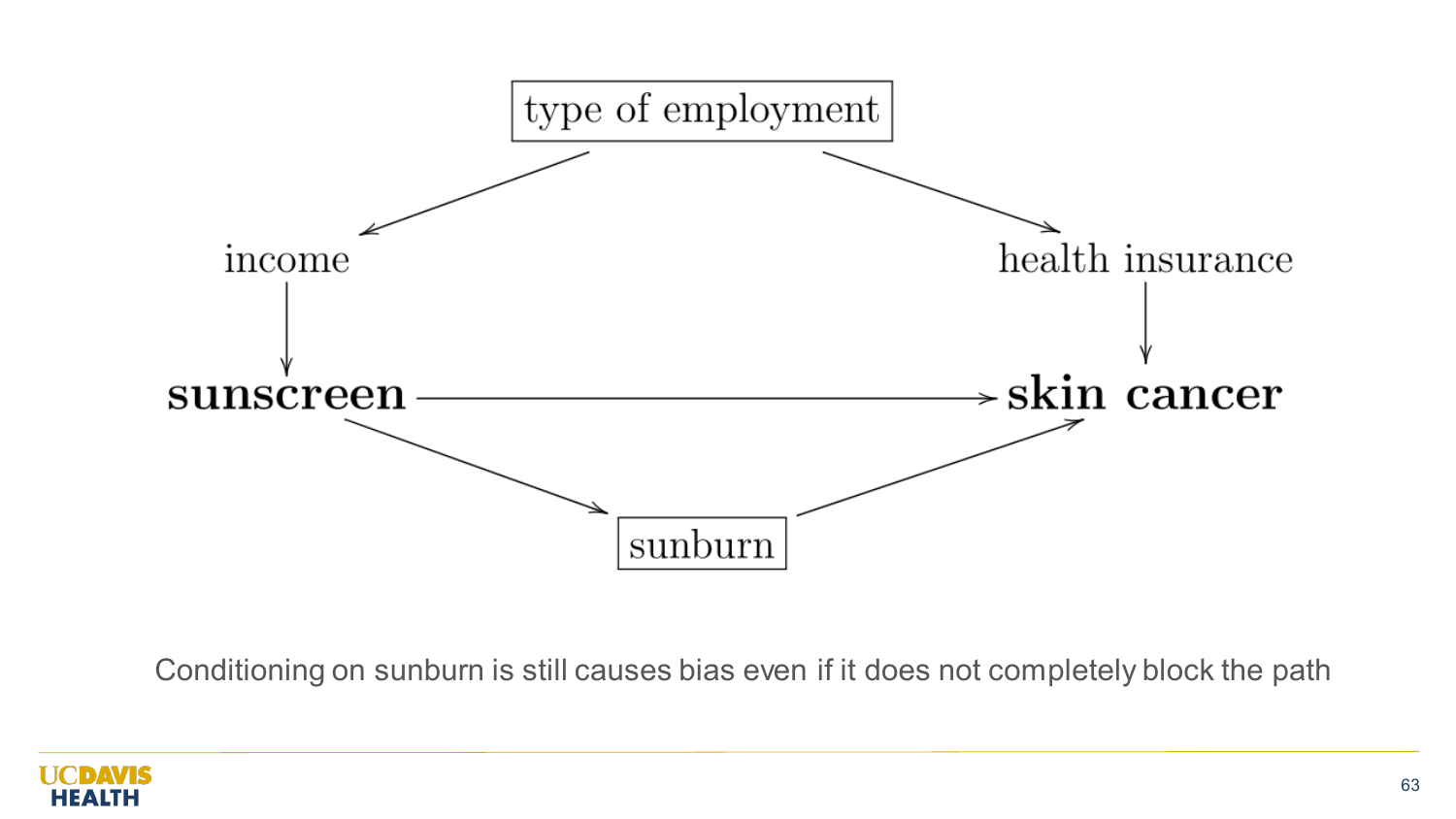

Conditioning on itchy skin causes bias. In this case it is not because it blocks the casual path. So is there a general rule for these types of bias? Yes

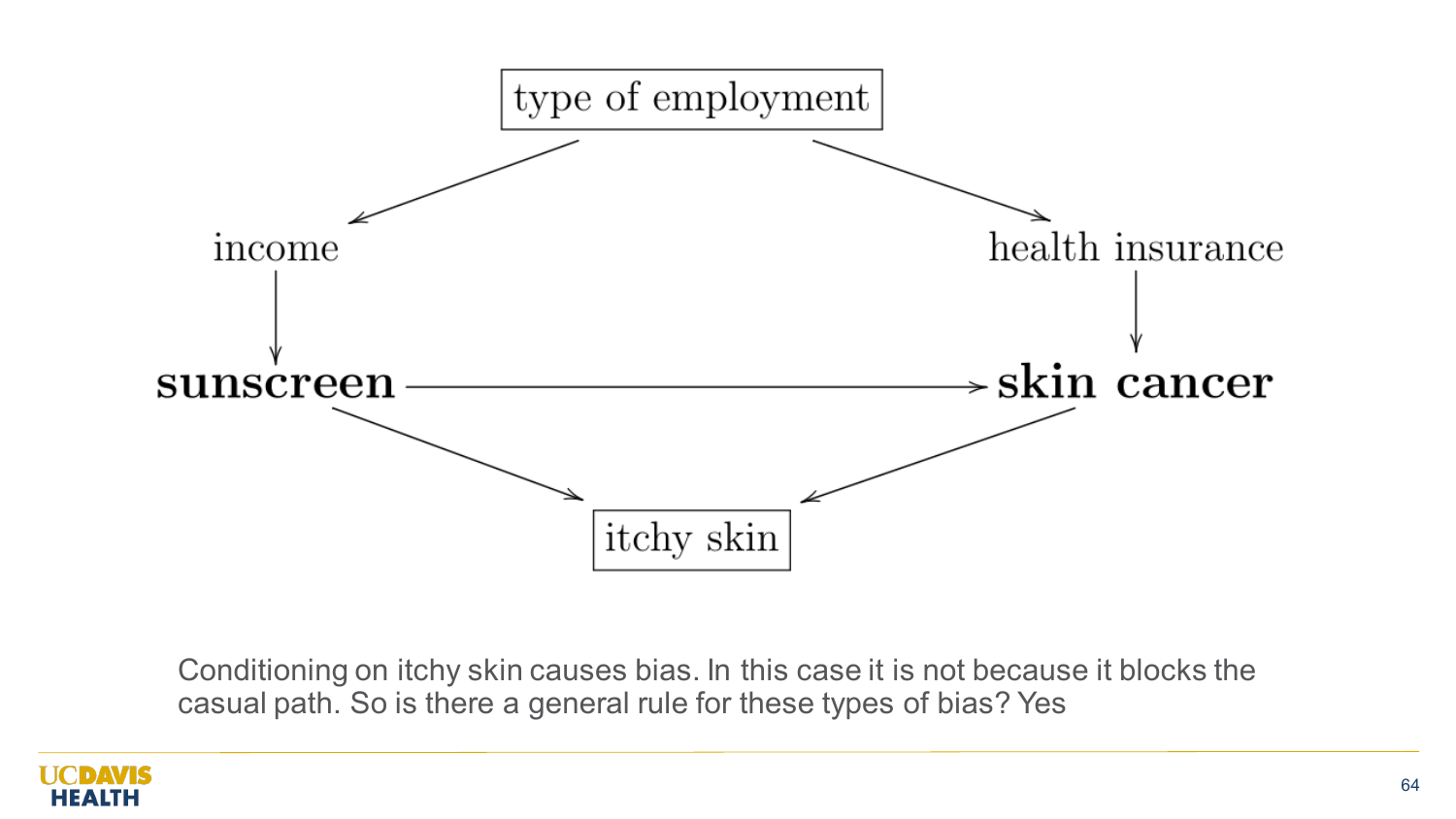General rule for when conditioning on a variable C causes non-confounding bias is any time you have

At least one unblocked front-door path from treatment to C (and this path may go through the outcome: so it could be  $X \rightarrow Y \rightarrow C$ )

And

Conditional on the treatment, there is at least one unblocked path (front-door or backdoor) from C to the outcome.

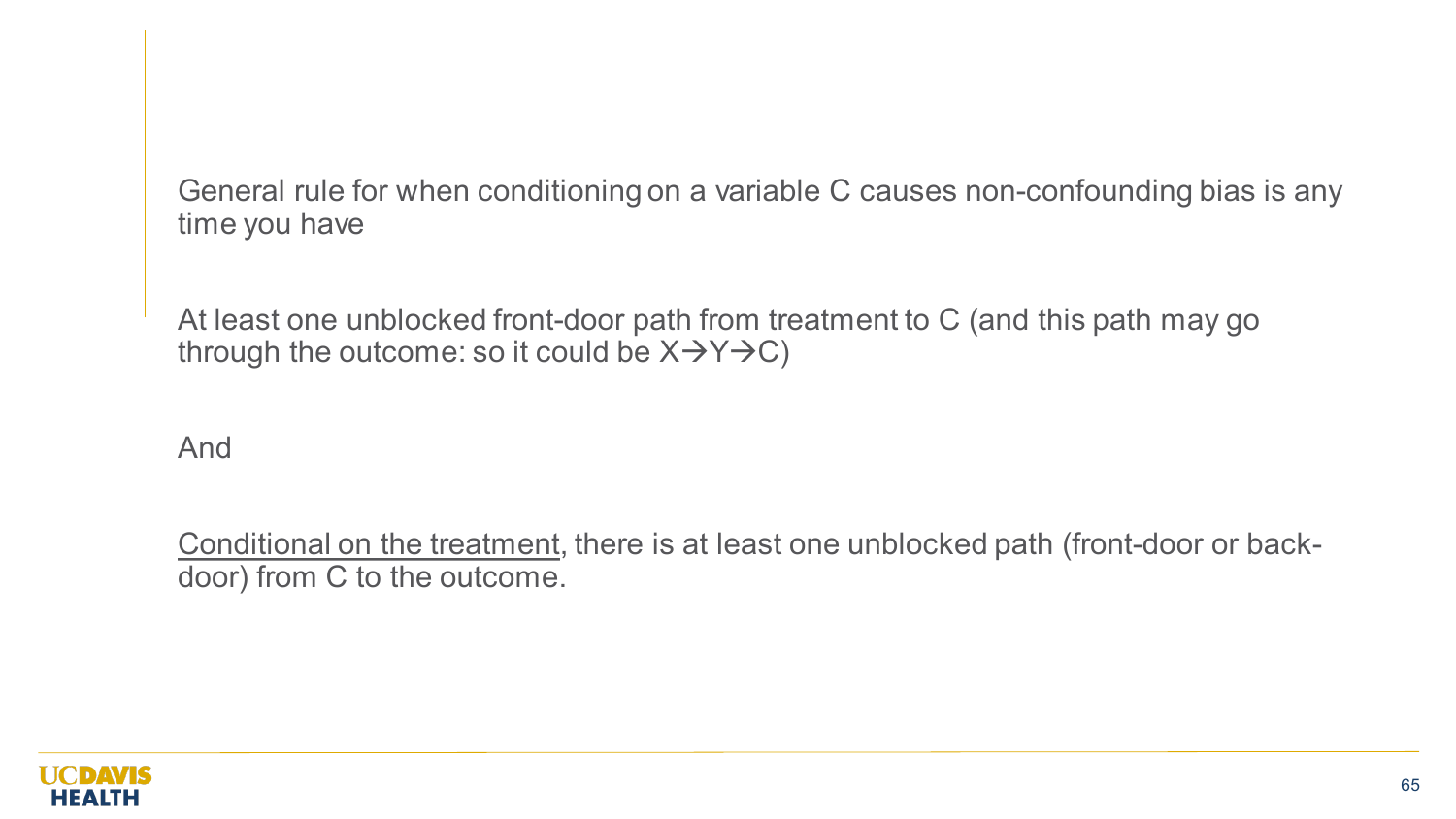

Conditioning on itchy skin causes bias

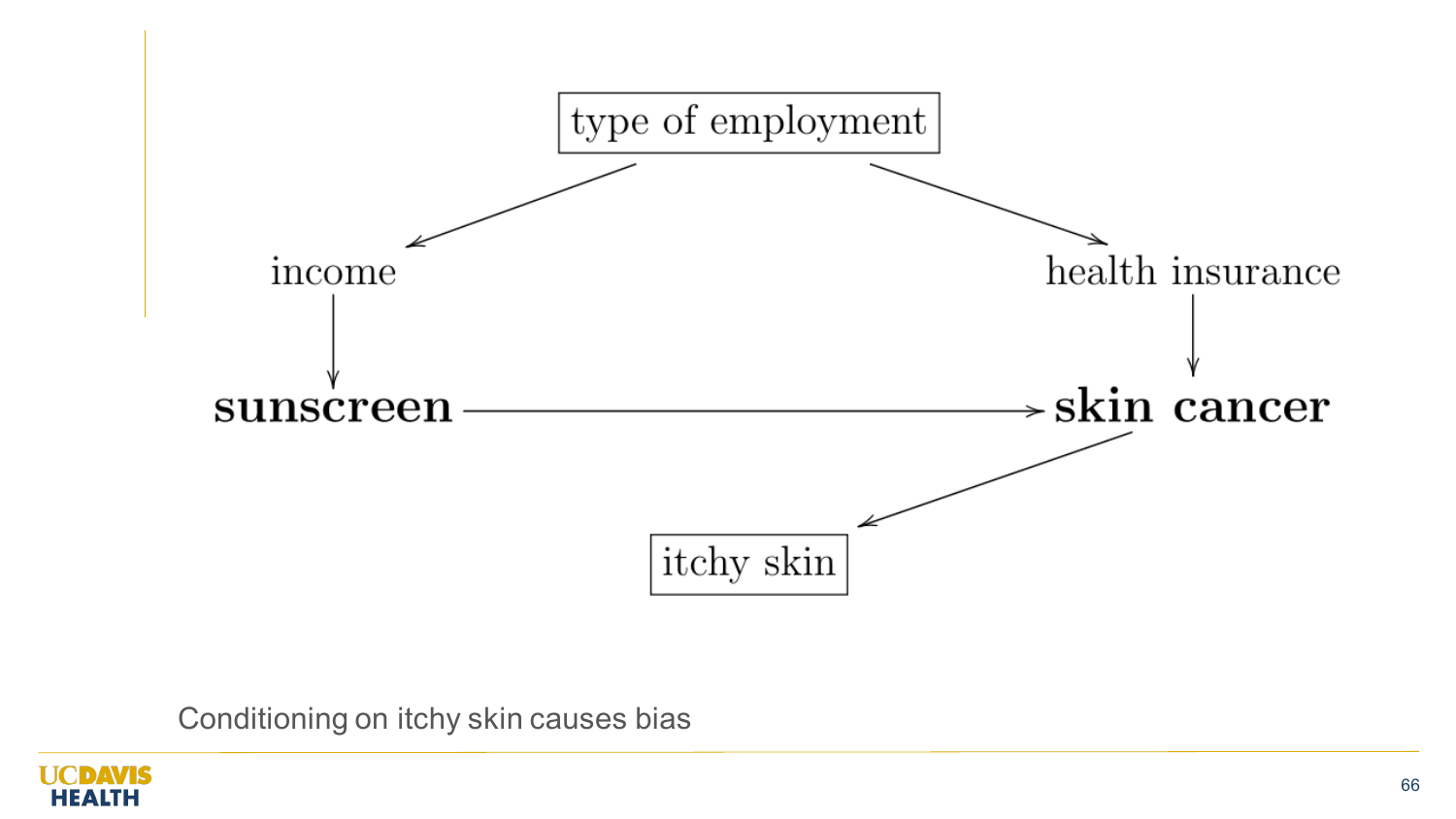

Conditioning on dirty clothes does not cause bias because conditional on sunscreen there is no unblocked path from dirty clothes to skin cancer

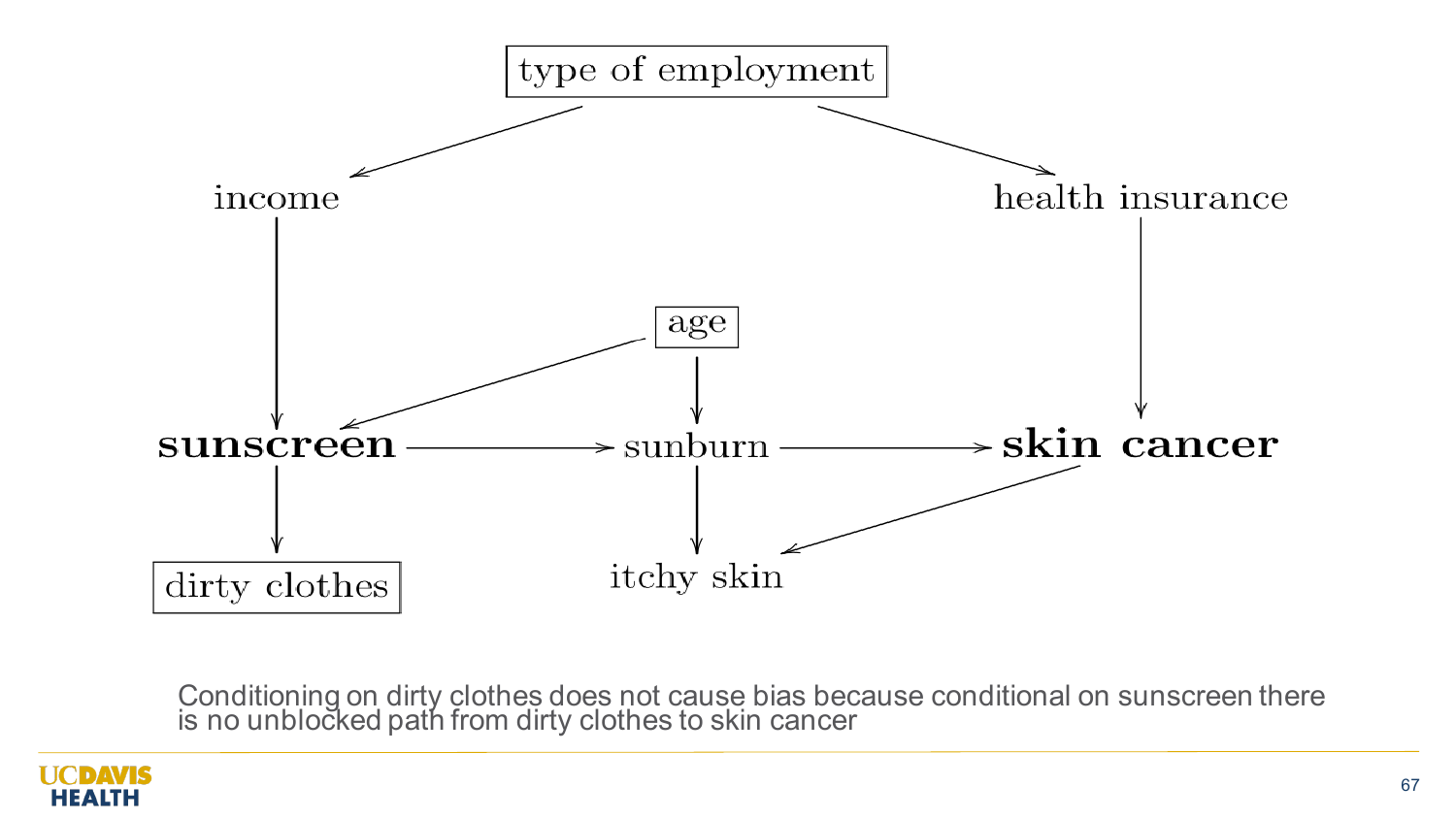# There are two problems with all of this

Problem 1

We rarely know the true DAG. Whatever we draw is probably not correct.

But what other choice do we really have? Head in the sand?

Better to at least make all your assumptions explicit.

If you only get the primary confounders correct (and you are able to include them all in the regression model) then you do not need to include any other variables in the DAG.

Still can be helpful for identifying variables that should not be included in the regression model. (Will usually be able to identify these even if rest of the DAG is not correct.)

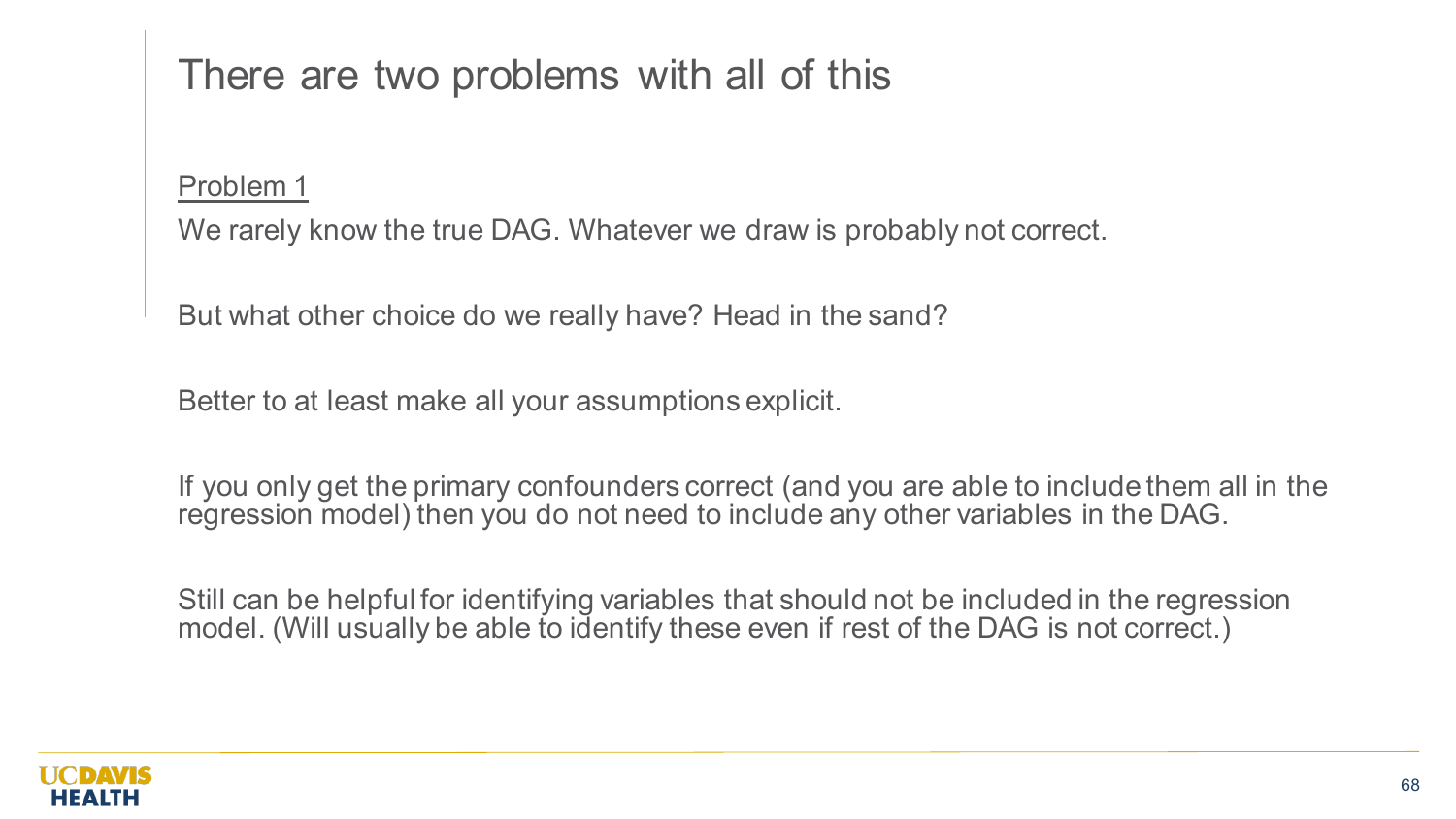# There are two problems with all of this

#### Problem 2

Even if we have the correct DAG we may not have all the variables we need to remove all confounding.

What then?

Will including a partial set of confounders in a regression model still reduce confounding?

Unfortunately, the answer is not always. In fact sometimes it will actually increase confounding (even if the variables are true confounders).

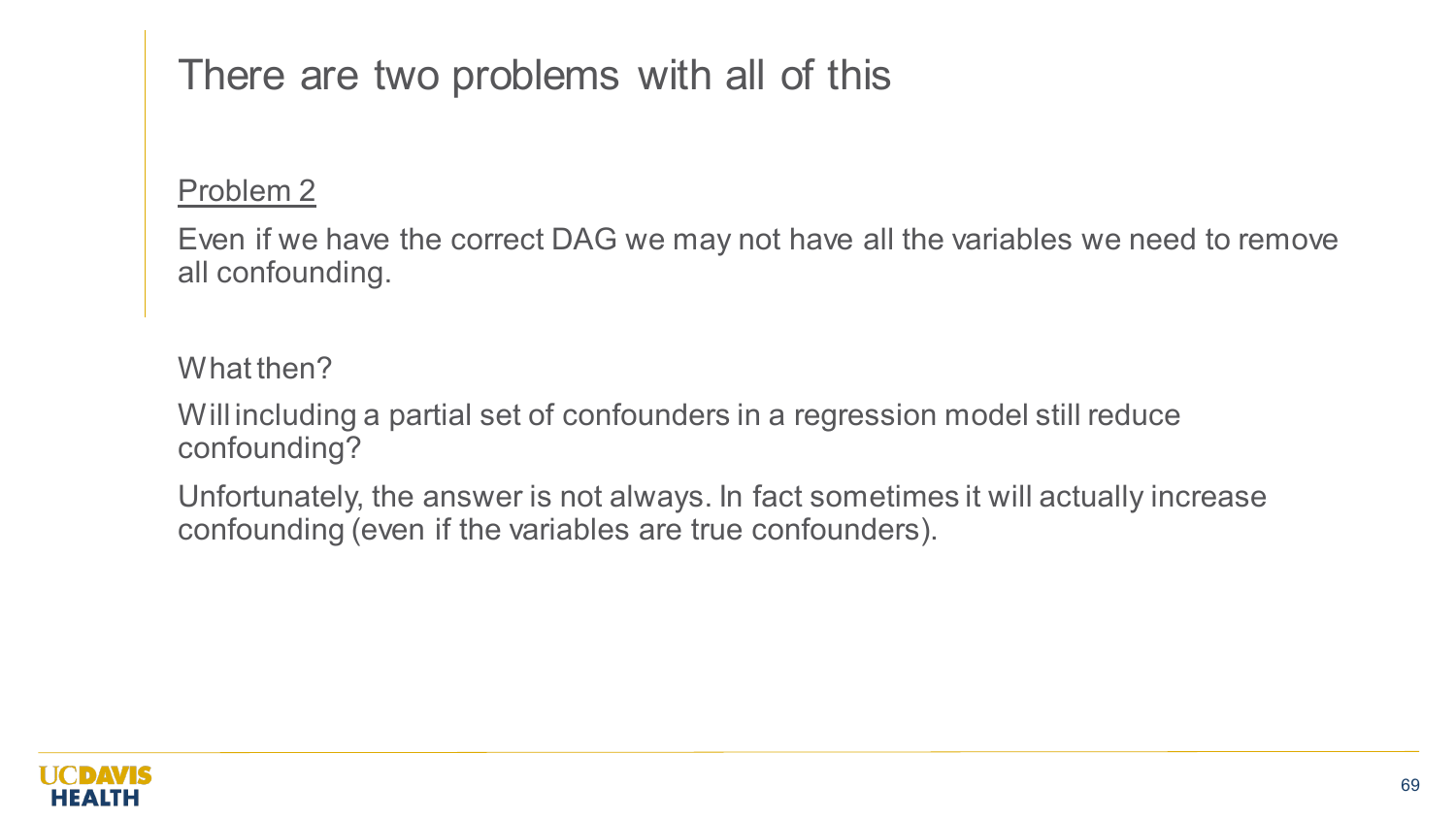Why including on a subset of confounders might increase bias.

Confounding bias always has a direction. When there is confounding, (unconditional on any confounders) the correlation between X and Y is either larger or smaller than the true causal effect of X on Y.

Suppose

(Correlation between X and Y) < (causal effect of X on Y)

Which means the confounding is a negative bias.

Suppose also that you have only one confounder C, but that confounder causes positive bias. If you include C in your regression model your treatment effect estimate will decrease, which moves it further away from the true causal effect.

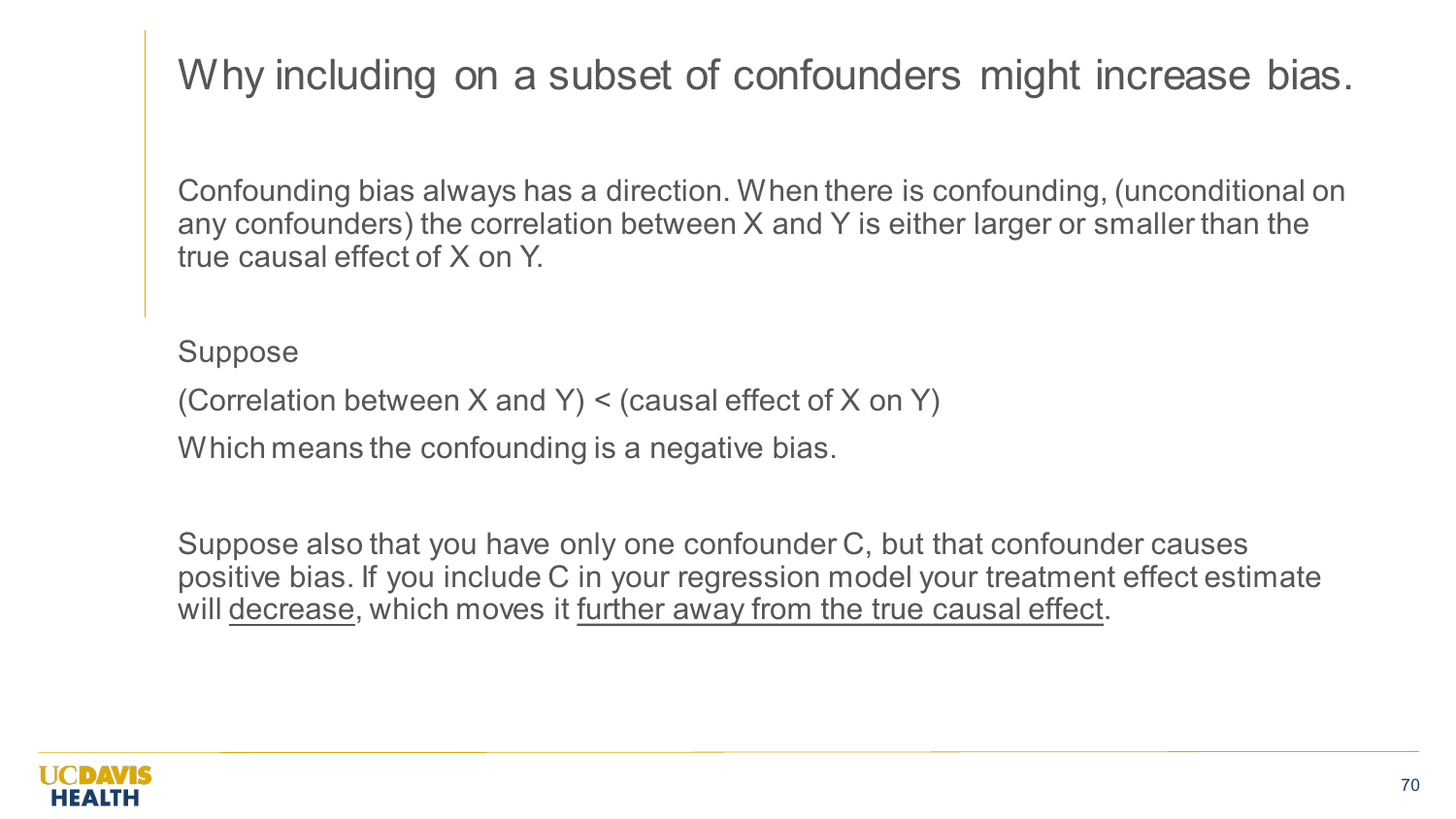Why make the DAG when you know it will almost certainly be wrong?

- 1. What is the alternative? Bury your head in the sand?
- 2. Without it you are making a set of implicit assumptions. Better to make your assumptions explicit (even if they are wrong).
- 3. Can still be useful for identifying variables that should not be included in regression (those that induce confounding or non-confounding bias).
- 4. Can help you choose a set of variables with best chance to reduce confounding (even if you cannot completely remove it).

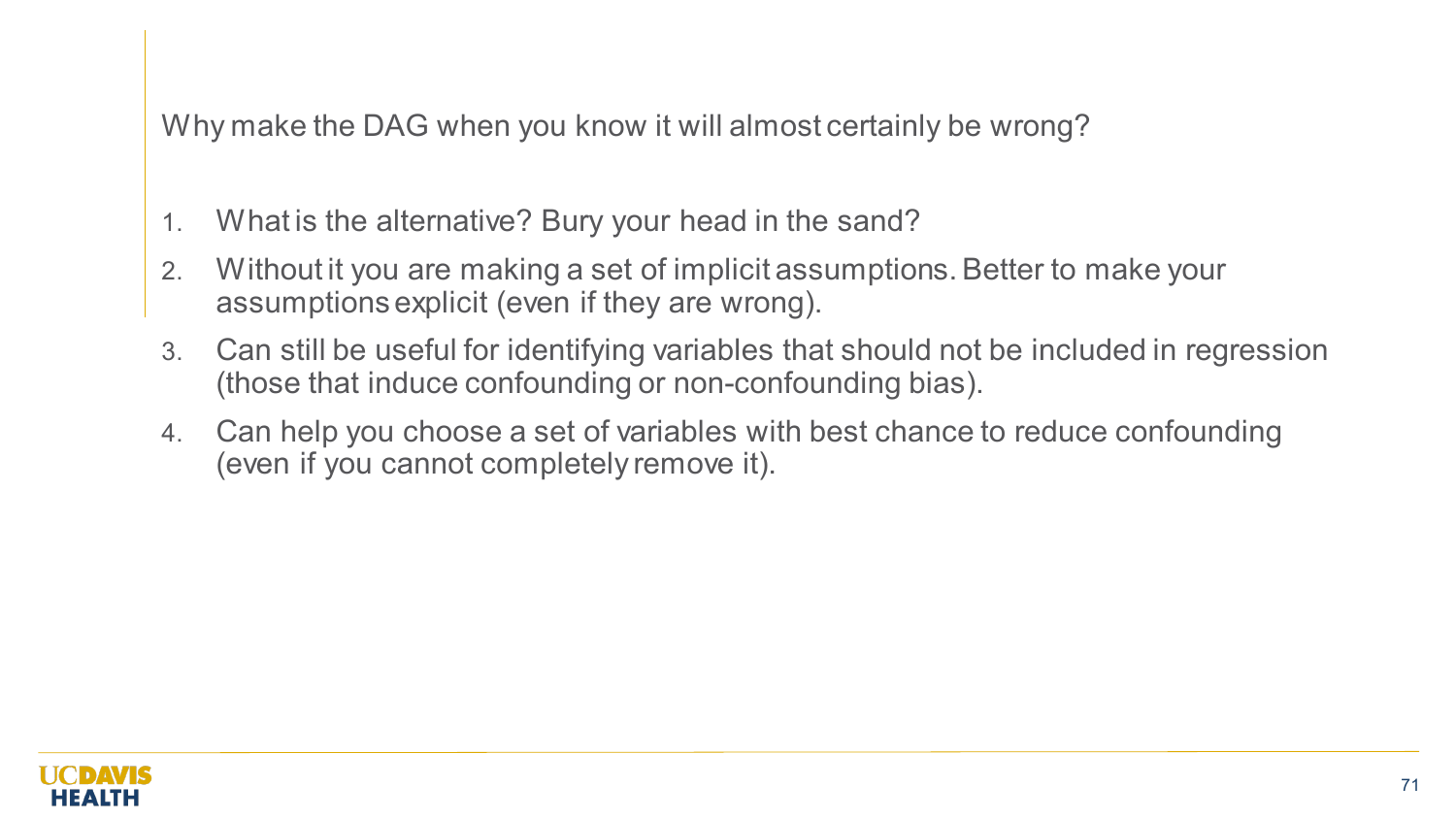### Practical guidance for using DAGs in nonrandomized studies

Accept that you will not be able to draw the correct DAG, but do your best to construct one anyway AND do this BEFORE you begin collecting data, so you can know what variables to collect.

Make sure to also include all the primary confounders on the graph. If either after the study is complete you have not measured the primary confounders or for some reason cannot collect them then look for the secondary confounders to block the primary confounders. A secondary confounder is a variable that blocks either the path from the primary confounder to X or the path from the primary confounder to Y.

Try to choose variables close to Y (especially if you think you do not have all the confounders), but make sure they do not have any unblocked front-door path from X.